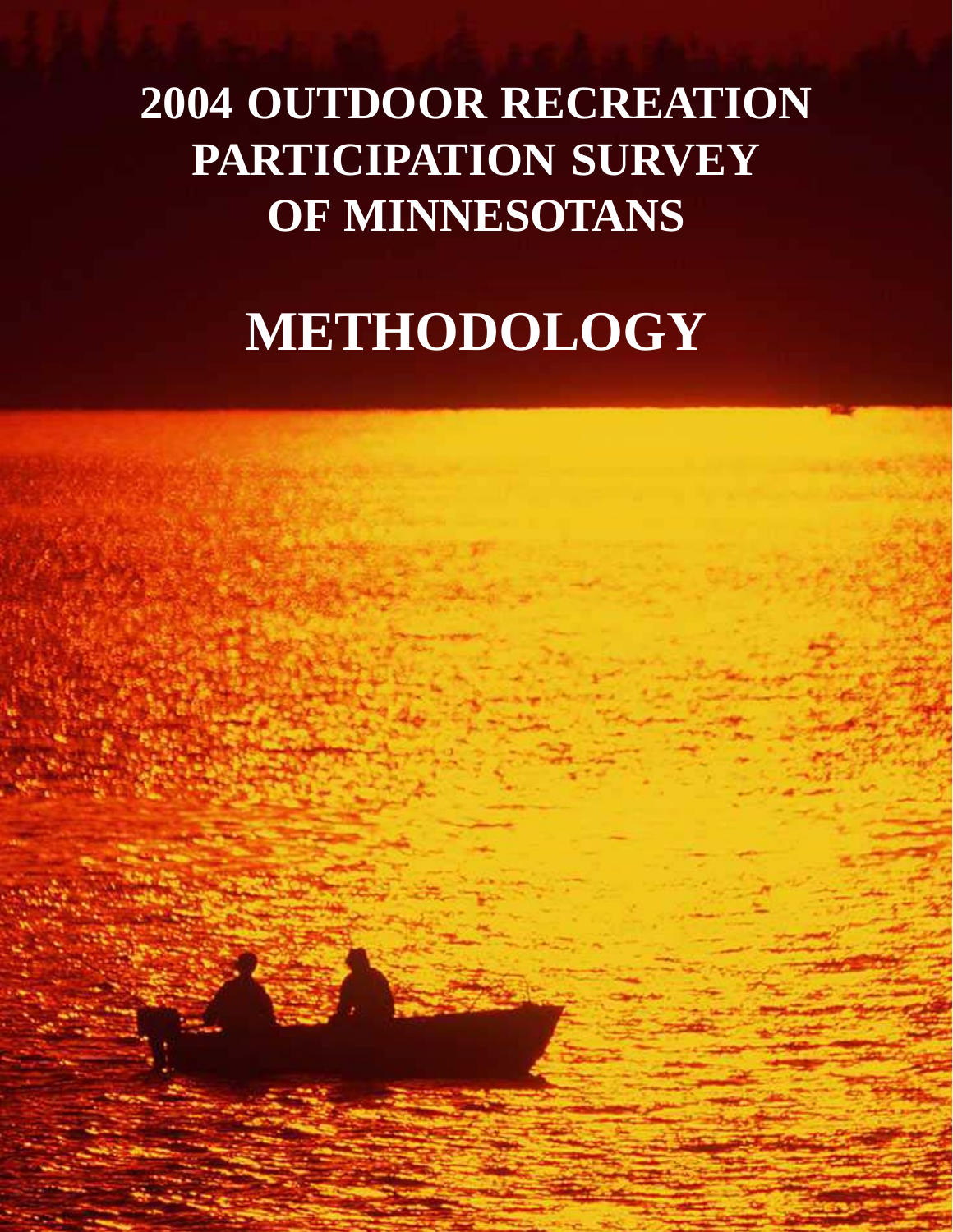# 2004 OUTDOOR RECREATION PARTICIPATION SURVEY OF MINNESOTANS

# **METHODOLOGY**



The 2004 Outdoor Recreation Participation Survey of Minnesotans was funded by the Legislative Commission on Minnesota Resources with an allocation of Land and Water Conservation Funds

Report prepared by:

Tim Kelly Office of Management and Budget Services Minnesota Department of Natural Resources

November 2004

*An electronic copy of this report can be found on the MN DNR's website: www.dnr.state.mn.us;*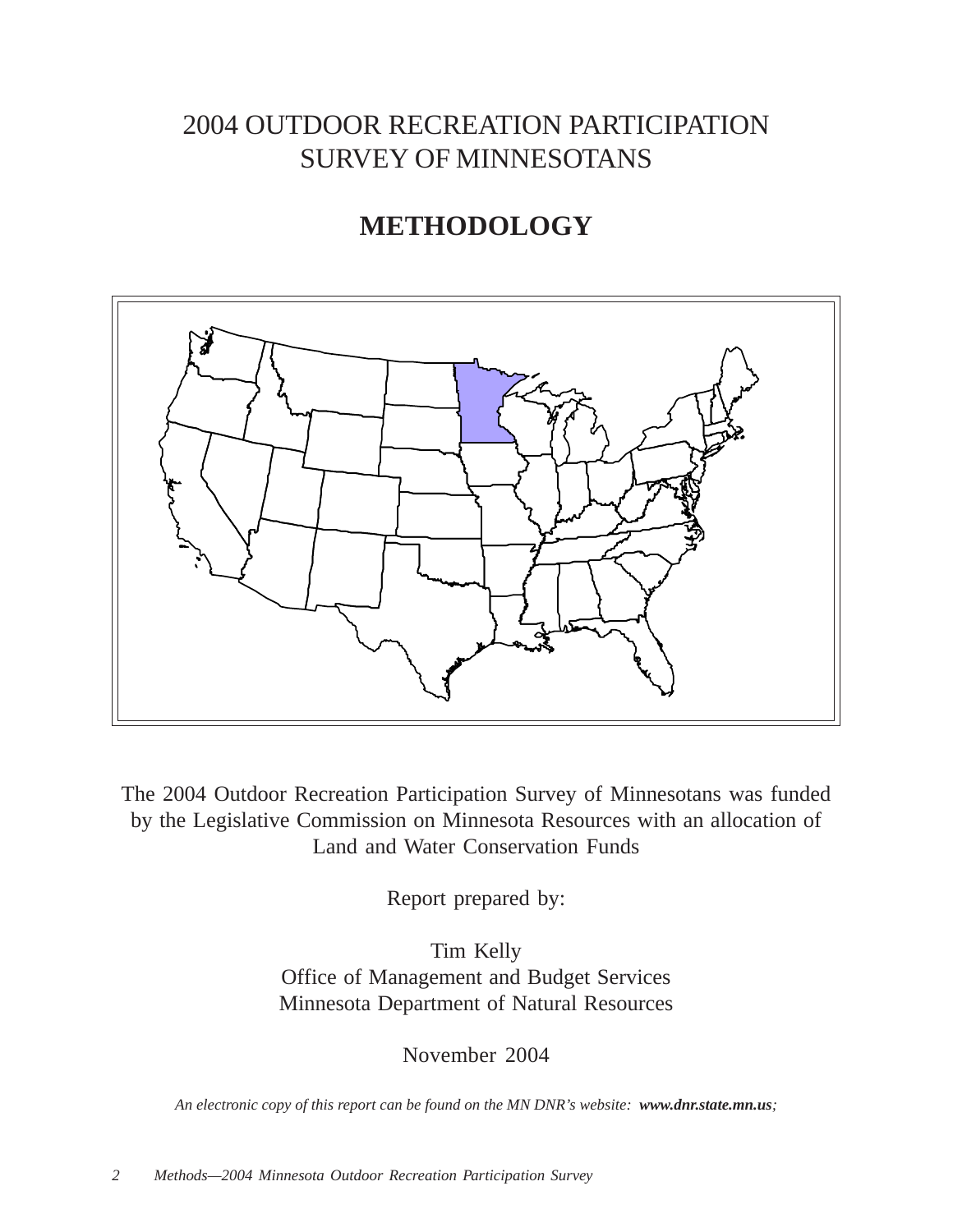# **CONTENTS**

|                                                                                         | Page |
|-----------------------------------------------------------------------------------------|------|
|                                                                                         |      |
| Procedures                                                                              |      |
|                                                                                         |      |
|                                                                                         |      |
|                                                                                         |      |
|                                                                                         |      |
|                                                                                         |      |
| Appendix A: Mail-survey instrument, cover letters, and envelopes $\dots \dots \dots$ 20 |      |
| Appendix B: Non-respondent telephone survey methodology report $\dots \dots$ 32         |      |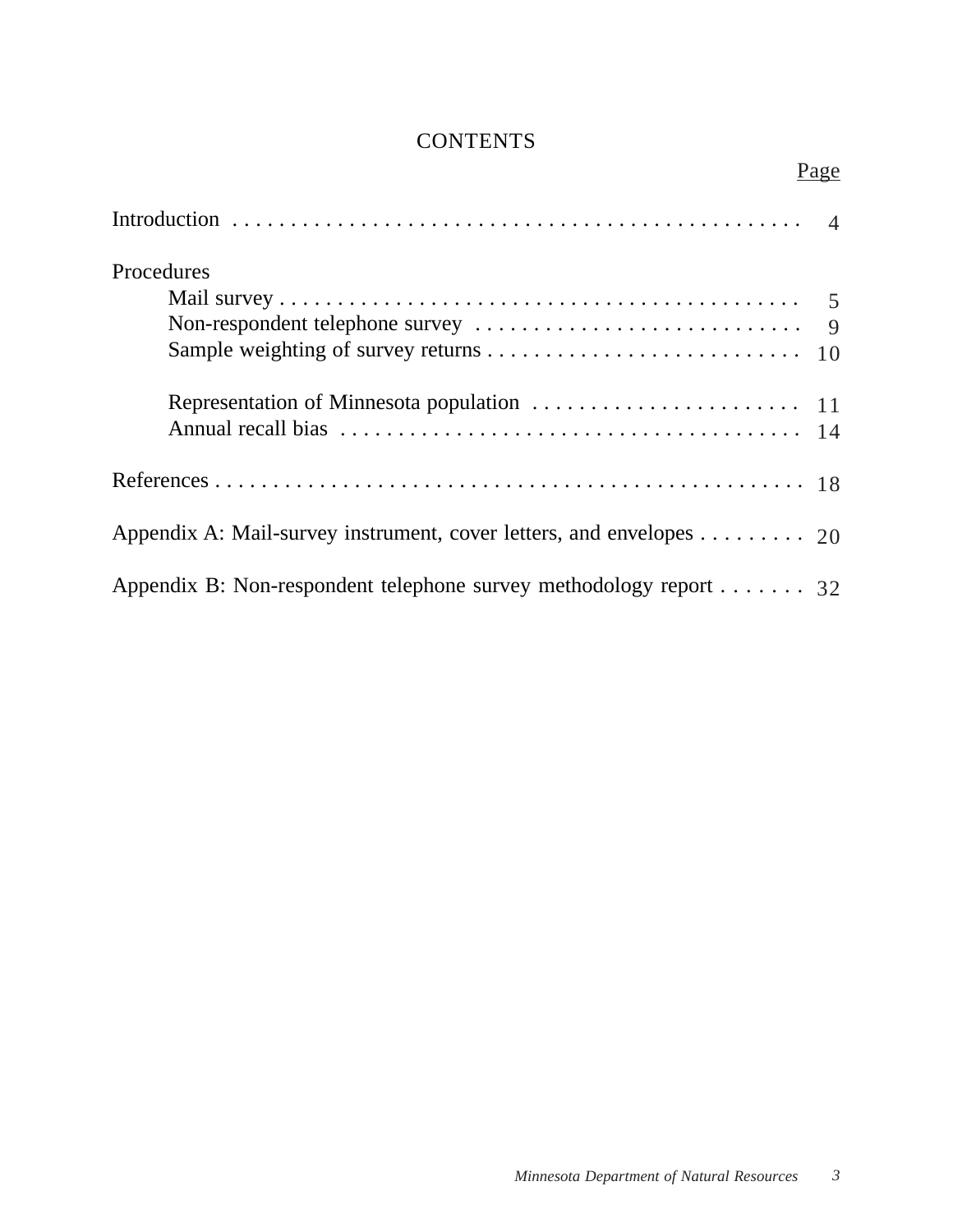# INTRODUCTION

The most recent State Comprehensive Outdoor Recreation Plan identified the need to better understand the changing nature of outdoor recreation in Minnesota (Reference 1). To meet this need, three efforts are underway, and one is planned for future funding. The first effort—which is the topic of this document—is the collection of primary information on the outdoor recreation patterns of adult Minnesotans. Data collection for this effort commenced in March 2004. To permit trend analysis, such data collection will be repeated using a consistent methodology every five years. Short-term recreation forecasts will be one product of the effort.

The second effort is an analysis of existing information sources to delineate recent trends in recreation participation (e.g., trends in fishing licenses, watercraft registrations, and park attendance). One report—on wildlife-related recreation (fishing, hunting, wildlife observation) and recreational boating—has been completed (Reference 2), and a few others are planned. This effort assembles information that assists with short-term recreation forecasting.

The third effort is to determine—from providers—the recreation facility needs of cities, counties and school districts in the state. Similar to the first effort, this effort will establish a cost-effective methodology that can be replicated every 5 years, so trends can be established, and short-term forecasts made.

The fourth effort is to determine the recreation facility and program needs of the general Minnesota population directly from that population of Minnesotans. This will be a companion to the third effort. Work on this effort will commence once funding is certain.

Funding for all of these efforts is from the Land and Water Conservation Fund, as allocated by the Legislative Commission on Minnesota Resources.

The scoping and planning of these four efforts was done by a work team, which continues to meet on an ad hoc basis as the efforts progress:

Current members: Dorian Grilley, Parks & Trails Council of Minnesota Tim Kelly, MN DNR Emmett Mullin, MN DNR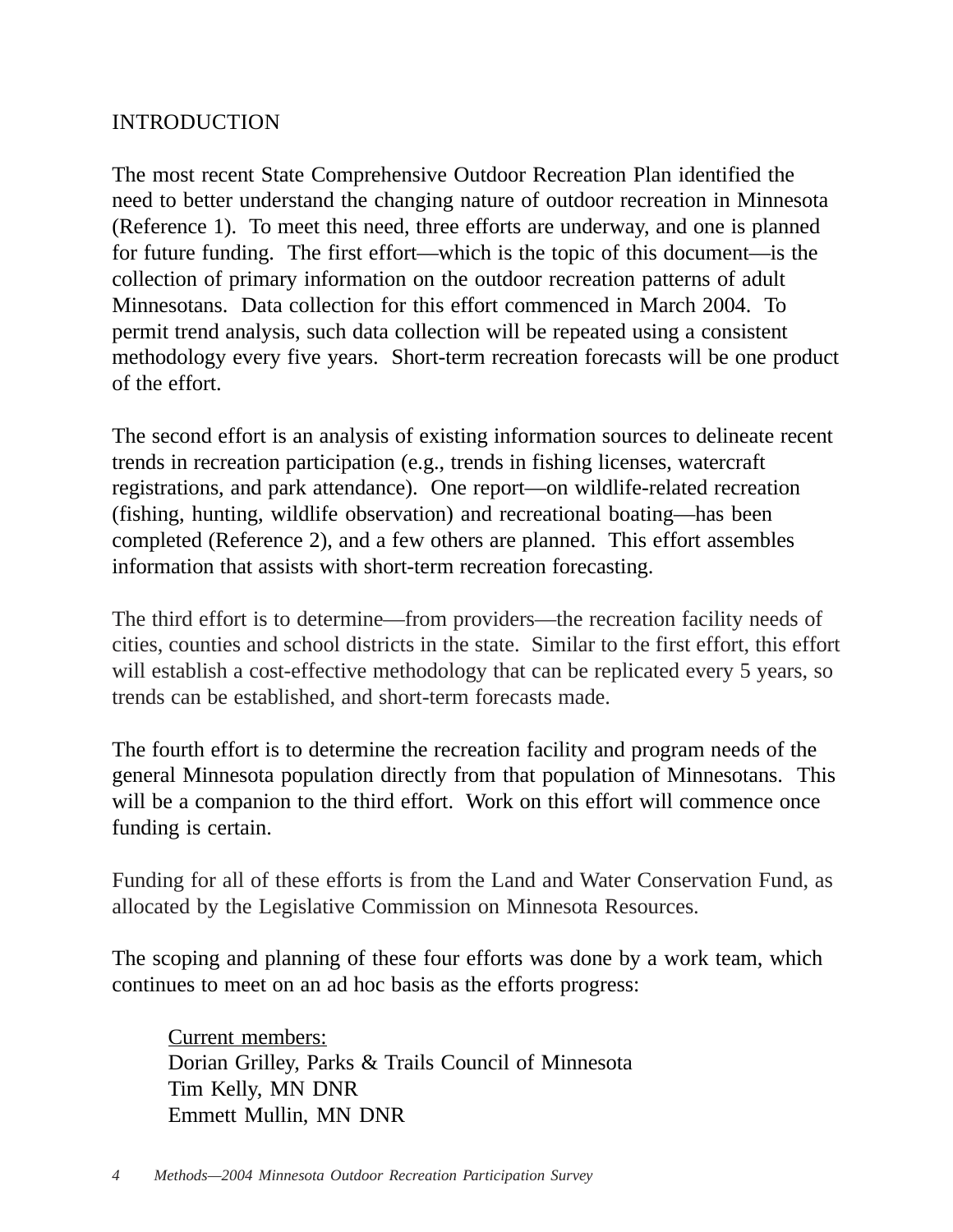Jon Nauman, Three Rivers Park District Wayne Sames, MN DNR Ron Sushak, MN DNR Jonathan Vlaming, Metropolitan Council

Past members: John Schneider, Metropolitan State University Colleen Tollefson, Office of Tourism

# PROCEDURES

# Mail survey

To collect data from adult Minnesotans on their outdoor recreation participation, a mail survey was conducted beginning in March 2004, near the close of the winter recreation season. Names and addresses of Minnesotans were obtained in January 2004 from Survey Sampling International, Fairfield, CT. Telephone numbers were also obtained, when they were available.

The sample of 4400 Minnesotans was allocated to five regions, with 1200 allocated to the Twin Cities metropolitan area (seven-county region) and 800 to each of the four non-metropolitan regions (Figure 1). This regional stratification is intended to produce region-specific results. Sampling within each region was proportional to the population of regional zip codes. The regions are the four DNR regions, with the Central DNR region broken into the seven county Twin Cities metropolitan and the balance of the Central Region. The Twin Cities metropolitan area contains half of the Minnesota population and is

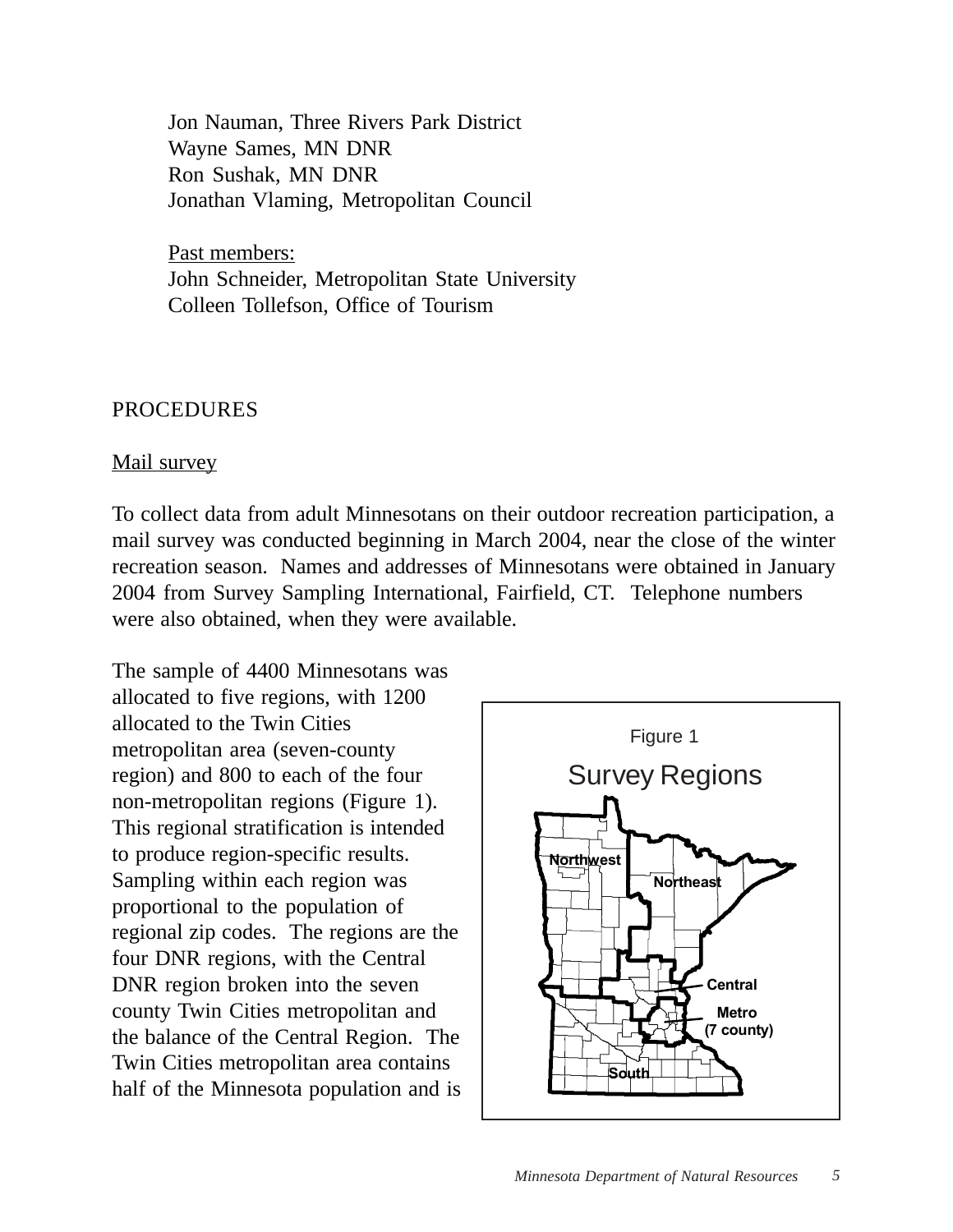covered by the regional governmental agency (Metropolitan Council) that has outdoor recreation functions.

The mail survey instrument, cover letters, and envelopes are presented in Appendix A.

The mail survey asks respondents to provide information on the following topics:

Overall outdoor recreation involvement over the last 12 months. Trends in overall recreation involvement over the last 5 years Importance of outdoor recreation in the respondent's life Reasons for recreating outdoors Barriers to recreation participation Participation by activity (34 individual activities, a few with subactivities) over the last 12 months, including location of activity days relative to home and within Minnesota. New recreation activities taken up in the last 5 years. Demographics of the respondent.

Reasons (or motivations) for recreating outdoors were selected from a more comprehensive listing of leisure-activity motivations (Reference 3). The most relevant motivations were included in this study.

Barriers to recreating outdoors were taken from previous Minnesota work and from NSRE 2000 barrier questions (Reference 4).

The 34 recreation activities were selected from more inclusive lists of activities, primarily the NSRE 2000 list of 74 activities (Reference 4). The more inclusive listing was examined and some activities eliminated because they were not applicable (e.g., saltwater fishing), some were combined into broader groupings (e.g., multiple types of fishing into just one type "fishing"), and some were eliminated because they were too small to reliably tracked over time using this type of technique (e.g., rock climbing).

The block of 34 activities—like similar blocks in these types of surveys—was not always answered according to survey instructions. Although the survey asked respondents whether they did ("yes") or did not ("no") participate in each of the 34 activities, some people only answered "yes" for selected activities. They did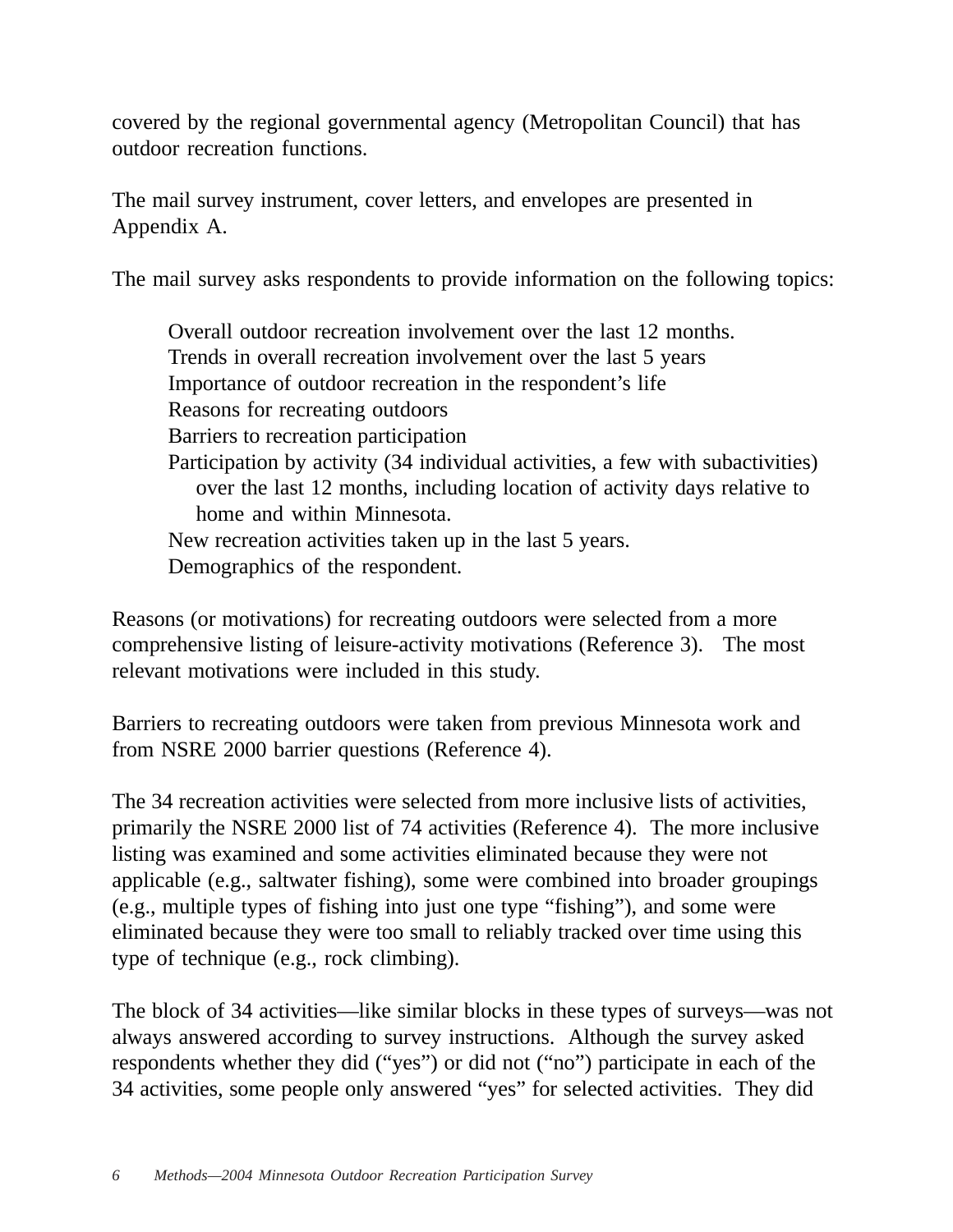not give "no" responses. Such respondents were identified and "no" was filled in for those activities not indicated as "yes".

Subsequent to the "yes"/ "no" response for each activity, respondents were asked to indicate the total number of days they participated in the activity in the last 12 months. Extreme values for each activity were checked by hand, and some data entry and impossible answers were found and changed. In addition, some respondents indicated "yes" and then did not fill in the number of days. A sample of these was selected and examined by hand. In most cases, such respondents were filling in days for some "yes" responses and not for others. The "yes" with days in the last 12 months was read as a stronger indication of participation than a "yes" with no days, and the latter weak indications were not accepted as participants in the last 12 months.

Next, respondents were asked to indicate the number of activity days in the last 12 months that occurred within a half-hour drive of home, and the number that occurred in Minnesota. If missing, these latter days were estimated from total days using average activity-specific ratios from data provided by other respondents.

For each activity an hour-per-occasion (day) figure was added to the data file, so activities could be combined into recreation-involvement aggregates based on a meaningful measure, namely, time spent recreating. A walking occasion, for example, is about one-quarter the length of a fishing occasion. To combine walking and fishing together when taking occasion length into account is to derive a more meaningful measure of overall recreation involvement than to ignore occasion length. Occasion lengths (in terms of hours) were derived form other sources (Reference 5), since they were not collected as part of this survey effort.

Demographic information was collected to be comparable to the 2000 U. S. Census (Reference 6). One demographic characteristic ("other" race) was checked and edited by hand. The "other" race category—which, if indicated, the survey requested a written description of—is commonly used by people to describe ancestry (e.g., Irish, Swedish) and not race. These were edited as best as possible.

One demographic characteristic was added to each respondent record. A measure of residential population density (urban/small town/rural) was added based on 2000 U.S. Census data for population densities of zip codes (Reference 6). The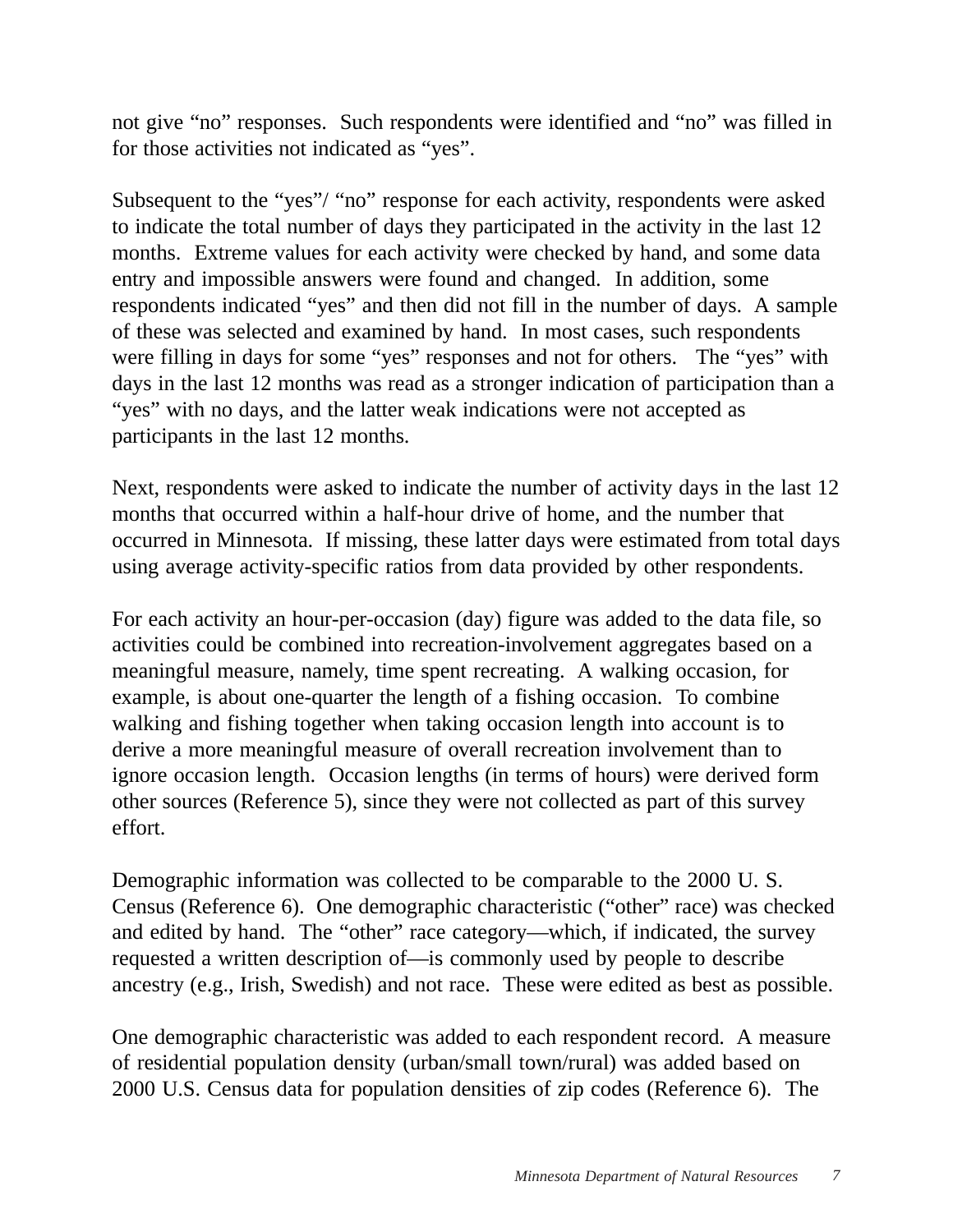urban-rural continuum is an important factor in understanding outdoor recreation activity patterns.

The annual time frame for recall of recreation involvement (both overall and by activity) was selected to ensure all recreation seasons are included in the study. However, it is known that annual recall on a topic like this produces a high bias to the results (i.e., more recreation participation than actually occurs), and adjusting results for that bias is a later topic (Reference 7).

The time frame of five years for personal recreational involvement trends and the adoption of new activities was selected because this data collection is intended to be repeated ever five years.

The mail survey achieved nearly a 60 percent overall return rate after three mailings (Table 1). The return rate varied from a low of 52 percent in the Twin Cities metro area to a high of 61 percent in the Northwest and Central regions of the state. The return rates are near expectations for an effort such as this.

Because the response rate was not higher (not above 70 percent), a nonrespondent survey was conducted to evaluate nonresponse bias.

| Table 1<br>Administrative statistics for 2004 Outdoor Recreation Participation Survey of Minnesotans |           |                                     |                        |         |       |       |  |  |  |
|------------------------------------------------------------------------------------------------------|-----------|-------------------------------------|------------------------|---------|-------|-------|--|--|--|
|                                                                                                      |           |                                     | (Final--June 24, 2004) |         |       |       |  |  |  |
|                                                                                                      |           |                                     |                        |         |       |       |  |  |  |
|                                                                                                      |           | ----------------------------------- |                        |         |       |       |  |  |  |
|                                                                                                      | Northwest | Northeast                           | South                  | Central | Metro | Total |  |  |  |
| Item for mail survey                                                                                 |           |                                     |                        |         |       |       |  |  |  |
| Initial sample size                                                                                  | 800       | 800                                 | 800                    | 800     | 1200  | 4400  |  |  |  |
| Deliverable                                                                                          | 728       | 734                                 | 748                    | 745     | 1140  | 4095  |  |  |  |
| Returns                                                                                              | 444       | 432                                 | 436                    | 451     | 596   | 2359  |  |  |  |
| Return rate                                                                                          | 61%       | 59%                                 | 58%                    | 61%     | 52%   | 58%   |  |  |  |
| Nonresponse rate                                                                                     | 39%       | 41%                                 | 42%                    | 39%     | 48%   | 42%   |  |  |  |
|                                                                                                      |           |                                     |                        |         |       |       |  |  |  |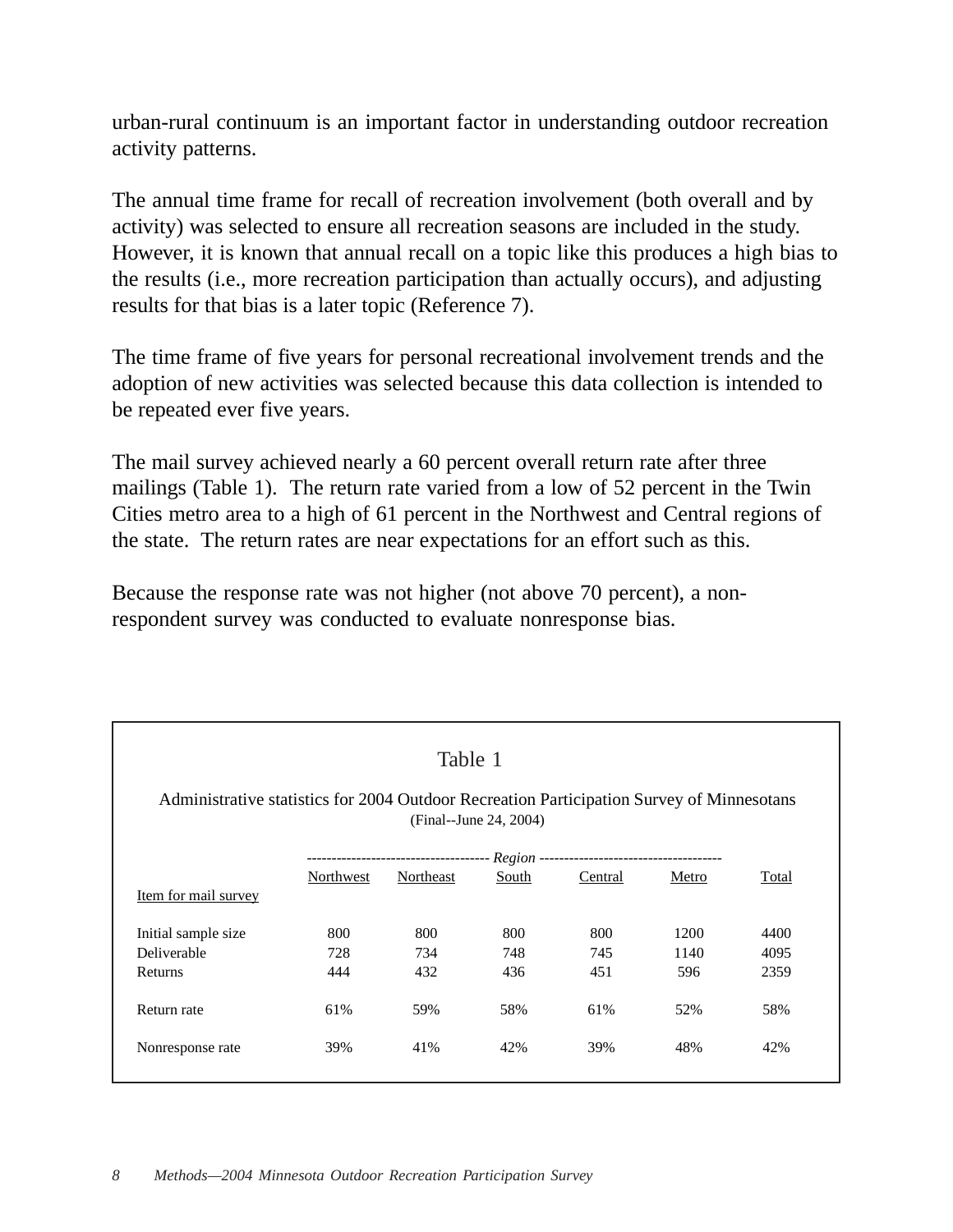# Non-respondent telephone survey

To judge whether the people who did not respond to the mail survey (some 40 percent of potential respondents) are different with respect to outdoor recreation than those who did respond, a telephone survey was conducted of nonrespondents. The telephone survey included a subset of questions from the mail survey. The telephone survey was conducted by the Minnesota Center for Survey Research (MCSR) at the University of Minnesota during May and June of 2004 (Reference 8). Appendix B contains the methodology document prepared by MCSR.

The telephone survey was stratified by the same regions as the mail survey. Overall, 500 interviews were completed, with approximately 140 completions in the Twin Cities metropolitan area (seven-county region) and 90 in each of the four non-metropolitan regions.

As expected, people who did not respond to the mail survey participated less in outdoor recreation than those that did (Table 2). The next section describes how these results are used to reduce this non-respondent bias in the final results.

| Table 2                                                                                                            |                                                                                                                                                                                                          |                              |  |  |  |  |  |  |
|--------------------------------------------------------------------------------------------------------------------|----------------------------------------------------------------------------------------------------------------------------------------------------------------------------------------------------------|------------------------------|--|--|--|--|--|--|
| Comparison of overall outdoor recreation involvement between mail and nonresponse-<br>telephone survey respondents |                                                                                                                                                                                                          |                              |  |  |  |  |  |  |
| (statewide weighted responses)                                                                                     |                                                                                                                                                                                                          |                              |  |  |  |  |  |  |
| golfing, sightseeing and so on)?                                                                                   | QUESTION: Think back over the last 12 months. About how many days in the last 12 months did you<br>go outside for recreation of all types (including walking, fishing, camping, biking, skiing, hunting, |                              |  |  |  |  |  |  |
|                                                                                                                    | Mail survey                                                                                                                                                                                              | Nonresponse telephone survey |  |  |  |  |  |  |
| Response categories                                                                                                | (percent)                                                                                                                                                                                                | (percent)                    |  |  |  |  |  |  |
| zero days in last 12 months                                                                                        | 5                                                                                                                                                                                                        | 7                            |  |  |  |  |  |  |
| 1 to 5 days in last 12 months                                                                                      | 4                                                                                                                                                                                                        | 8                            |  |  |  |  |  |  |
| 6 to 10 days in last 12 months                                                                                     | 3                                                                                                                                                                                                        | $\overline{7}$               |  |  |  |  |  |  |
| 11 to 20 days in last 12 months                                                                                    | 7                                                                                                                                                                                                        | 8                            |  |  |  |  |  |  |
| 21 to 50 days in last 12 months                                                                                    | 18                                                                                                                                                                                                       | 18                           |  |  |  |  |  |  |
| 51 to 100 days in last 12 months                                                                                   | 25                                                                                                                                                                                                       | 19                           |  |  |  |  |  |  |
| more than 100 days in last 12 months                                                                               | 38                                                                                                                                                                                                       | 32                           |  |  |  |  |  |  |
| Total percent                                                                                                      | 100                                                                                                                                                                                                      | 100                          |  |  |  |  |  |  |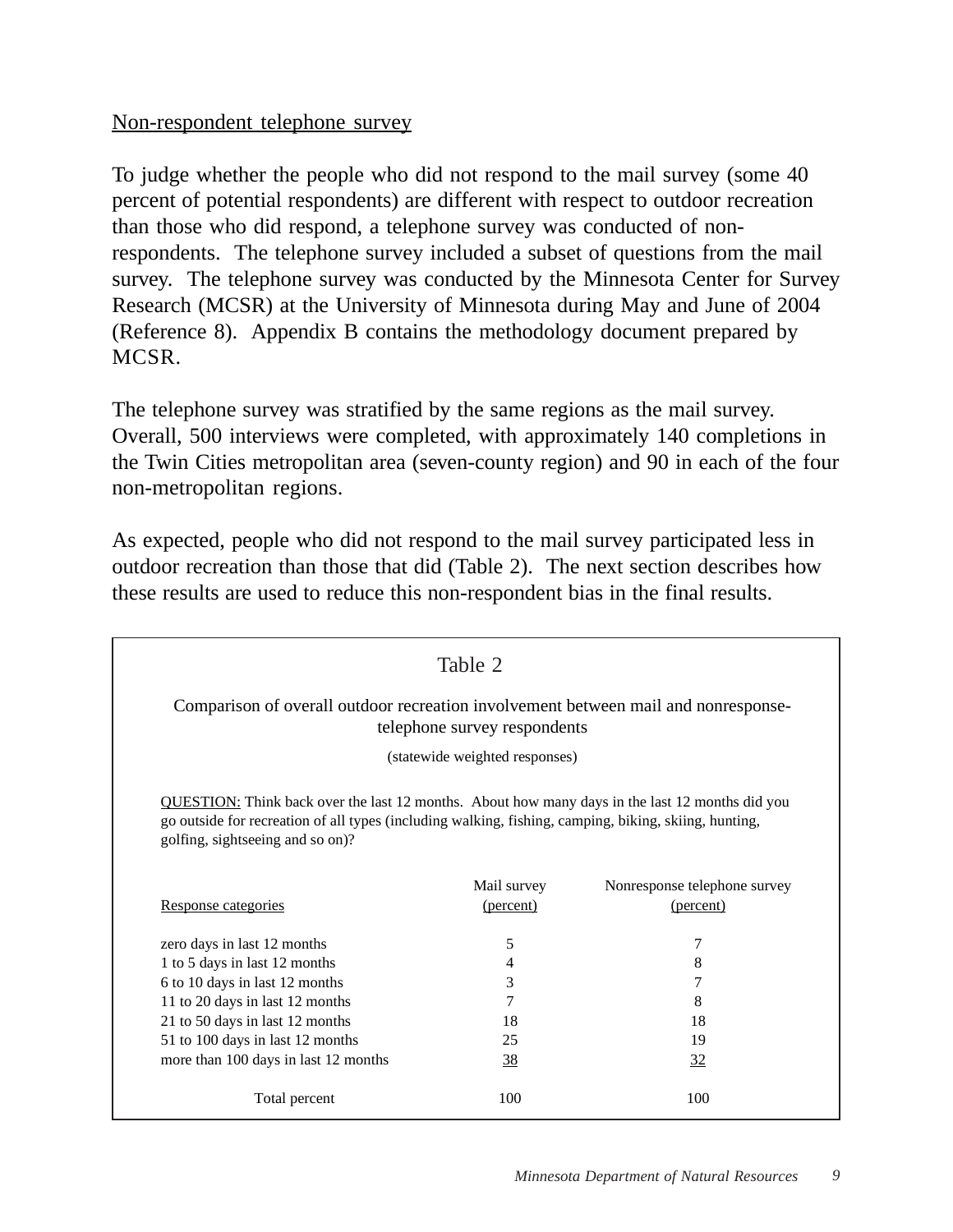# Sample weighting of survey returns

As noted immediately above, the mail survey returns are biased towards Minnesotans who participate more in outdoor recreation. In addition, the survey returns are not proportional to the demographics of the state. For example, the regions of the state were not sampled proportional to population (by design), and the survey returns are more male than the Minnesota population (for other reasons, and not by design). To reduce these forms of bias, the survey returns are differentially weighted by known demographic statistics and by involvement in outdoor recreation as obtained from the mail and non-respondent telephone surveys. This weighting ensures that the results are more representative of the outdoor recreation patterns in the Minnesota population.

The demographic characteristics used for sample weighting are age and gender two characteristics that have a large influence on overall recreation involvement and specific recreation activities—and region of the state (demographics are from the 2000 U.S. Census—Reference 6). Sample weighting occurs by five age classes (20 to 34 years old, 34 to 44, 45 to 54, 55 to 64, and 65 years and older), by gender (male and female), and by region (the five regions on Figure 1).

The weighting for overall involvement in outdoor recreation (as obtained from the mail and telephone surveys) occurs by the seven classes in Table 2 and by region (the five regions on Figure 1). Within a region, the mail-survey overallinvolvement results represents the portion of the population given by the mail response rate, while the telephone-survey overall-involvement results represents the remainder of the population. The mathematical combination of the mail and telephone results—according to the portion of the population represented—is the target that is matched by the adjustment of mail-survey weights. Prior to their combination, both the mail and telephone results are adjusted to fit the age-class/ gender mix of the regional population to minimize the effects of non-proportional sampling on overall involvement by these demographic characteristics.

The demographic and overall recreation involvement weighting occurs iteratively in two steps. Step one: the demographic weights are derived to match the Minnesota population. Step two: the step-one weights are adjusted to match overall involvement. Because the second step no longer produces a match to the demographics of the Minnesota population, step one is redone and the weights adjusted again. Then, step two is redone—for the same reason step one was redone, namely, overall involvement is no longer matched—and the weights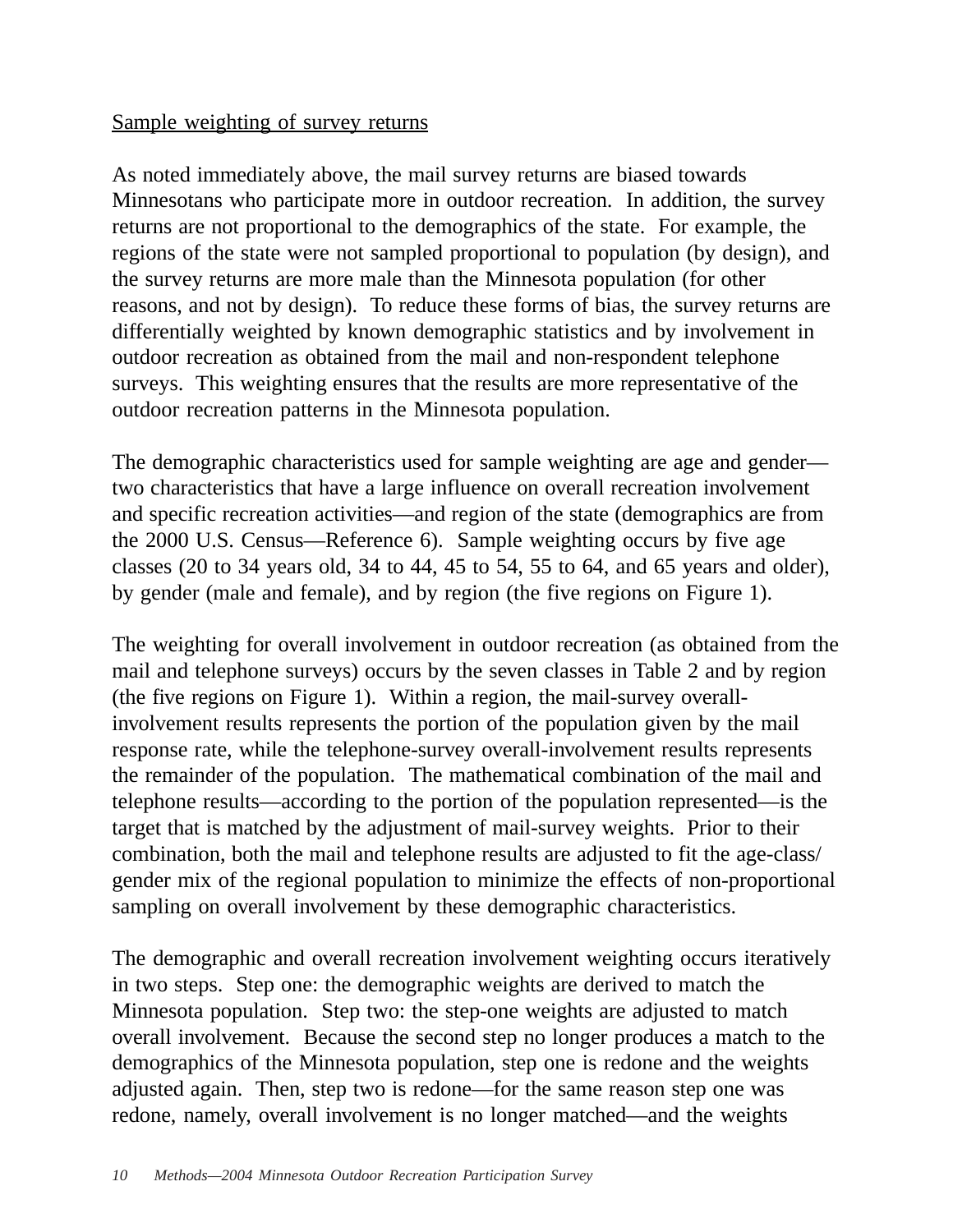further adjusted. Rounds of steps one and two are conducted until both the demographics and overall involvement are effectively matched, and improvements in the matches between rounds is minimal. The final adjustment is to the demographic categories to ensure they are exactly represented.

Weights equivalent to those described about—which were derived from the 2000 U.S. Census information—were added to the data file for decennial census year 1990, and for population projections for Minnesota from the State Demographer for 2010, 2020 and 2030 (Reference 9). Such weights permit the assessment of recreation changes attributed solely to demographic changes, all other factors constant.

# Representation of Minnesota population

After sample weighting, the Minnesota population is relatively well described in terms of standard demographic breakdowns, but there are shortcomings. Because the sample was "fit" through sample weighting to region, age, and gender, these demographic groupings are the same as the Minnesota population (Table 3). For those that were not fit in such a fashion (see Table 4), the weighted sample represents residential population density (urban/rural) rather well; it is underrepresentative of non-white and/or Hispanic individuals; it is under-representative of lower income Minnesotans, but the median income is represented well; it is under-representative of lower formal education groups, and is over-representative of higher education groups; and it is roughly representative of household size. This last demographic category has the major differences between household sizes 1 person and 2 people, something the survey instrument itself may account for. In the survey, respondents are asked their household size, *including themselves*, but they commonly forget to include themselves, which leads to more 1 person households, and fewer 2 person households.

The population groupings that are under-represented tend to have lower involvement in outdoor recreation than the other groupings. Thus, interest in the topic of the survey is one probable reason for the under-representation. Additional probable reasons are literacy and language. The survey is a written piece that is written in English and may not easy/possible to read for all Minnesotans.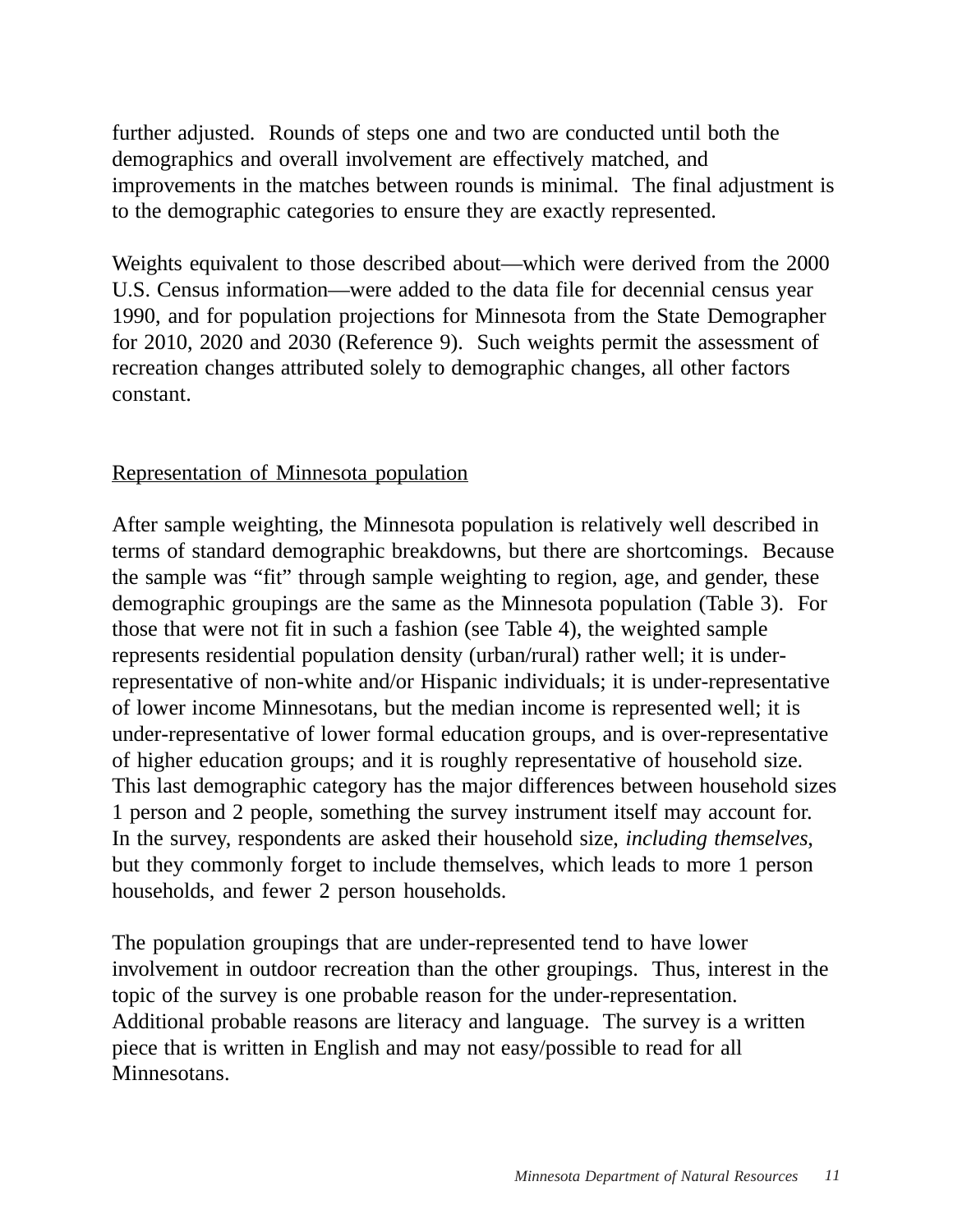Table 3

|                            | A                       | $\bf{B}$            | $\mathbf C$ |  |  |  |  |  |
|----------------------------|-------------------------|---------------------|-------------|--|--|--|--|--|
|                            | Recreation survey, 2004 | MN Population, 2000 | Difference  |  |  |  |  |  |
| <b>Population grouping</b> | (percent)               | (percent)           | $(A - B)$   |  |  |  |  |  |
| <b>Region of Minnesota</b> |                         |                     |             |  |  |  |  |  |
| Northwest                  | 9%                      | 9%                  | 0%          |  |  |  |  |  |
| Northeast                  | 8%                      | 8%                  | $0\%$       |  |  |  |  |  |
| South                      | 20%                     | 20%                 | $0\%$       |  |  |  |  |  |
| Central                    | 9%                      | 9%                  | 0%          |  |  |  |  |  |
| Metro (7-county area)      | 54%                     | 54%                 | 0%          |  |  |  |  |  |
| Age                        |                         |                     |             |  |  |  |  |  |
| 20-34                      | 29%                     | 29%                 | 0%          |  |  |  |  |  |
| 35-44                      | 24%                     | 24%                 | $0\%$       |  |  |  |  |  |
| 45-54                      | 19%                     | 19%                 | $0\%$       |  |  |  |  |  |
| 55-64                      | 12%                     | 12%                 | $0\%$       |  |  |  |  |  |
| $65+$                      | 17%                     | 17%                 | $0\%$       |  |  |  |  |  |
| <b>Gender</b>              |                         |                     |             |  |  |  |  |  |
| Male                       | 49%                     | 49%                 | 0%          |  |  |  |  |  |
| Female                     | 51%                     | 51%                 | 0%          |  |  |  |  |  |

Overall, the bulk of the Minnesota population is represented well in the survey, but there are definite problems that would likely require different (and probably more costly) data-collection techniques that this technique to overcome. Since most of the under-represented population groupings have lower outdoor recreation involvement, the survey will over-represent Minnesotan's recreation. Rough estimates place the over-representation near 5 percent for total outdoor recreation involvement (total annual recreation hours or days).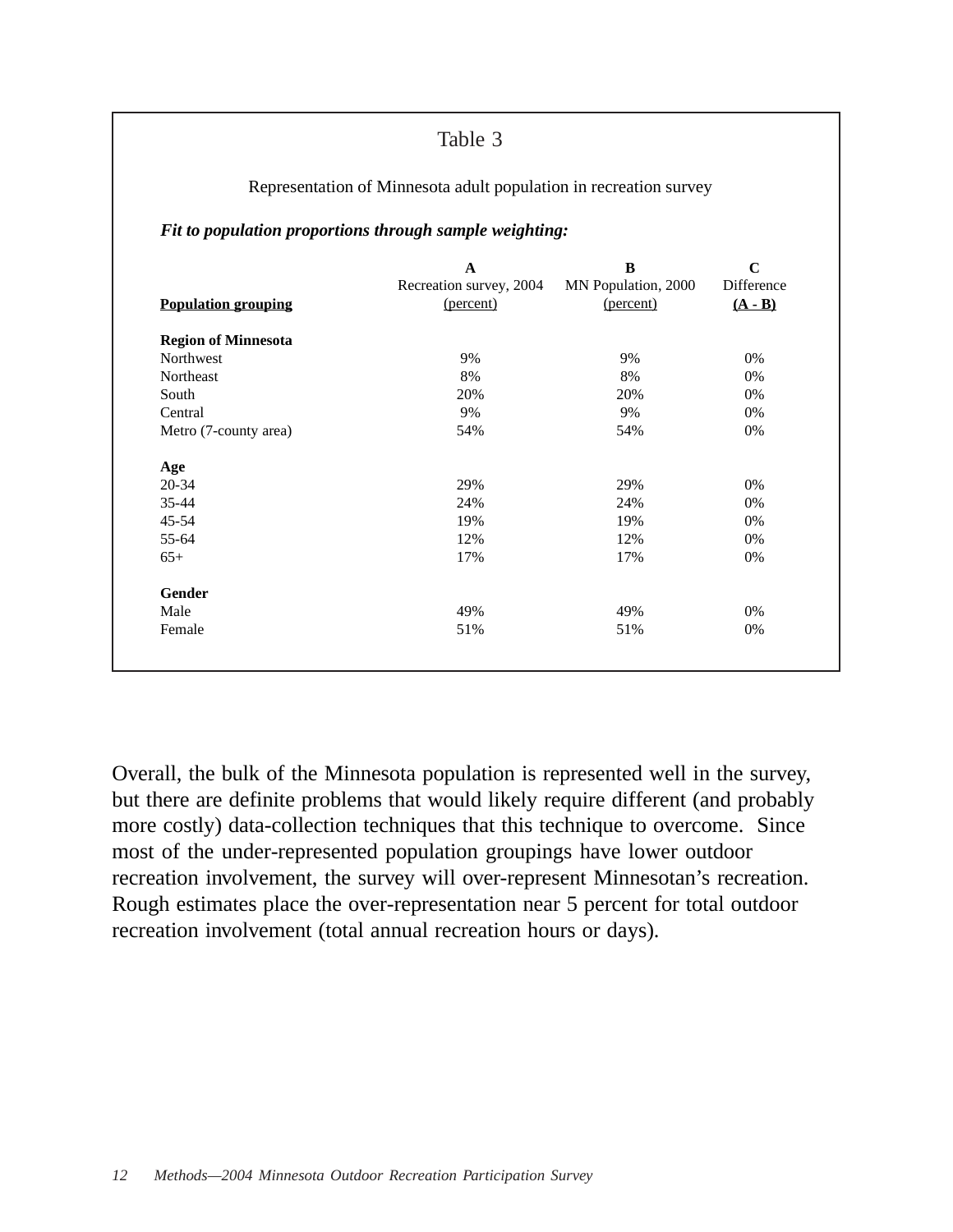# Table 4

# Representation of Minnesota adult population in recreation survey

# *Not fit -- results after region, age, gender, and non-respondent sample weighting:*

|                                                                   | A                       | $\bf{B}$            | $\mathbf C$                     |  |
|-------------------------------------------------------------------|-------------------------|---------------------|---------------------------------|--|
|                                                                   | Recreation survey, 2004 | MN Population, 2000 | Difference                      |  |
| <b>Population grouping</b>                                        | (percent)               | (percent)           | $(\mathbf{A} \cdot \mathbf{B})$ |  |
| <b>Population density of residence</b>                            |                         |                     |                                 |  |
| (based on 5-digit zip codes in 2000)                              |                         |                     |                                 |  |
| Low $(100 \text{ or } \text{less})$                               | 27%                     | 30%                 | $-2%$                           |  |
| Medium (101 to 1000)                                              | 27%                     | 26%                 | 2%                              |  |
| High (>1000)                                                      | 45%                     | 45%                 | 1%                              |  |
| Race/ethnicity (population age 18+)                               |                         |                     |                                 |  |
| Non-white and/or Hispanic                                         | 6.3%                    | 9.7%                | $-3.4%$                         |  |
| White, non-Hispanic                                               | 94%                     | 90%                 | 3%                              |  |
| <b>Household income</b>                                           |                         |                     |                                 |  |
| under \$30,000                                                    | 22%                     | 30%                 | $-7%$                           |  |
| \$30,000 to \$39,999                                              | 13%                     | 12%                 | 1%                              |  |
| \$40,000 to \$49,999                                              | 13%                     | 11%                 | $2\%$                           |  |
| \$50,000 to \$74,999                                              | 24%                     | 22%                 | 2%                              |  |
| \$75,000 to \$99,999                                              | 13%                     | 12%                 | $1\%$                           |  |
| \$100,000 or more                                                 | 15%                     | 13%                 | 2%                              |  |
| Education (population age $25+$ )                                 |                         |                     |                                 |  |
| Some high school                                                  | 4%                      | 12%                 | $-8%$                           |  |
| High school graduate                                              | 16%                     | 29%                 | $-13%$                          |  |
| Vocational/technical school,<br>associate degree, or some college | 37%                     | 32%                 | 6%                              |  |
| Graduated from college                                            | 22%                     | 19%                 | 3%                              |  |
| Some postgraduate study, including                                |                         |                     |                                 |  |
| postgraduate degrees                                              | 20%                     | 8%                  | 11%                             |  |
| <b>Household size</b>                                             |                         |                     |                                 |  |
| 1 person                                                          | 32%                     | 27%                 | 5%                              |  |
| 2 people                                                          | 28%                     | 34%                 | $-6%$                           |  |
| 3 people                                                          | 14%                     | 15%                 | $-1%$                           |  |
| 4 people                                                          | 16%                     | 14%                 | 2%                              |  |
| $5+$ people                                                       | 9%                      | 10%                 | $-1%$                           |  |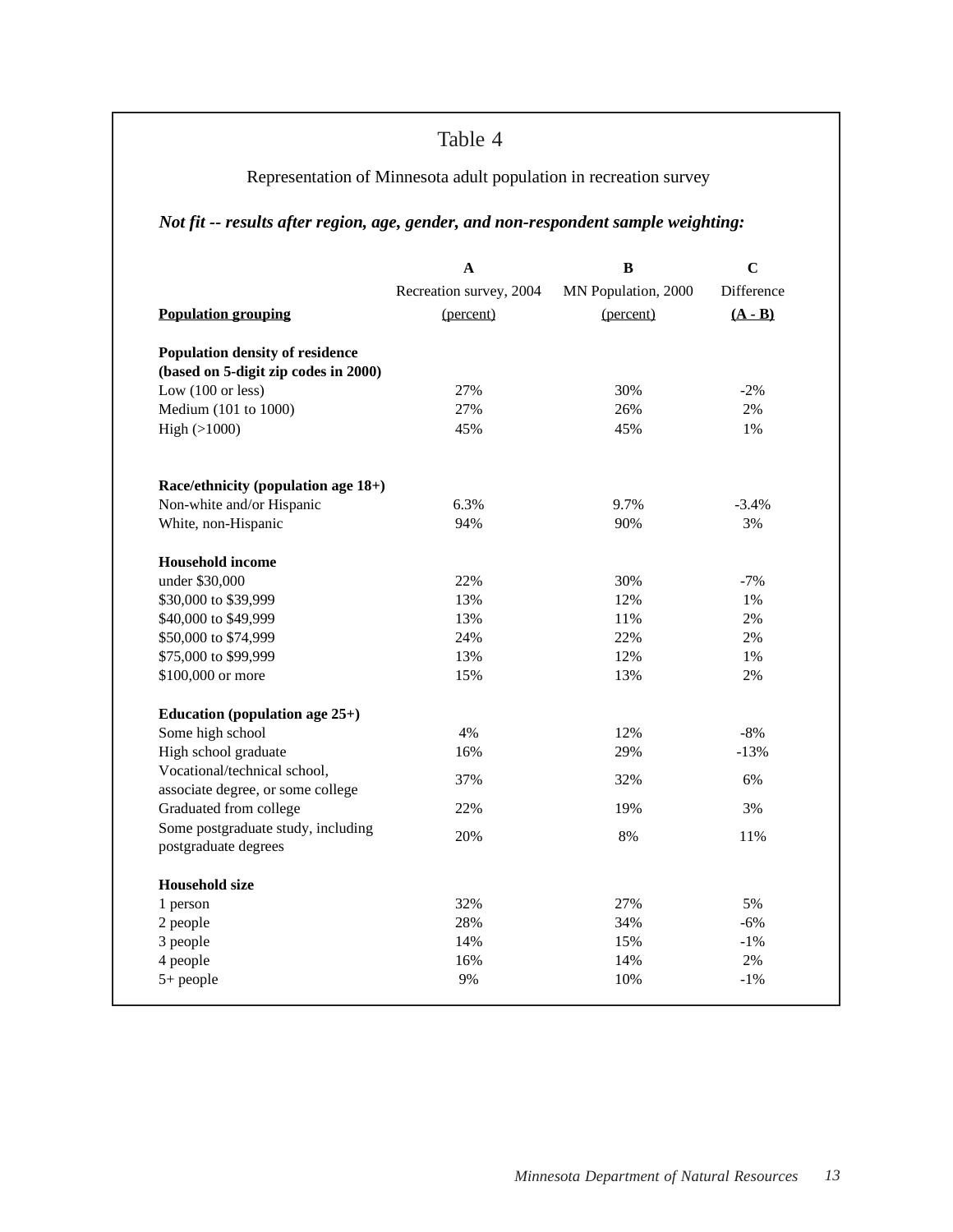# Annual recall bias

The recall period in the survey for activity participation and days was one year, a length that is known to produce a high bias to the number of participants and their days of participation (Reference 7). This recall effect is of major concern when stand-alone quantities are produced from the annual-recall survey (e.g., number of anglers, or number of fishing days). It is much less of a concern when survey estimates are compared to each other (e.g., number of anglers compared to number of hunters), because the recall effect is relatively uniform and tends to cancel out. This will be illustrated in the data below.

In the late 1980s the sponsor's of the National Survey of Fishing, Hunting and Wildlife-Associated Recreation studied the effect of annual recall, and made changes to shorter recall periods to produce accurate estimates of annual participation and use (Reference 7). The recall change took place between the 1985 and 1991 surveys (Reference 10), a time when Minnesota fishing and hunting participation was relatively stable, based on license sales compared with the size of the Minnesota population (Figure 2 and 3). Thus, the results for 1985 and 1991 surveys for Minnesota provide a gauge of this recall effect.

The ratio between the 1991 (shorter recall) and the 1985 (annual recall) for both participation rates and activity days per participant is between 0.7 and 0.8 (bottom row in Table 5). Note in the table that the within-survey comparison of both fishing and hunting participation and activity days is relatively stable, largely

| Table 5                                                                                                                                                                                     |         |                                                                                                      |     |                                                            |                           |     |  |
|---------------------------------------------------------------------------------------------------------------------------------------------------------------------------------------------|---------|------------------------------------------------------------------------------------------------------|-----|------------------------------------------------------------|---------------------------|-----|--|
| Comparison of fishing and hunting statistics for Minnesota between 1985 and 1991<br>(based on 1985 and 1991 National Survey of Fishing, Hunting and Wildlife-Associated Outdoor Recreation) |         |                                                                                                      |     |                                                            |                           |     |  |
|                                                                                                                                                                                             | Fishing | Percent of population $16+$<br>participating annually<br>Ratio:<br>fishing/hunting<br><b>Hunting</b> |     | Average annual activity days per<br>participant<br>Fishing | Ratio:<br>fishing/hunting |     |  |
| <b>Survey Year</b><br>1985                                                                                                                                                                  | 45%     | 18%                                                                                                  | 2.6 | 19.4                                                       | 15.2                      | 1.3 |  |
| 1991                                                                                                                                                                                        | 34%     | 14%                                                                                                  | 2.5 | 14.7                                                       | 11.4                      | 1.3 |  |
| Ratio: 1991/1985                                                                                                                                                                            | 0.74    | 0.78                                                                                                 |     | 0.76                                                       | 0.75                      |     |  |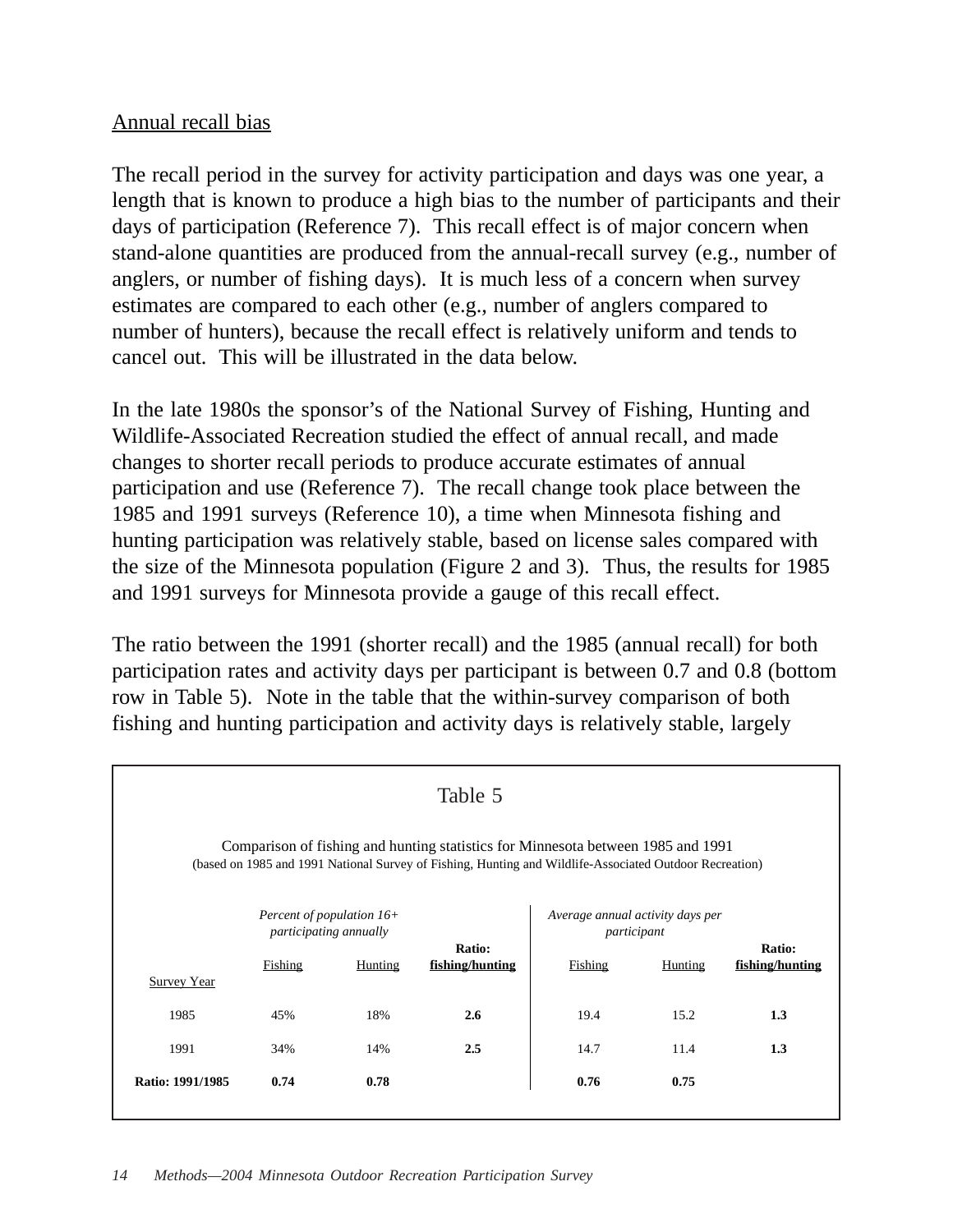

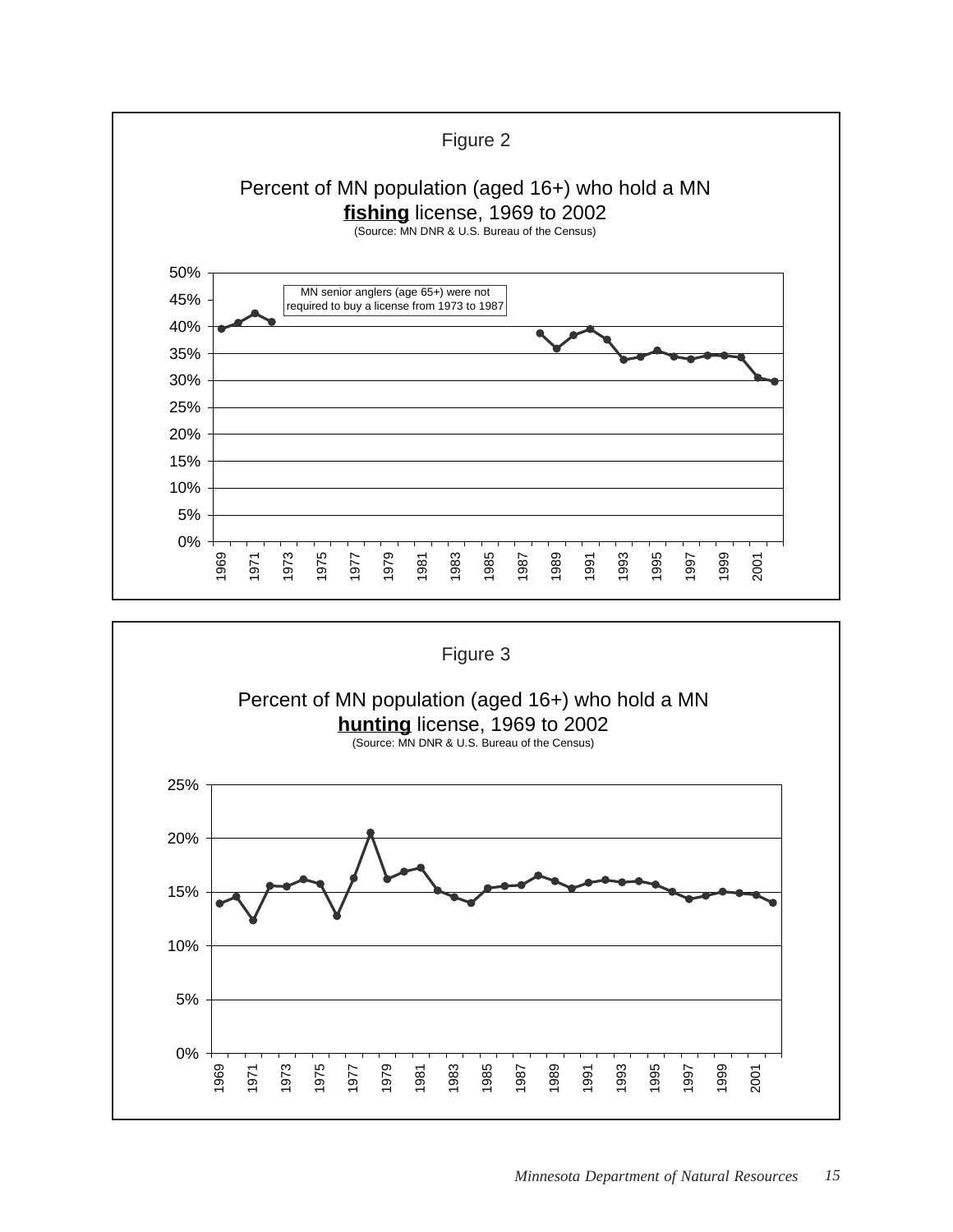unaffected by the recall length. The participation-rate ratio of fishing to hunting is 2.6 in 1985 and 2.5 in 1991, while the activity-day ratio of fishing to hunting is 1.3 in both 1985 and 1991.

As another comparison, the current participation rate for fishing and hunting as judged from annual recall in this survey and the most accurate data we have on actual participation (license sales) is shown in Table 6 (Reference 11). Again, the ratio of accurate data to annual-recall data is in the range of 0.7 to 0.8. And, consistent with the preceding results, the within-information-source ratios are much closer for a comparison of fishing to hunting (2.1 for ELS and 1.9 for recreation survey).

|                                                                                                                                      | Table 6 |                                                                                                                 |                 |  |  |  |  |
|--------------------------------------------------------------------------------------------------------------------------------------|---------|-----------------------------------------------------------------------------------------------------------------|-----------------|--|--|--|--|
| Comparison of fishing and hunting participation for Minnesotans between 2003 ELS and<br>2004 Outdoor Recreation Participation Survey |         |                                                                                                                 |                 |  |  |  |  |
| (based on MN DNR Electronic Licensing System records for 2003, and 2004 survey using annual-recall<br>estimates)                     |         |                                                                                                                 |                 |  |  |  |  |
|                                                                                                                                      |         | Percent of Minnesota population licensed<br>(ELS) or participating annually (recreation<br>survey) in Minnesota | Ratio:          |  |  |  |  |
| Source of information                                                                                                                | Fishing | Hunting                                                                                                         | fishing/hunting |  |  |  |  |
| ELS, 2003, age 16+                                                                                                                   | 29%     | 14%                                                                                                             | 2.1             |  |  |  |  |
| Recreation survey, 2004, age 20+                                                                                                     | 38%     | 20%                                                                                                             | 1.9             |  |  |  |  |
| <b>Ratio: ELS/Recreation survey</b>                                                                                                  | 0.77    | 0.69                                                                                                            |                 |  |  |  |  |

From the foregoing information, a factor between 0.7 and 0.8 appears reasonable to bulk-adjust the participant and activity day estimates to roughly correct for the bias of annual recall. From this range, one factor (.75) was selected, and is used to adjust all participant and activity-day-per-participant estimates from this survey. Performing this adjustment, although admittedly crude, is judged superior to publishing unrealistically high estimates. The adjustment produces more accurate results for known fishing and hunting and hunting quantities, and is generally believed to produce more credible results across all activities, as illustrated in the following discussion.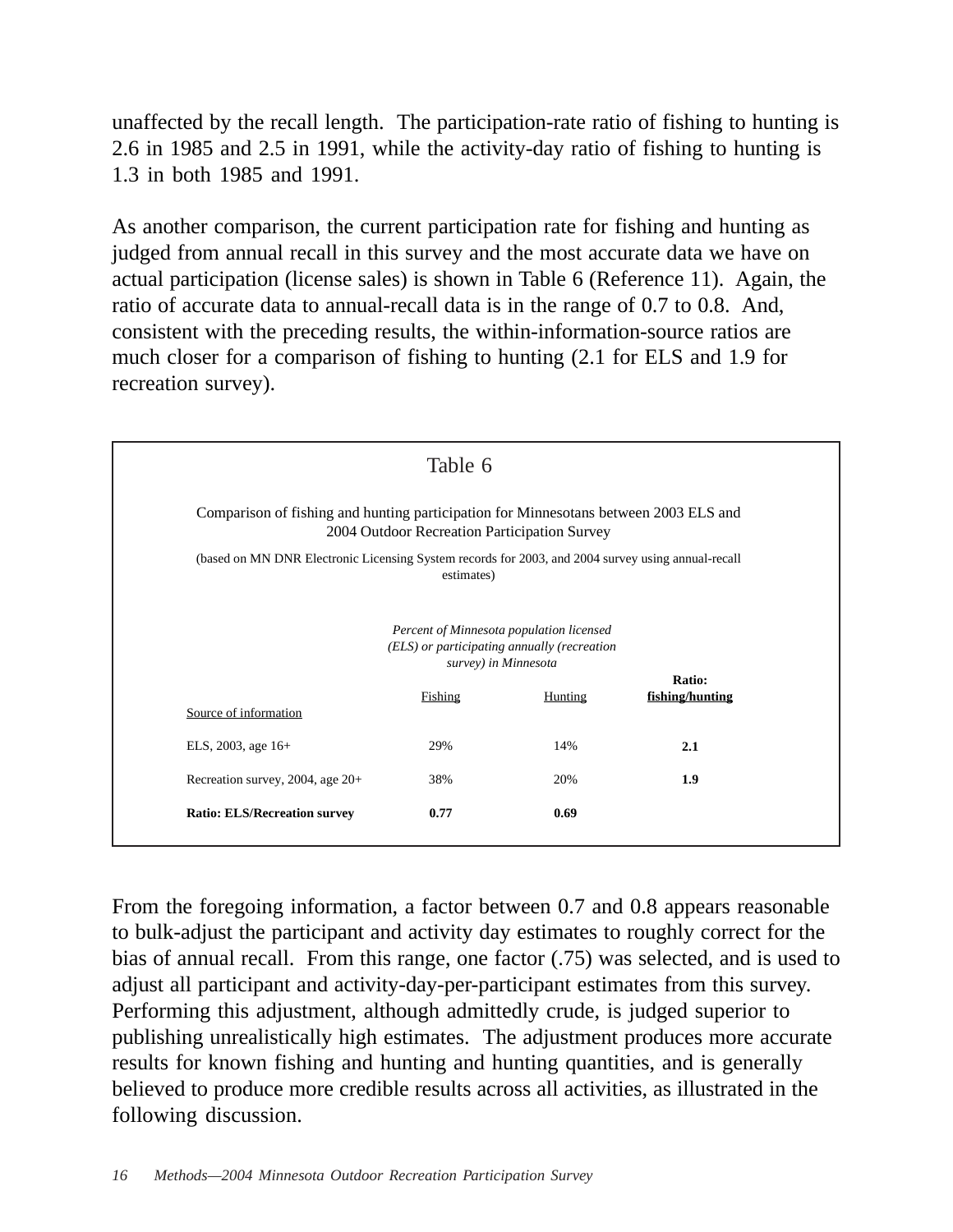This current recreation survey is used to derive estimates of total annual outdoor recreation involvement (hours) for the average adult Minnesotan. The same estimate was made for 1985-86 and was based on a very-short recall period (last seven days) to eliminate recall bias as much as possible (Reference 5). The 1985- 86 result (200 annual hours per adult aged 20+ spent recreating in Minnesota) is very close to the current survey result (195 annual hours) once the .75 factor is applied as described above to *both* participant and activity day estimates (i.e., .75\*.75=.56). The closeness of the two—given the different methodologies and two decades between estimates—is no doubt fortuitous, but the fact that the application of this .75 factor brings the current estimates into the correct ballpark is noteworthy and appears to demonstrate its utility.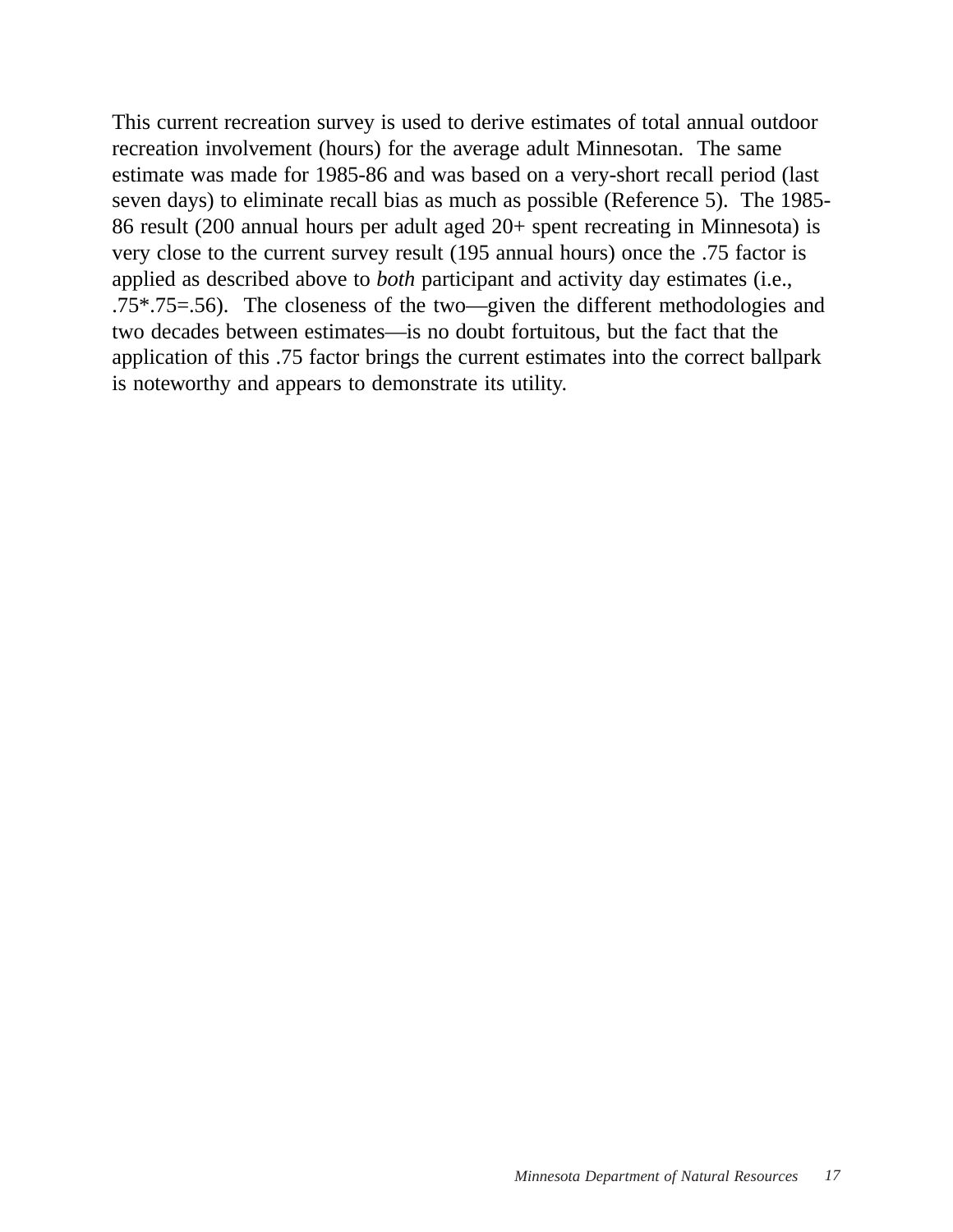# REFERENCES

- 1. Minnesota Department of Natural Resources. 2002. Minnesota's 2003-2008 State Comprehensive Outdoor Recreation Plan. Minnesota Department of Natural Resources, Office of Management and Budget Services.
- 2. Kelly, Tim. 2004. Outdoor recreation participation trends in wildlife-related activities (fishing, hunting, wildlife observation) and recreational boating. A background report for Minnesota State Comprehensive Outdoor Recreation Planning. Minnesota Department of Natural Resources, Office of Management and Budget Services.
- 3. Driver, B., Tinsley, H., and Manfredo, M. 1991. Results from two inventories designed to assess the breadth of the perceived psychological benefits of leisure. In: Driver, B., Brown, P., and Peterson, G.(eds). The Benefits of Leisure. State College, PA. Venture Publishing, Inc. pp. 263-286.
- 4. Information for the 2000 National Survey of Recreation and the Environment (NSRE) were obtained from their website: http://www.srs.fs.usda.gov/ trends/Nsre/nsre2.html.
- 5. Minnesota Department of Natural Resources (MN DNR). 1985-86 Outdoor Recreation Participation and Expenditure Survey of Minnesotans. Survey conducted for the MN DNR by the Minnesota Center for Survey Research, University of Minnesota.
- 6. U. S. Department of Commerce, U. S. Census Bureau. Minnesota decennial census population counts for various years.
- 7. U.S. Department of Interior, Fish and Wildlife Service (USFWS). 1989. Investigation of Possible Recall/Reference Bias in National Surveys of Fishing, Hunting and Wildlife-Associated Recreation. Investigation conducted for USFWS by Westat, Inc. of Rockville, Maryland.
- 8. Minnesota Department of Natural Resources (MN DNR). 2004. Outdoor Recreation in Minnesota 2004: Nonresponse Survey. Survey conducted for the MN DNR by the Minnesota Center for Survey Research, University of Minnesota.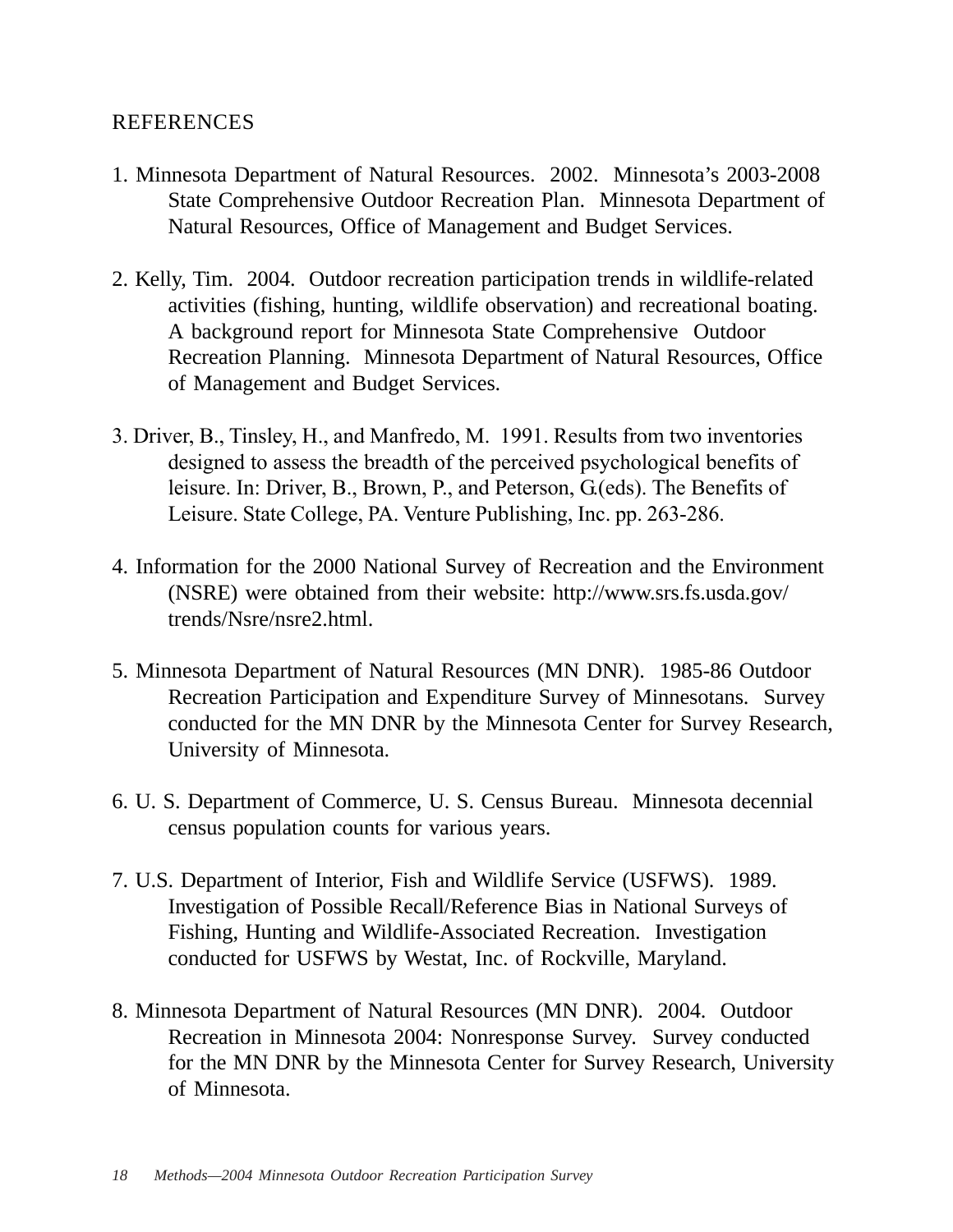- 9. Minnesota Department of Administration, Minnesota Planning, State Demographic Center. 2002. Minnesota Population Projections 2000 - 2030.
- 10. U. S. Department of the Interior, Fish and Wildlife Service and U. S. Department of Commerce, U. S. Census Bureau. National Survey of Fishing, Hunting, and Wildlife-Associated Recreation. Minnesota data for survey years 1985 and 1991.
- 11. Minnesota Department of Natural Resource (MN DNR). Historical information on licensing of hunters and anglers. Information for 2003 obtained from MN DNR, License Bureau from the Electronic Licensing System (ELS) data base.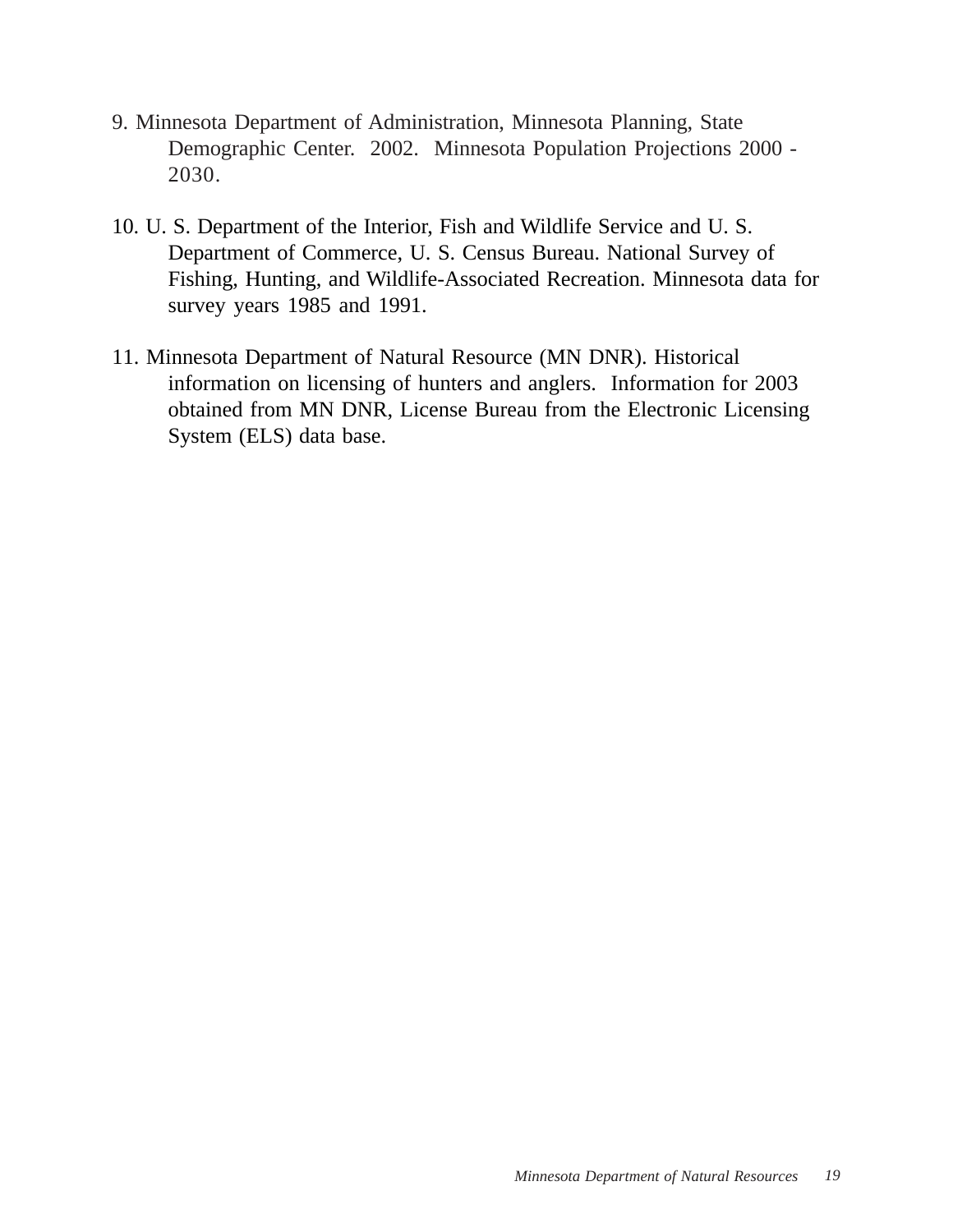# Appendix A

| Topic                                                              |     |
|--------------------------------------------------------------------|-----|
| Mail survey instrument (6 pages)                                   | 2.1 |
| Mail survey cover letters (3 pages: 3 letters)                     | 27  |
| Mail survey envelopes (2 pages: outgoing and incoming<br>envelope) | 30  |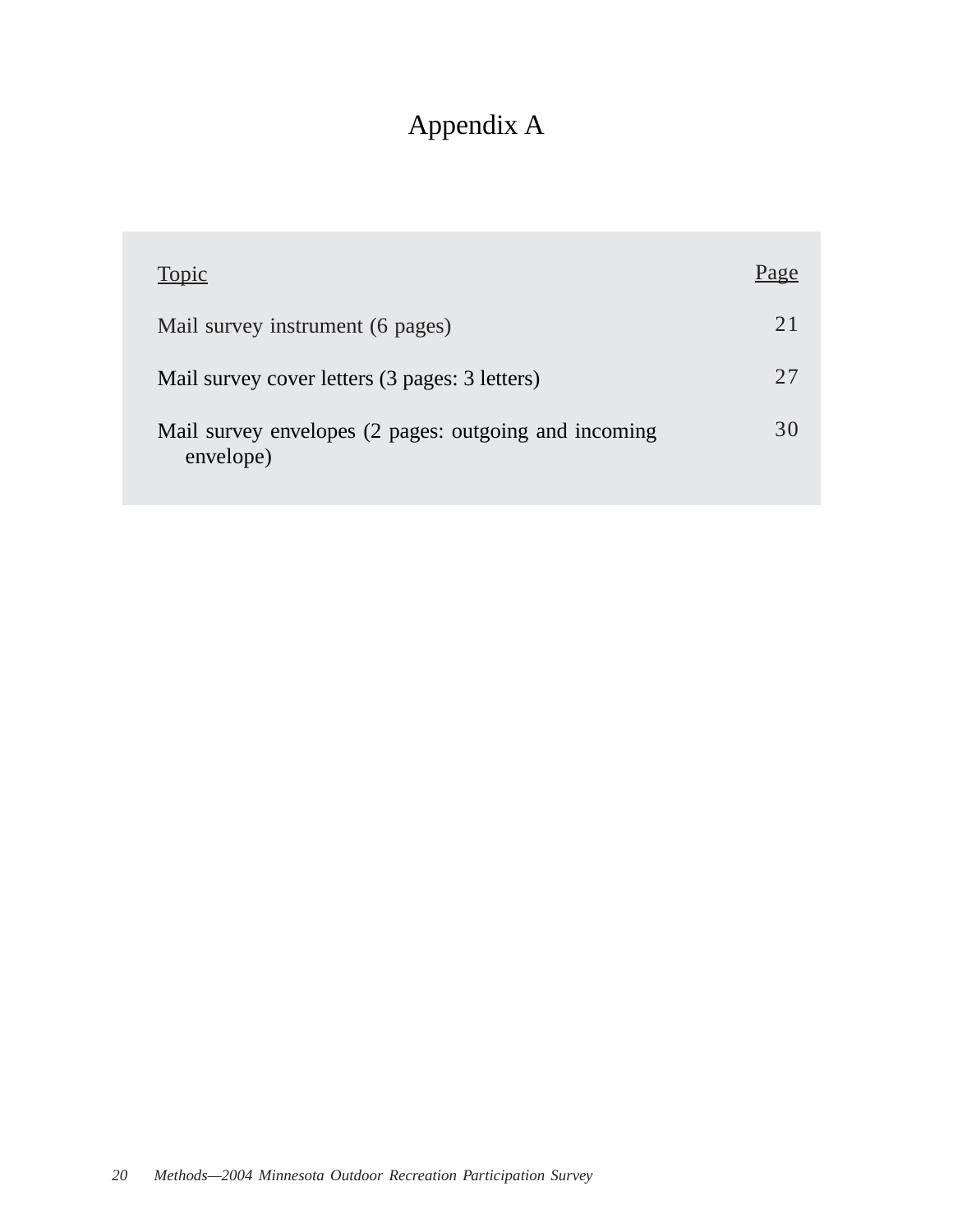# Outdoor Recreation in Minnesota

### **SECTION ONE — This section asks questions about your outdoor recreation participation**

- 1. Think back over the last 12 months. About how many days in the last 12 months did you go outside for recreation of **all** types (including walking, fishing, camping, biking, skiing, hunting, golfing, sightseeing and so on)? (check one)
	- zero days in last 12 months (please skip to question 7 on page 5)
	- \_\_\_\_ 1 to 5 days in last 12 months
	- $\frac{1}{\sqrt{10}}$  6 to 10 days in last 12 months
	- \_\_\_\_ 11 to 20 days in last 12 months
	- 21 to 50 days in last 12 months
	- \_\_\_\_ 51 to 100 days in last 12 months
	- more than 100 days in last 12 months
- 2. Over the last 5 years, would you say the overall number of days you participated in outdoor recreation has increased, stayed about the same, or decreased? (check one)
	- \_\_\_\_ increased \_\_\_\_ stayed about the same \_\_\_\_ decreased \_\_\_\_ don't know
- 3. How important a part of your life is outdoor recreation? (check one)
	- \_\_\_\_ not important at all
	- \_\_\_\_ slightly important
	- \_\_\_\_ moderately important
	- \_\_\_\_ very important
- 4. What are your **most important** reasons for participating in outdoor recreation? (check all of your **most important** reasons)

| <b>Possible Reason</b>                | <b>Possible Reason</b>                                      |
|---------------------------------------|-------------------------------------------------------------|
| Rest mentally                         | Get a chance to use or test my equipment                    |
| Enjoy smells and sounds of nature     | Interact with new and varied people                         |
| Experience solitude                   | Help family, friends or others develop their outdoor skills |
| Explore and discover new things       | Experience spiritual renewal                                |
| Enjoy different experiences from home | Learn more about nature                                     |
| Rest physically                       | Be with members of my group                                 |
| Feel exhilarated                      | Experience a sense of history                               |
| Spend leisure time with family        | Improve/retain my outdoor skills                            |
| Get away from life's usual demands    | Experience a sense of adventure                             |
| Get/keep physically fit               | Take some risks                                             |
| Feel more self-confident              | Do something creative                                       |
| Experience silence and quiet          | Bring back pleasant memories                                |
| Enjoy natural scenery                 | Catch or harvest some game or fish                          |
| Get away from crowds                  | Feel healthier                                              |
|                                       | Other (please describe)                                     |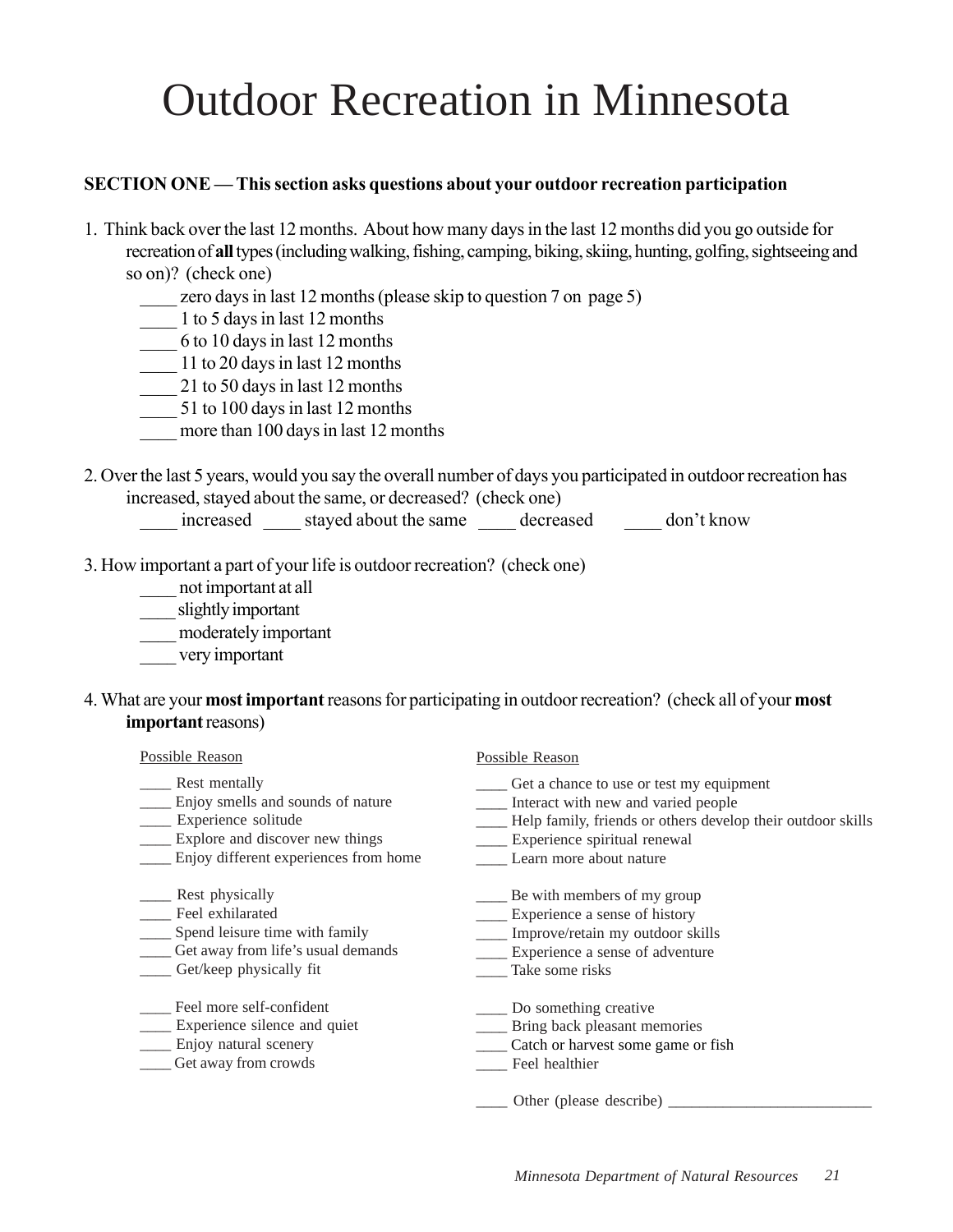- 5. For each outdoor recreation activity, please do the following:
	- First: Indicate if you participated in this activity in the last 12 months (respond "yes" or "no").

**Second:** If you DID NOT participate (responded "no"), skip to the next activity. If you DID participate (responded "yes"), fill in the days of participation for all the other items; if days are zero, write "0".

|                                                                                                                                         | Participated in activity task 12 |    | Ortotal days how many days occurring<br>Total days or activity participation<br>la les santants de la librerie de la librer<br>in last 12 months? | days occurred to s how many |
|-----------------------------------------------------------------------------------------------------------------------------------------|----------------------------------|----|---------------------------------------------------------------------------------------------------------------------------------------------------|-----------------------------|
| <b>Outdoor Recreation Activity</b>                                                                                                      |                                  |    |                                                                                                                                                   |                             |
| Walking/Hiking (walking or hiking outdoors for<br>exercise or pleasure)                                                                 | $yes \_ no$                      |    |                                                                                                                                                   |                             |
| Horseback riding                                                                                                                        | $yes \_ no$                      |    |                                                                                                                                                   |                             |
| Running or jogging                                                                                                                      |                                  | no |                                                                                                                                                   |                             |
| Golfing                                                                                                                                 | $yes \_ no$                      |    |                                                                                                                                                   |                             |
| Picnicking outdoors                                                                                                                     | yes                              | no |                                                                                                                                                   |                             |
| Biking (bicycling outdoors of all types, includ-<br>ing mountain biking)                                                                | $yes \_ no$                      |    |                                                                                                                                                   |                             |
| If you biked in the last 12 months: Of your total biking days, how<br>many days were on a <b>dirt trail</b> ? days (if zero, enter "0") |                                  |    |                                                                                                                                                   |                             |
| Viewing, identifying, or photographing birds<br>and other wildlife                                                                      | yes no                           |    |                                                                                                                                                   |                             |
| Viewing, identifying or photographing<br>wildflowers, trees or other natural vegetation                                                 | $yes$ no                         |    |                                                                                                                                                   |                             |
| Hunting big game (e.g., deer, bear, moose)                                                                                              | $yes \_ no$                      |    |                                                                                                                                                   |                             |
| Hunting waterfowl, upland game birds, and<br>other small game                                                                           | $yes \_ no$                      |    |                                                                                                                                                   |                             |
| Fishing                                                                                                                                 | $yes \_ no$                      |    |                                                                                                                                                   |                             |
| If you fished in the last 12 months: Of your total fishing days, how many<br>days were fishing from a boat?                             | days (if zero, enter "0")        |    |                                                                                                                                                   |                             |

*22 Methods—2004 Minnesota Outdoor Recreation Participation Survey*

Ш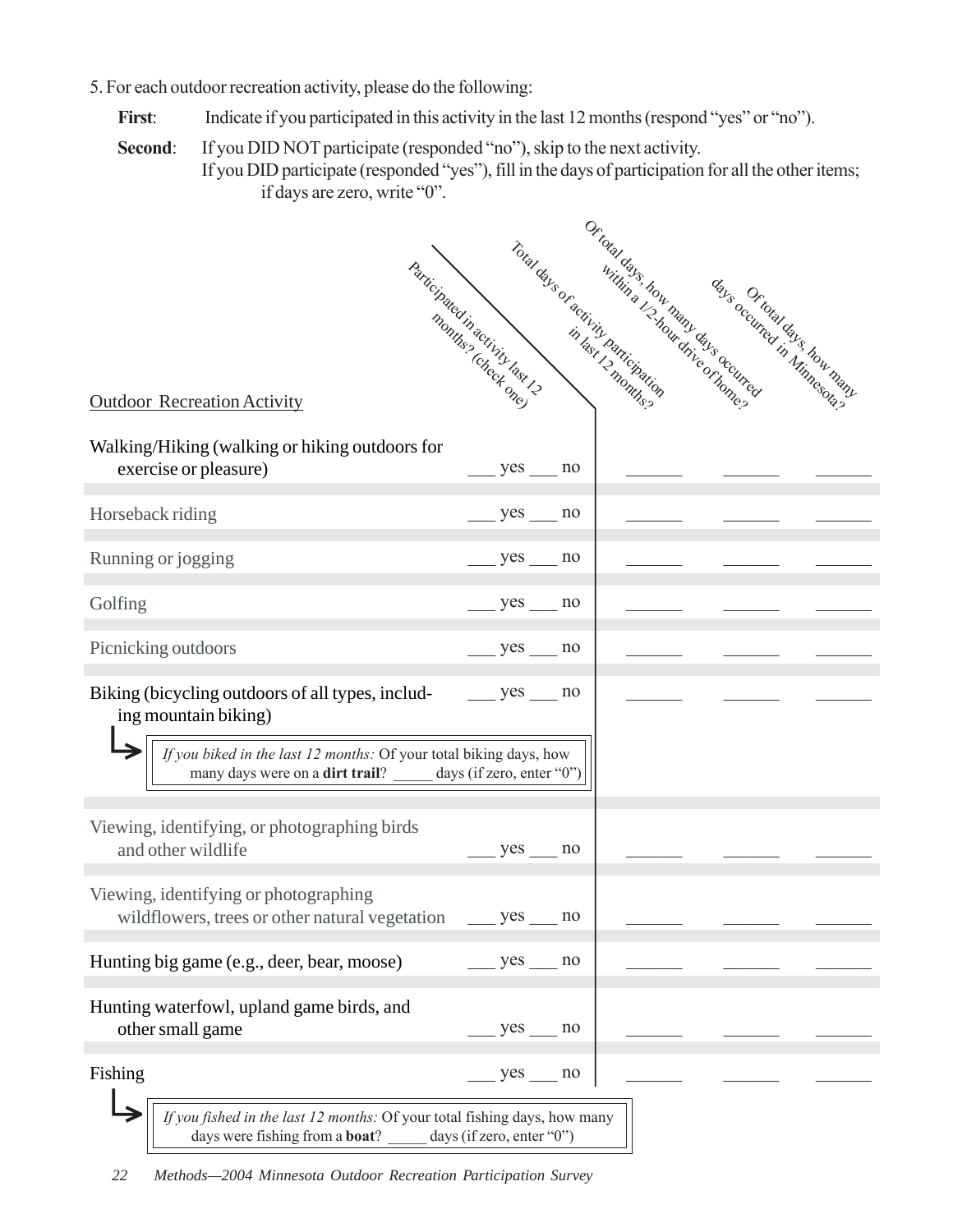*(continuation of Question 5)*

|                                                                                               | Participated in activity task 12 |             |    | Total Days of activity participation<br>ra des services de la Cardonnez | Ortotal days how many days accuracy | days Ortotal days how many |
|-----------------------------------------------------------------------------------------------|----------------------------------|-------------|----|-------------------------------------------------------------------------|-------------------------------------|----------------------------|
|                                                                                               |                                  |             |    | in last 12 months?                                                      |                                     |                            |
| <b>Outdoor Recreation Activity</b>                                                            |                                  |             |    |                                                                         |                                     |                            |
| Personal watercraft boating                                                                   |                                  | yes         | no |                                                                         |                                     |                            |
| All other motorboating (excluding fishing from<br>a motorboat)                                |                                  | $yes \_ no$ |    |                                                                         |                                     |                            |
| Canoeing/kayaking (excluding fishing from a<br>canoe/kayak)                                   |                                  | $yes \_$ no |    |                                                                         |                                     |                            |
| Sailing/sailboarding                                                                          |                                  | $yes \_$ no |    |                                                                         |                                     |                            |
| Swimming or wading in a lake or stream                                                        |                                  | yes         | no |                                                                         |                                     |                            |
| Swimming or wading in an outdoor pool or<br>outdoor water park                                |                                  | $yes \_ no$ |    |                                                                         |                                     |                            |
| Visiting nature centers                                                                       |                                  | yes         | no |                                                                         |                                     |                            |
| Visiting outdoor zoos                                                                         |                                  | $yes \_$ no |    |                                                                         |                                     |                            |
| Visiting historic or archaeological sites                                                     |                                  | $yes \_ no$ |    |                                                                         |                                     |                            |
| Outdoor field sports (e.g., soccer, softball/<br>baseball, football)                          |                                  | $yes \_$ no |    |                                                                         |                                     |                            |
| Outdoor court sports (e.g., volleyball,<br>basketball, tennis, horseshoes)                    |                                  | $yes \_$ no |    |                                                                         |                                     |                            |
| Camping using a camping vehicle (e.g., pop-up/<br>hard-sided trailer, third wheel, motorhome) |                                  | $yes$ no    |    |                                                                         |                                     |                            |
| Camping using a tent                                                                          |                                  | $yes \_$ no |    |                                                                         |                                     |                            |
| If you tent-camped in the last 12 months: Of your total tent-camping                          |                                  |             |    |                                                                         |                                     |                            |

days, how many days were backpacking, or occurred at a canoe-in/ boat-in campsite? \_\_\_\_\_ days (if zero, enter "0")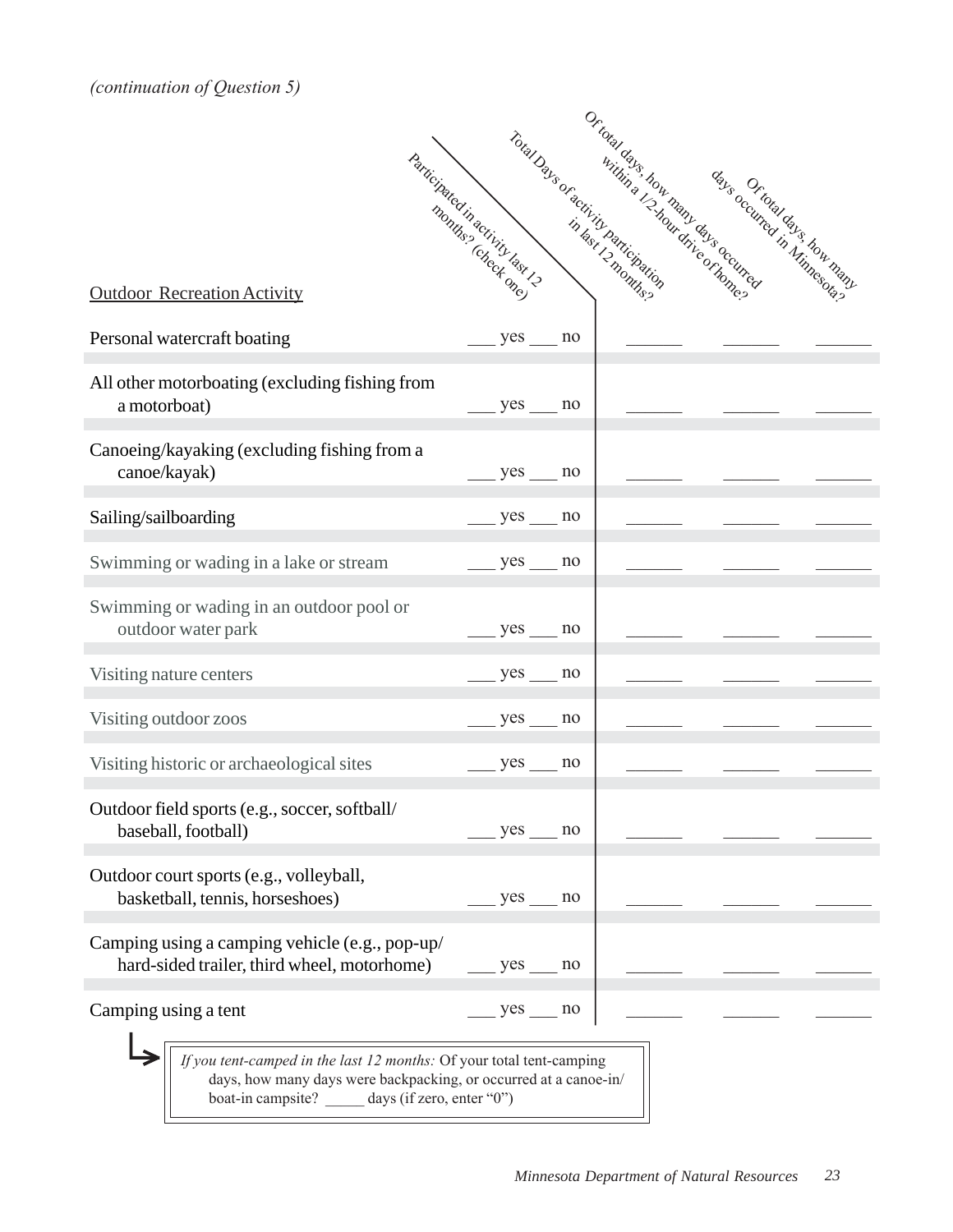*(continuation of Question 5)*

| Participated in activity tast 12                                                    |             |    | Ortotal days how many days occurring<br>Total Days or activity participation<br>Italians successors of thomas |  | days occurred days how many |  |
|-------------------------------------------------------------------------------------|-------------|----|---------------------------------------------------------------------------------------------------------------|--|-----------------------------|--|
| <b>Outdoor Recreation Activity</b>                                                  |             |    | in last 12 months?                                                                                            |  |                             |  |
| Inline skating, rollerblading, roller skating, roller ________ yes ______<br>skiing |             | no |                                                                                                               |  |                             |  |
| Gather mushrooms, berries, or other wild foods                                      | $yes$ no    |    |                                                                                                               |  |                             |  |
|                                                                                     |             |    |                                                                                                               |  |                             |  |
| Offroad ATV driving                                                                 | $yes$ no    |    |                                                                                                               |  |                             |  |
| <b>WINTER ACTIVITIES</b>                                                            |             |    |                                                                                                               |  |                             |  |
| Ice skating/hockey outdoors                                                         | $yes$ no    |    |                                                                                                               |  |                             |  |
| Sledding and snow tubing                                                            | $yes$ no    |    |                                                                                                               |  |                             |  |
| Downhill skiing/snowboarding                                                        | $yes$ no    |    |                                                                                                               |  |                             |  |
| Cross country skiing                                                                | $yes \_$ no |    |                                                                                                               |  |                             |  |
| Snowmobiling                                                                        | $yes$ no    |    |                                                                                                               |  |                             |  |
| Snowshoeing                                                                         | $yes$ no    |    |                                                                                                               |  |                             |  |
| $\frac{1}{2}$ =--------------[End of Question 5]-------------                       |             |    |                                                                                                               |  |                             |  |

6. Have you taken up any new outdoor recreation activities in the last 5 years? (check one) yes \_\_\_\_ no (If NO, please skip to question 7)

6a. (If YES) What are these new activities? (please describe)

| Activity 1: |  |
|-------------|--|
| Activity 2: |  |
| Activity 3: |  |
| Activity 4: |  |
| Activity 5: |  |

*24 Methods—2004 Minnesota Outdoor Recreation Participation Survey*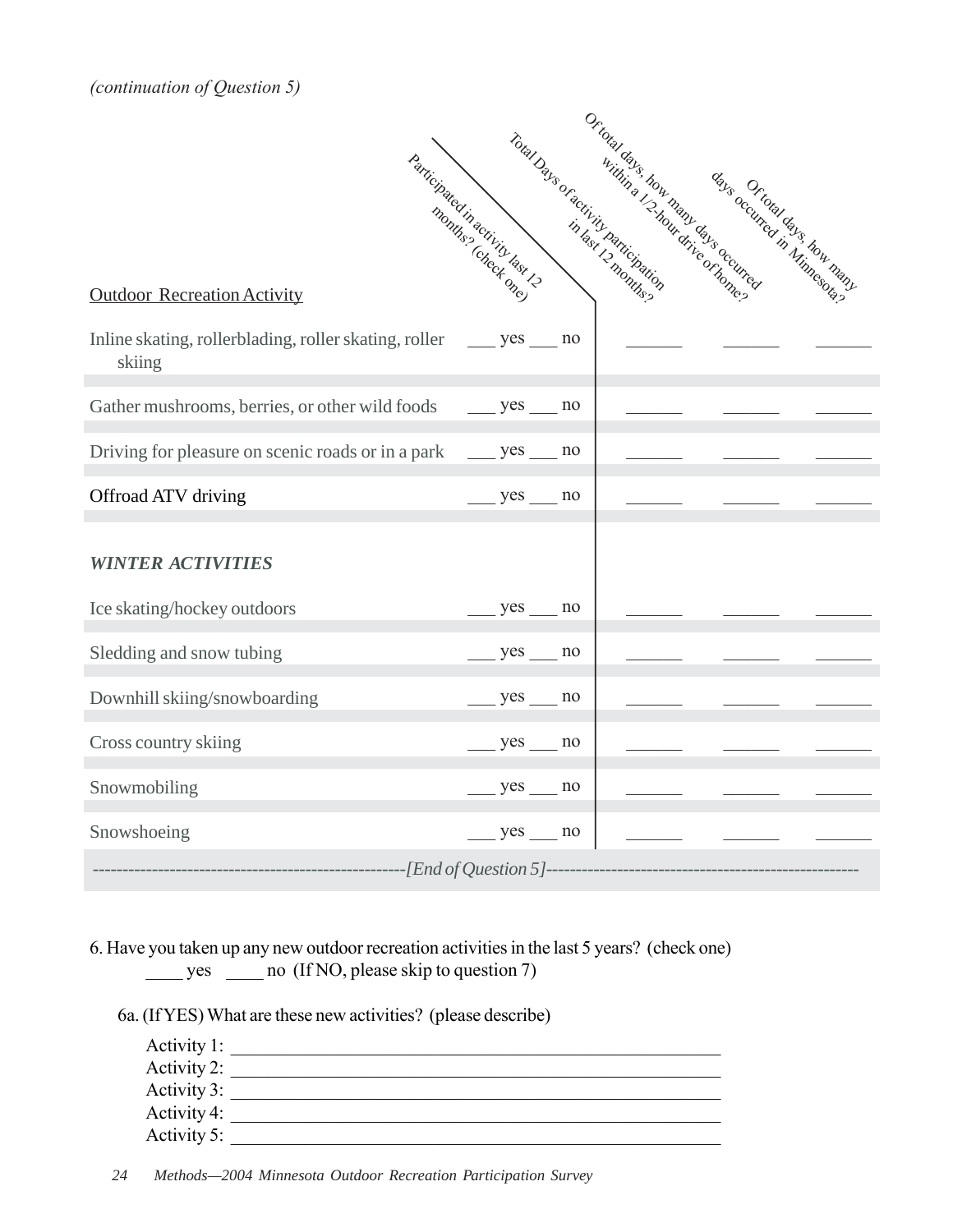### **SECTION TWO — This section asks questions about factors that limit your outdoor recreation**

7. People have various reasons that limit their participation in outdoor recreation. To indicate which (if any) reasons apply to you, please tell us how much you agree or disagree with the following statement:

## *I don't participate more in outdoor recreation because . . . (circle one response for each)*

| <i>i</i> paracepare more in outwoor recreament because <b>.</b><br>(circle one response for each) |           |           |             |               |           | Strongy disage of the age for disage every street |
|---------------------------------------------------------------------------------------------------|-----------|-----------|-------------|---------------|-----------|---------------------------------------------------|
|                                                                                                   |           |           |             |               |           |                                                   |
|                                                                                                   |           |           |             |               |           |                                                   |
|                                                                                                   |           |           |             |               |           | Don't troom                                       |
|                                                                                                   |           |           |             |               |           |                                                   |
|                                                                                                   |           |           |             |               |           |                                                   |
|                                                                                                   |           |           |             |               |           |                                                   |
| I don't have enough time to participate more                                                      |           |           |             |               |           |                                                   |
| I don't have enough money to participate more                                                     | SD        | <b>MD</b> | N           | MA            | <b>SA</b> | DK                                                |
| I don't have a companion to go with to outdoor recreation areas                                   | <b>SD</b> | <b>MD</b> | $\mathbf N$ | MA            | <b>SA</b> | <b>DK</b>                                         |
| I don't have adequate transportation to outdoor recreation areas                                  | <b>SD</b> | <b>MD</b> | $\mathbf N$ | <b>MA</b>     | <b>SA</b> | DK                                                |
| the outdoor recreation areas I am interested in visiting are too far                              | <b>SD</b> | MD        | $\mathbf N$ | MA SA         |           | DK                                                |
| from home                                                                                         |           |           |             |               |           |                                                   |
|                                                                                                   |           |           |             |               |           |                                                   |
| I don't have adequate information on outdoor recreation areas                                     | SD.       | MD        |             | N MA SA       |           | DK                                                |
| I'm not interested in doing the activities that are available in                                  | <b>SD</b> | <b>MD</b> | $\mathbf N$ | MA SA         |           | DK                                                |
| outdoor recreation areas                                                                          |           |           |             |               |           |                                                   |
| I don't feel safe in outdoor recreation areas because of the other                                | <b>SD</b> | <b>MD</b> |             | N MA SA       |           | DK                                                |
| people that go there                                                                              |           |           |             |               |           |                                                   |
| personal health reasons limit my outdoor activity                                                 | SD        | <b>MD</b> |             | N MA SA       |           | DK                                                |
| I have a physically limiting condition and do not have the assis-                                 | <b>SD</b> | MD        | $\mathbf N$ | MA SA         |           | DK                                                |
| tance or equipment to do outdoor activities                                                       |           |           |             |               |           |                                                   |
| a member of my household has a disability that limits my partici-                                 | <b>SD</b> | MD        |             | N MA SA       |           | DK                                                |
| pation in outdoor recreation                                                                      |           |           |             |               |           |                                                   |
| outdoor recreation areas are too crowded                                                          | <b>SD</b> | MD        | $\mathbf N$ | MA SA         |           | DK                                                |
| there are too many rules and regulations in outdoor recreation areas                              | <b>SD</b> | <b>MD</b> | $\mathbf N$ | MA            | <b>SA</b> | DK                                                |
| outdoor recreation areas are poorly maintained                                                    | <b>SD</b> | <b>MD</b> |             | N MA SA       |           | DK                                                |
| other activities in outdoor recreation areas conflict with my                                     | <b>SD</b> | <b>MD</b> | $\mathbf N$ | MA SA         |           | DK                                                |
| favorite activities                                                                               |           |           |             |               |           |                                                   |
|                                                                                                   |           |           |             |               |           |                                                   |
| I don't like the other people I encounter in outdoor recreation areas                             |           |           |             | SD MD N MA SA |           | DK                                                |
| I don't like outdoor pests, such as mosquitos                                                     | <b>SD</b> | MD        |             | N MA SA       |           | DK                                                |
| I don't like exposing myself to outdoor health risks, such as from                                | <b>SD</b> | MD        | $\mathbf N$ | MA SA         |           | DK                                                |
| sunlight, or from coming into contact with certain insects,                                       |           |           |             |               |           |                                                   |
| plants or animals                                                                                 |           |           |             |               |           |                                                   |
| I feel unwelcome or uncomfortable at many outdoor recreation                                      | <b>SD</b> |           |             | MD N MA SA    |           | DK                                                |
| areas because of who I am                                                                         |           |           |             |               |           |                                                   |
| I am uncomfortable and sometimes feel somewhat afraid in forest                                   | <b>SD</b> |           |             | MD N MA SA    |           | DK                                                |
| or other natural settings                                                                         |           |           |             |               |           |                                                   |
|                                                                                                   |           |           |             |               |           |                                                   |
| I already participate enough in outdoor recreation                                                | <b>SD</b> |           |             | MD N MA SA    |           | DK                                                |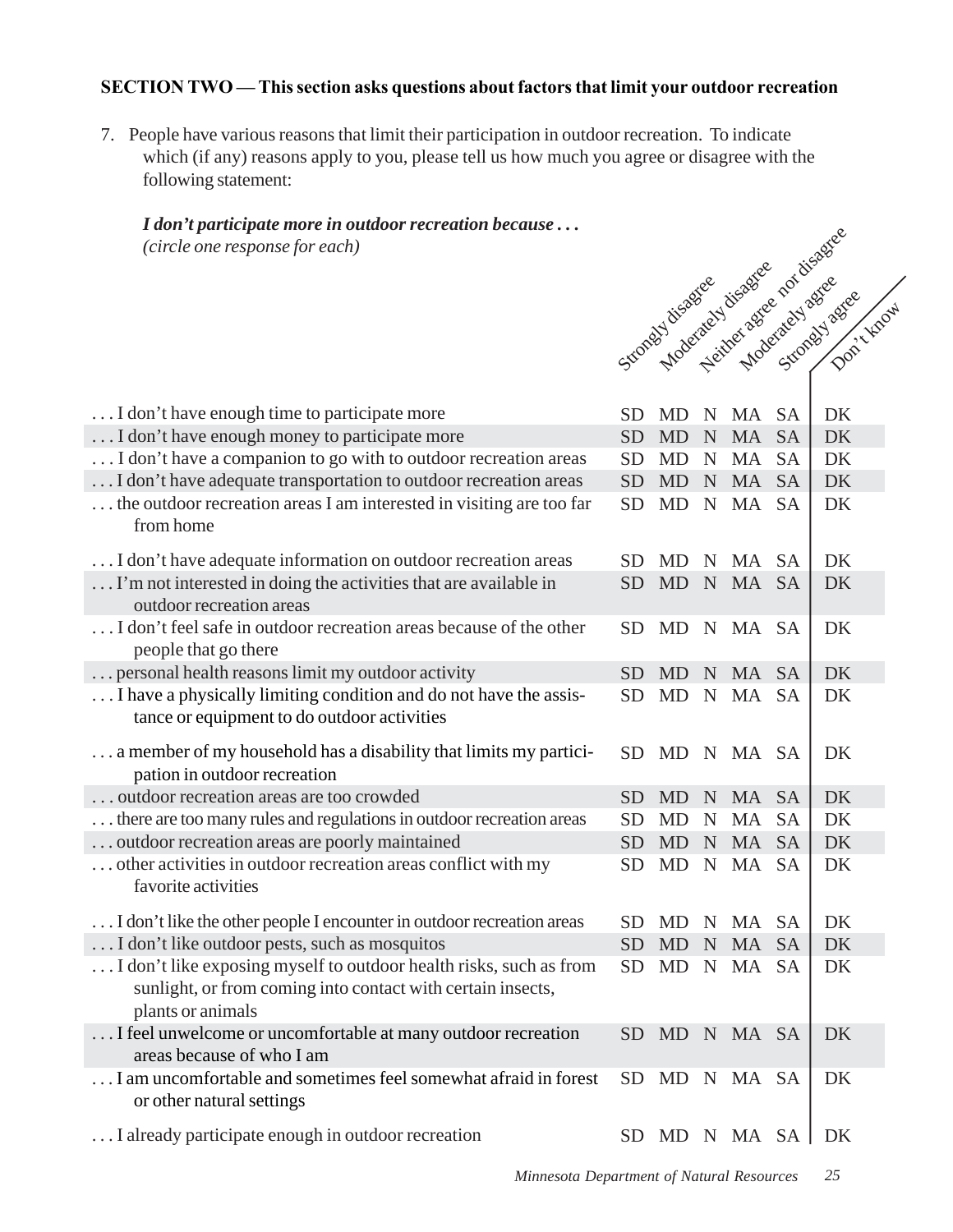#### **SECTION THREE — This section asks questions about you so we can better understand outdoor recreation patterns**

- 8. Are you ( ) Male or ( ) Female
- 9. How old are you? \_\_\_\_ Years
- 10. Which of the following best describes your race? (Check all that apply)
	- \_\_\_\_ African American/black \_\_\_\_ Caucasian/white \_\_\_\_ American Indian or Alaska Native \_\_\_\_ Pacific Islander \_\_\_\_ Asian \_\_\_\_ Other (please describe) \_\_\_\_\_\_\_\_\_\_\_\_\_\_\_\_\_
- 11. Do you consider yourself Hispanic/Latino/Spanish? (Check one) \_\_\_ Yes \_\_\_ No

12. What is the highest level of education you have completed? (Check one)

- \_\_\_\_ Some high school \_\_\_\_ Some college Graduated from high school or GED <br>
Some vocational or technical school <br>
<u>
BA, BS</u> college degree \_\_\_\_\_ Some vocational or technical school \_\_\_\_\_\_\_\_ BA, BS college degree<br>
Graduated from vocational or \_\_\_\_\_\_\_ Some postgraduate study \_\_\_\_\_ Graduated from vocational or technical school \_\_\_\_ Postgraduate degree(s)
- 13. Including you, how many adults, teens, and children live in your household? \_\_\_\_ Adults (over 18) \_\_\_\_ Teens (13-18 years) \_\_\_\_ Children (12 or under)
- 14. Please indicate below your total household income before taxes last year. (Check one)

| Under \$10,000      | $$40,000 - $49,999$ |
|---------------------|---------------------|
| $$10,000 - $19,999$ | $$50,000 - $74,999$ |
| $$20,000 - $29,999$ | $$75,000 - $99,999$ |
| $$30,000 - $39,999$ | Over \$100,000      |

*Thank you for your input. Please place the survey in its envelope and drop it in the mail.*

Survey # \_\_\_\_\_\_\_\_\_\_

This survey number is only used to keep track of who has completed the survey and who has not. We will send replacement surveys to those who don't respond in three weeks. Your answers are strictly confidential and will never be associated with your name.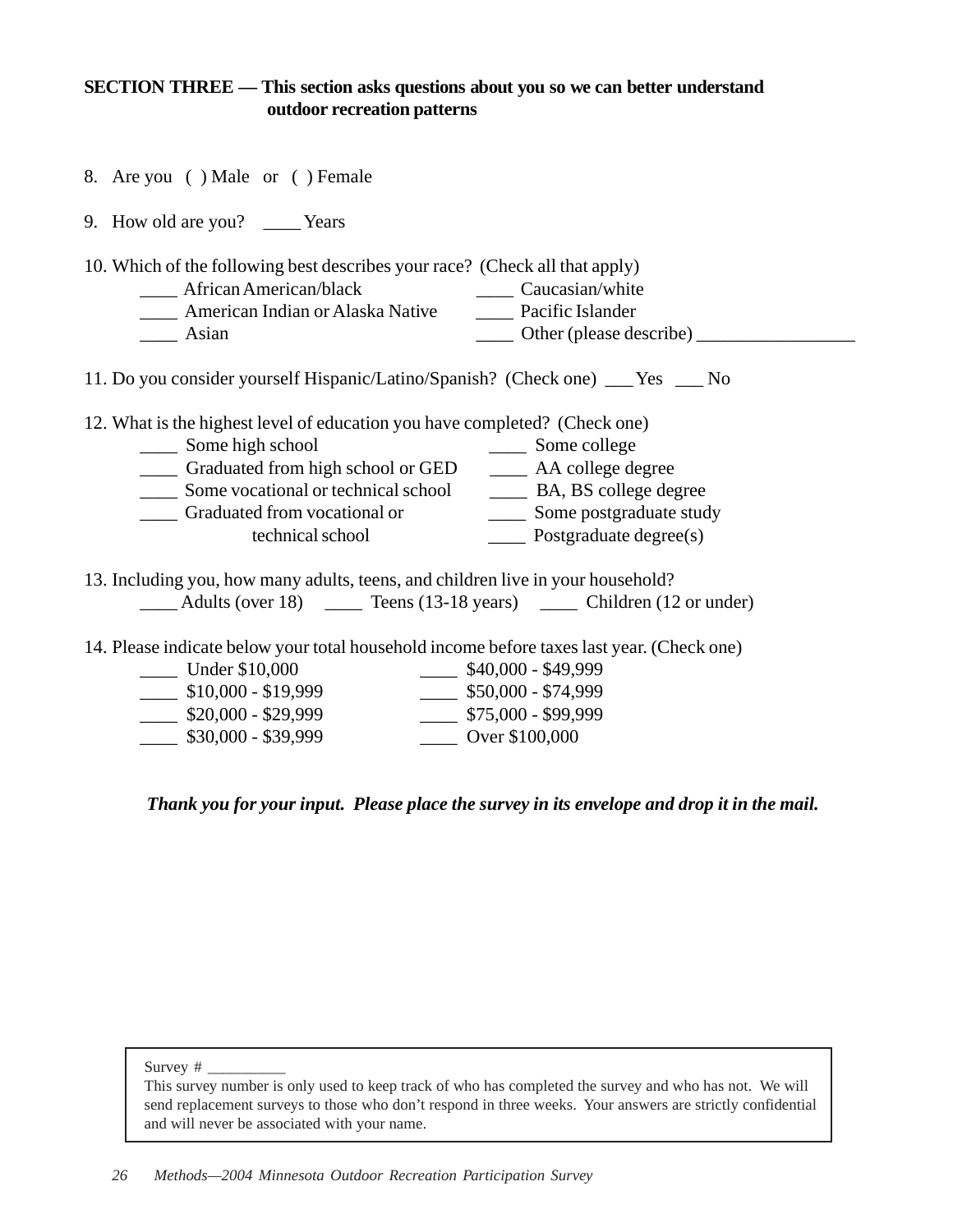# *PRINTED ON MN DNR LETTERHEAD STATIONERY*

Dear «fname\_proper» «lname\_proper»,

We—the Minnesota Department of Natural Resources—would like to hear from you about your use of the outdoors for recreation. We are very interested in the activities you participate in and any barriers that prevent your full enjoyment of the outdoors. We make many decisions that affect outdoor recreation in Minnesota. When making these decisions, we want to be sure we understand your preferences.

**Please take 15 minutes to fill out the enclosed survey and return it to us.** You are one of only a small number of Minnesotans who is being asked to complete this survey. Your survey answers are strictly confidential and will never be associated with your name.

If you have any questions about this survey, please contact Tim Kelly at 651-296- 4892, or send him an email at tim.kelly@dnr.state.mn.us.

Thank you for your help.

Sincerely,

Wayne Sames

Outdoor Recreation Grants Manager

Survey #: «ID»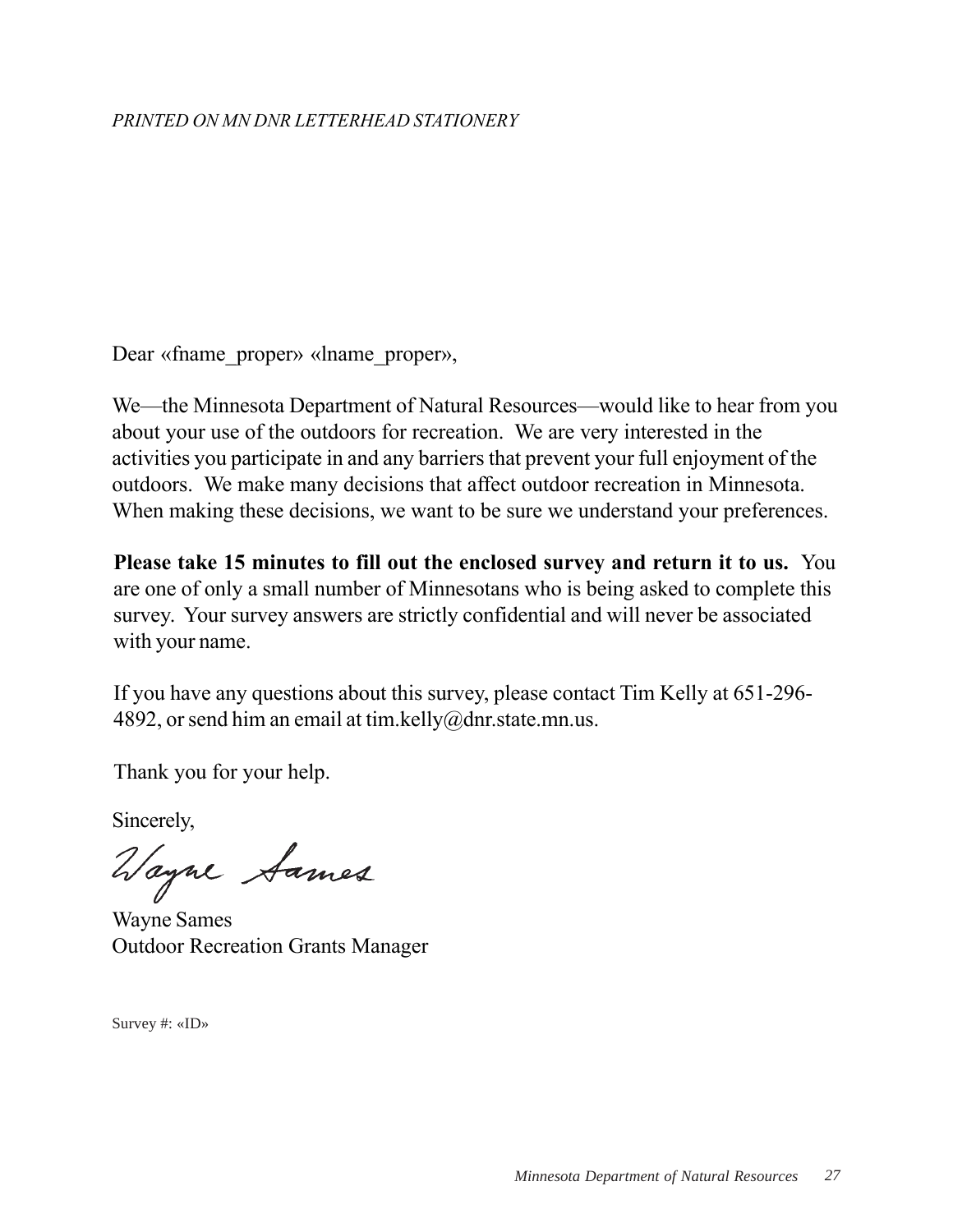Dear «fname proper» «lname proper»,

About three weeks ago, we sent you a survey that asked about your use of the outdoors for recreation. We have received many valuable responses to our survey, but we have missed hearing from you.

**Even if you participate very little in outdoor recreation (or not at all), we want to hear that from you.** We are very interested in any outdoor activities you participate in and any barriers that prevent your full enjoyment of the outdoors. We make many decisions that affect outdoor recreation in Minnesota. When making these decisions, we want to be sure we understand your preferences.

**Please take 15 minutes to fill out the enclosed survey and return it to us.** You are one of only a small number of Minnesotans who is being asked to complete this survey. Your survey answers are strictly confidential and will never be associated with your name.

If you have any questions about this survey, please contact Tim Kelly at 651-296- 4892, or send him an email at tim.kelly@dnr.state.mn.us.

Thank you for your help.

Sincerely,

Wayne Sames

Wayne Sames Outdoor Recreation Grants Manager

Survey #: «ID»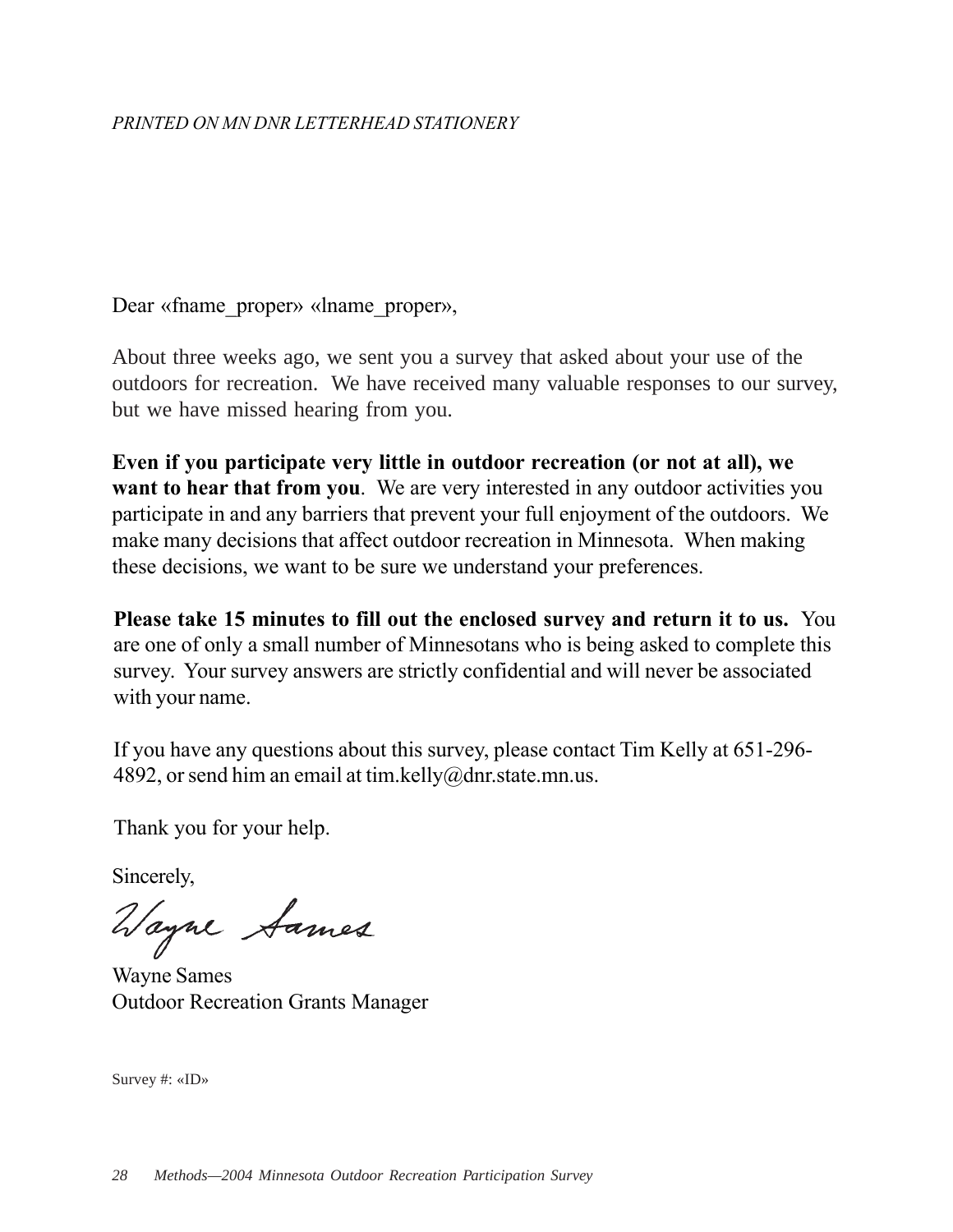Dear «fname proper» «lname proper»,

Over the last six weeks, we sent you two surveys that asked about your use of the outdoors for recreation. We have received many valuable responses to our survey, but we have missed hearing from you.

**Even if you participate very little in outdoor recreation (or not at all), we want to hear that from you.** We are very interested in any outdoor activities you participate in and any barriers that prevent your full enjoyment of the outdoors. We make many decisions that affect outdoor recreation in Minnesota. When making these decisions, we want to be sure we understand your preferences.

**Please take 15 minutes to fill out the enclosed survey and return it to us.** You are one of only a small number of Minnesotans who is being asked to complete this survey. Your survey answers are strictly confidential and will never be associated with your name.

If you have any questions about this survey, please contact Tim Kelly at 651-296- 4892, or send him an email at tim.kelly@dnr.state.mn.us.

Thank you for your help.

Sincerely,

Vayne Sames

Wayne Sames Outdoor Recreation Grants Manager

Survey #: «ID»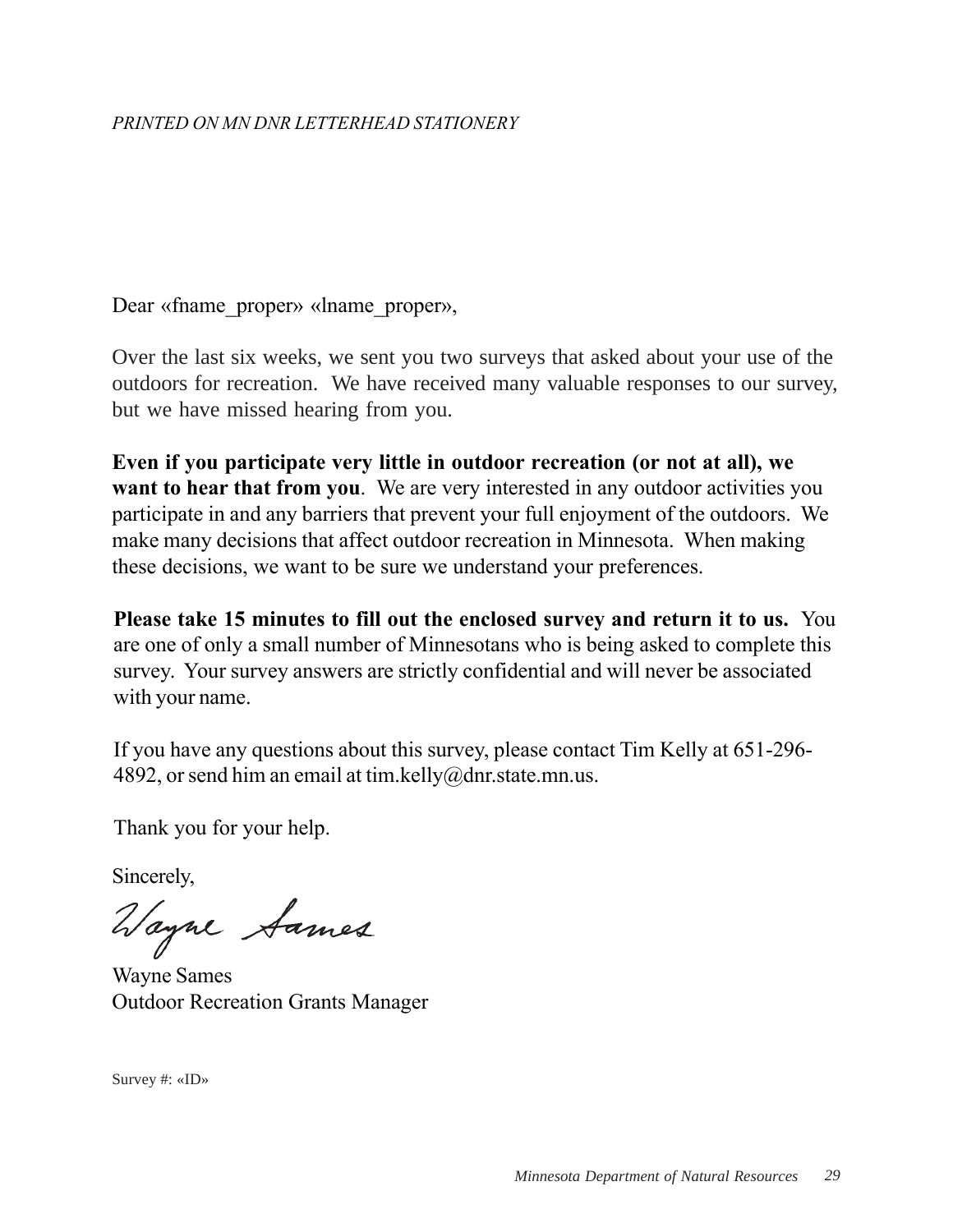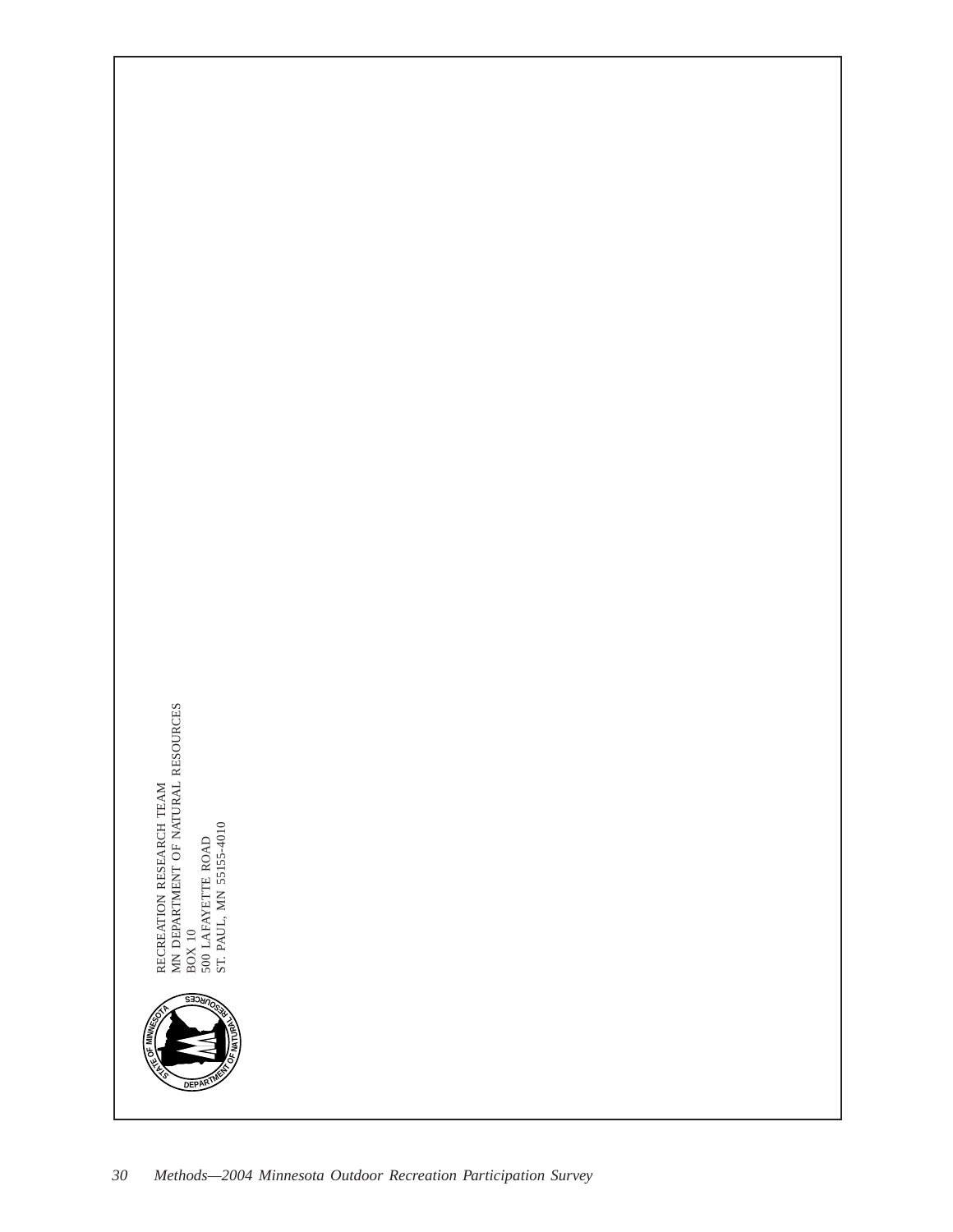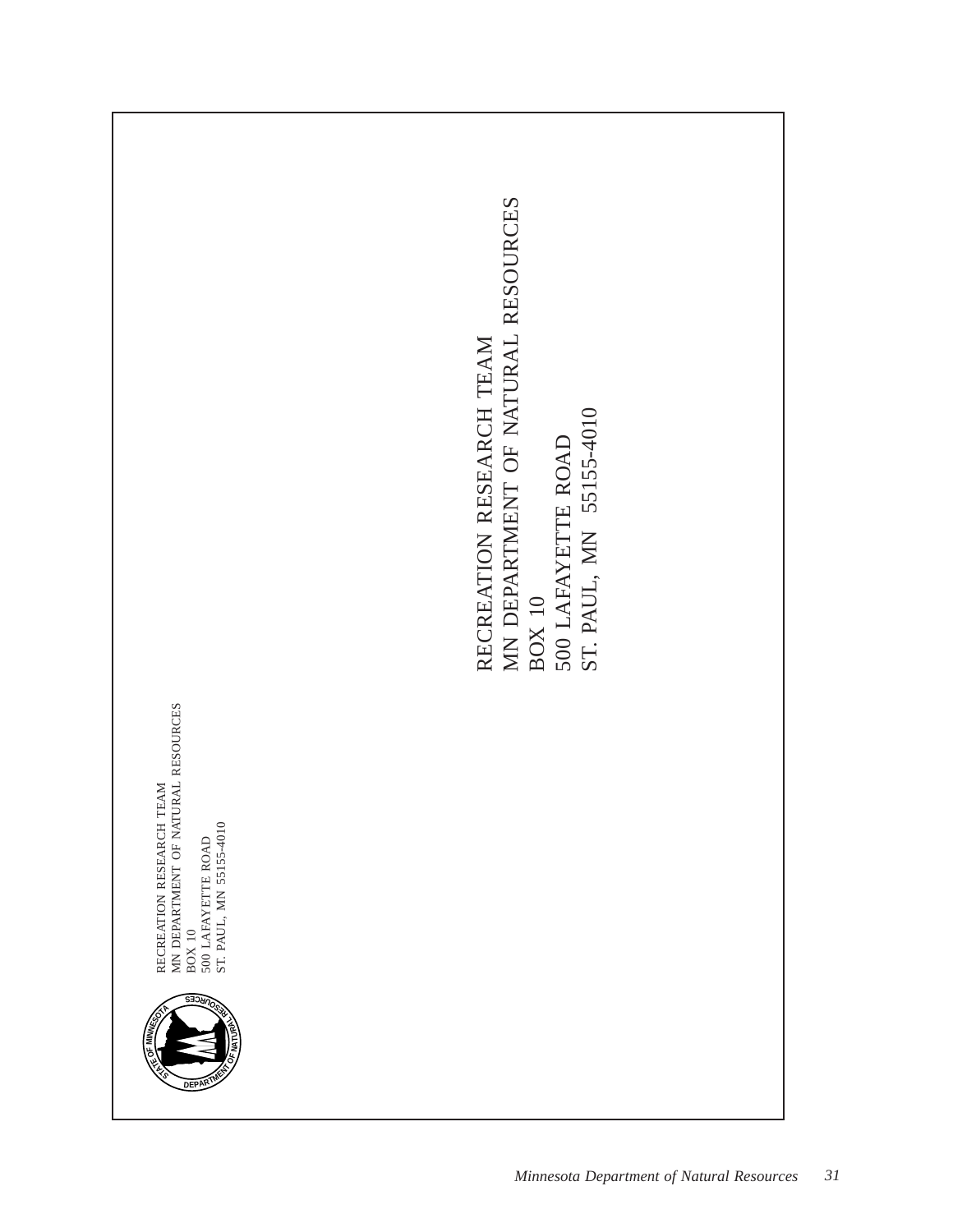Appendix B

# OUTDOOR RECREATION IN MINNESOTA 2004 NONRESPONSE SURVEY:

# RESULTS AND TECHNICAL REPORT

(report is on next 27 pages; has own page numbering)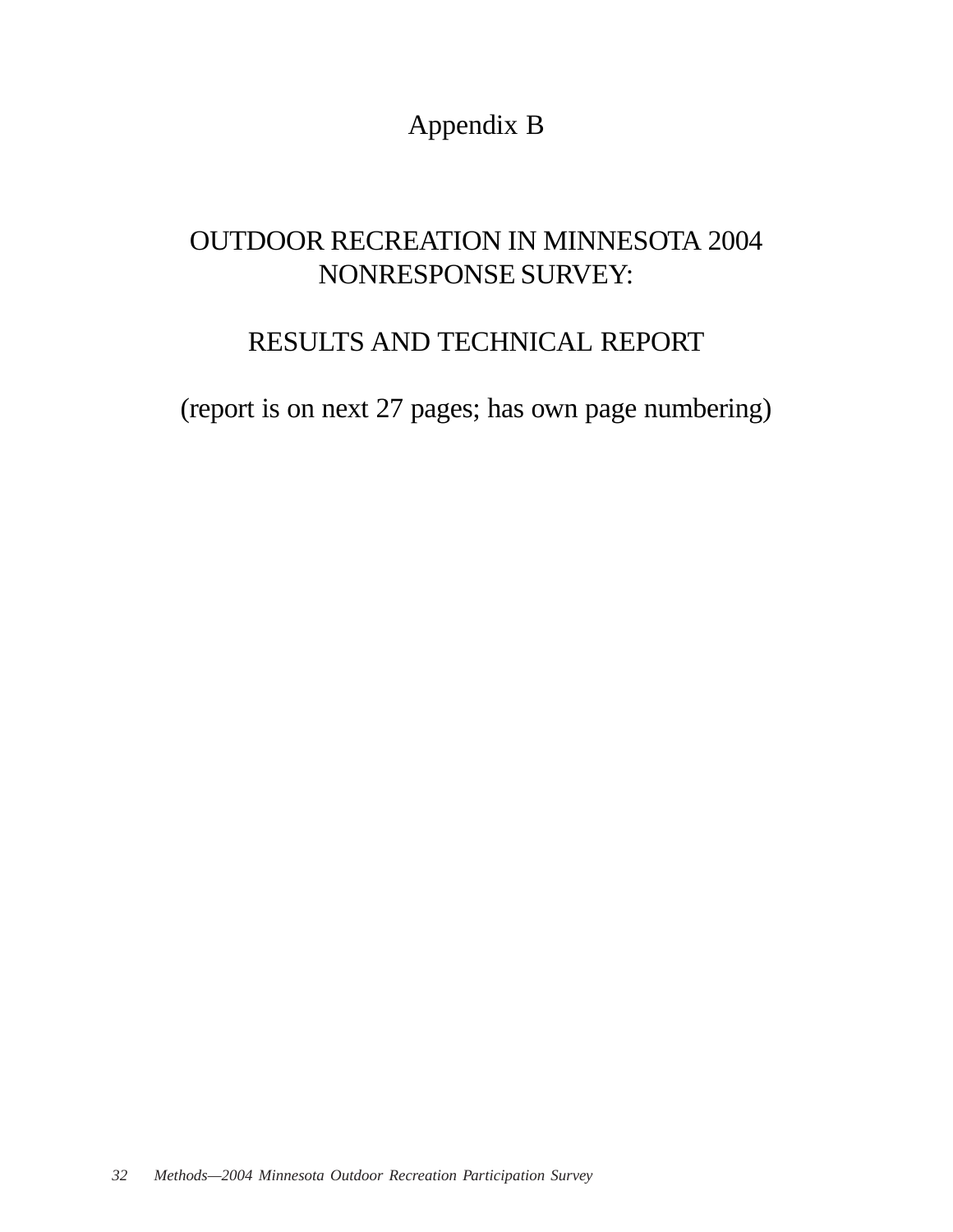#### TECHNICAL REPORT #04-10

Submitted to:

Tim Kelly Minnesota Department of Natural Resources

July 20, 2004

Report Prepared by: Pamela Jones, Survey Manager

#### **OUTDOOR RECREATION IN MINNESOTA 2004 NONRESPONSE SURVEY:**

# **RESULTS AND TECHNICAL REPORT**

Minnesota Center for Survey Research University of Minnesota 2331 University Avenue S.E., Suite 141 Minneapolis, Minnesota 55414-3067 (612) 627-4282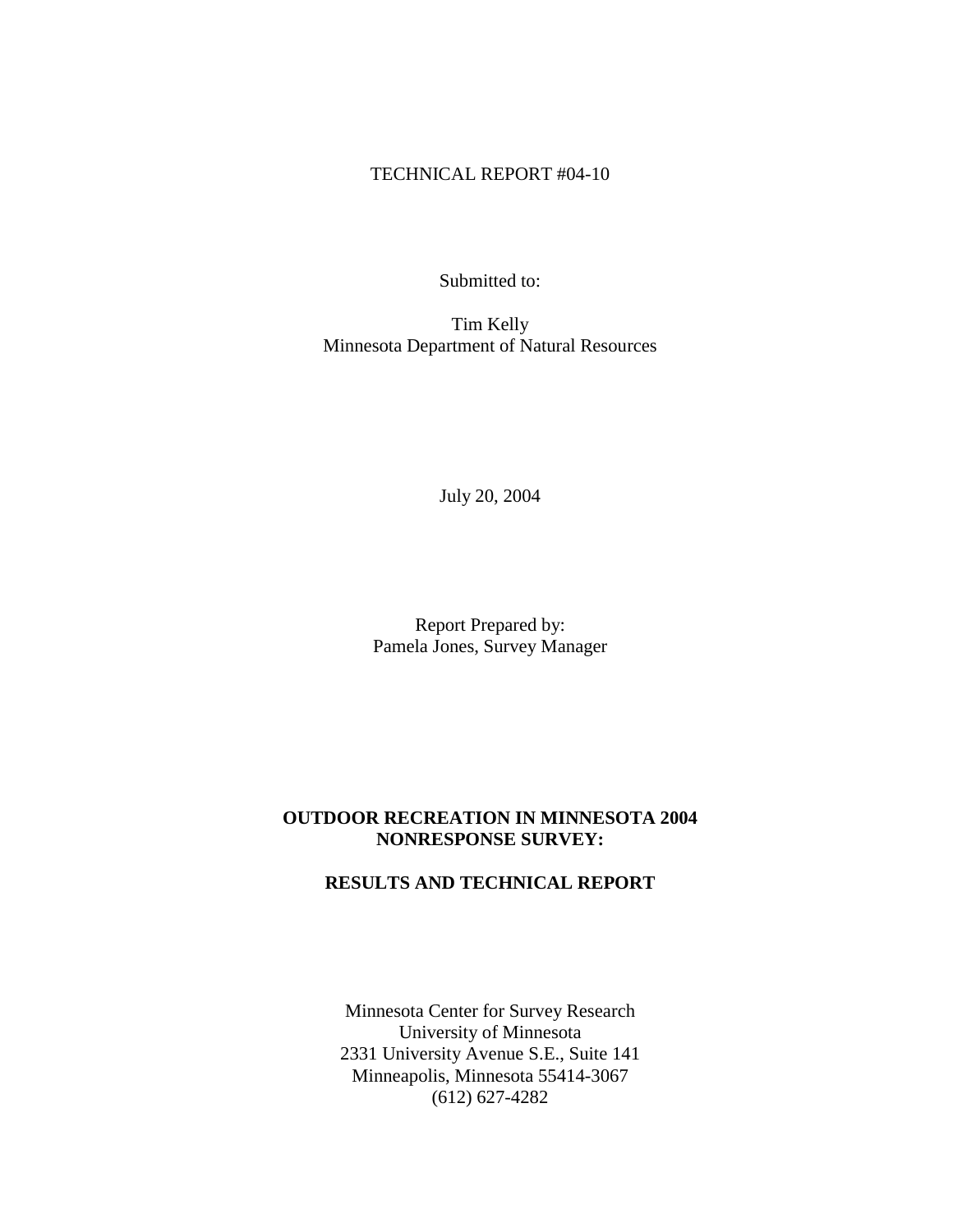# **TABLE OF CONTENTS**

# **APPENDIXES**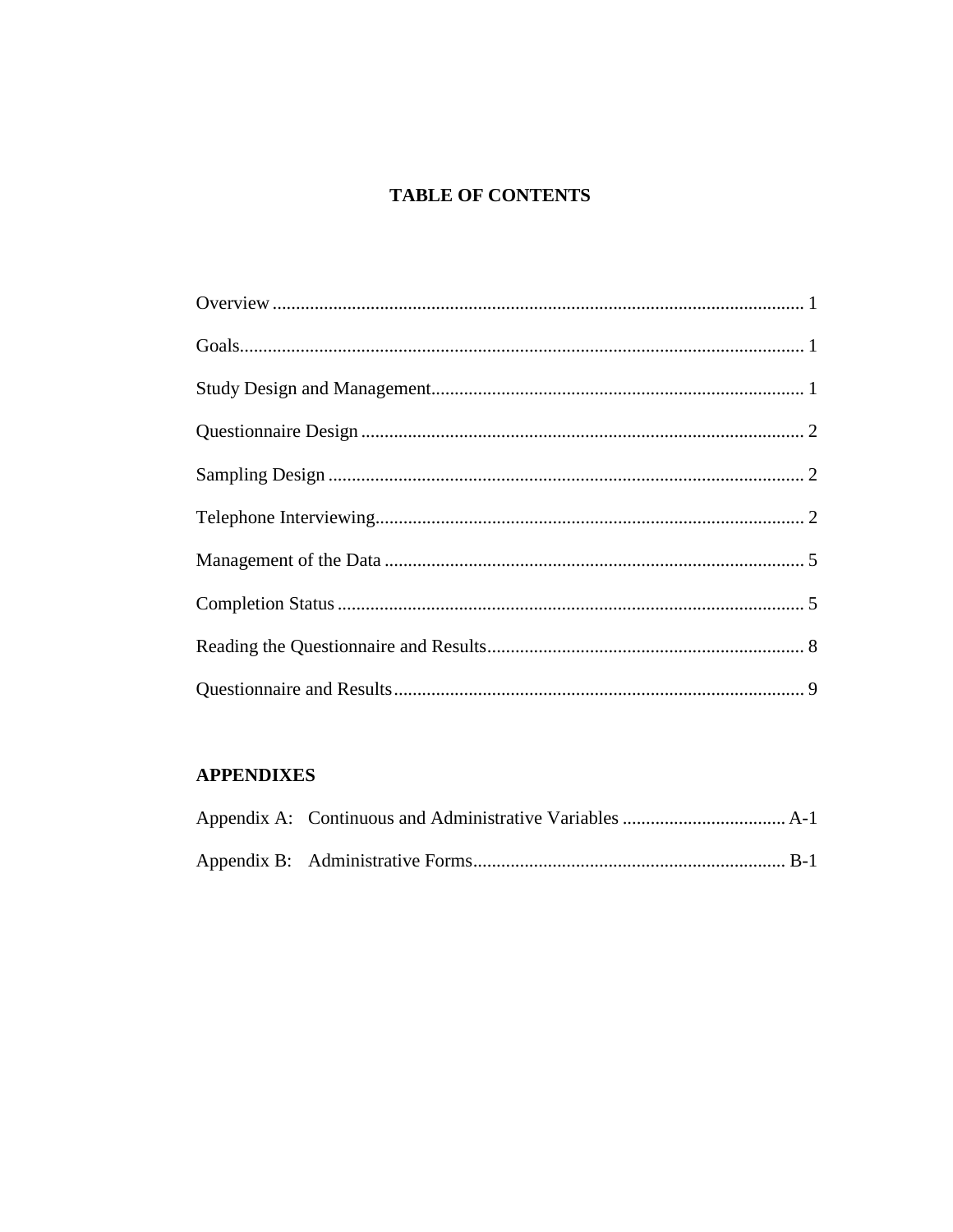#### **OUTDOOR RECREATION IN MINNESOTA 2004: NONRESPONSE SURVEY**

#### **OVERVIEW**

The Outdoor Recreation Nonresponse Survey was conducted as a telephone survey by the Minnesota Center for Survey Research at the University of Minnesota. The project was funded by the Minnesota Department of Natural Resources (DNR), and was a follow-up to a mail survey conducted by the DNR. The original sample for the mail survey consisted of a stratified random sample of households in Minnesota. Nonrespondents to the mail survey were randomly selected for the telephone survey. Respondents to the phone survey answered questions about the number of days in the last 12 months they went outside for recreation, how important outdoor recreation is as part of their life, and several demographic questions (year born, race, education, and household income).

Data collection was conducted from May 24 to June 7, 2004. Computer Assisted Telephone Interviewing (CATI) was used for this project. A total of 513 telephone interviews were completed. The overall response rate for the study was 48 percent.

#### **GOALS**

The goal of the Nonresponse Survey was to gather information from people who had not responded to the Outdoor Recreation in Minnesota mail survey. Data from the telephone survey were used to evaluate nonresponse bias in the mail survey.

#### **STUDY DESIGN AND MANAGEMENT**

The Outdoor Recreation Nonresponse Survey was conducted as a telephone survey by the Minnesota Center for Survey Research (MCSR) at the University of Minnesota. The project was funded by the Minnesota Department of Natural Resources. The highest standards of quality survey research were used in conducting this project.

The administrative coordination of the project was provided by MCSR Director, Rossana Armson. Survey Manager, Pam Jones, was responsible for revising the survey instrument, supervising data collection, and writing the methodology report. MCSR Data Manager, Anne Caron, was responsible for programming the survey instrument and converting the raw data into an SPSS system file format for analysis.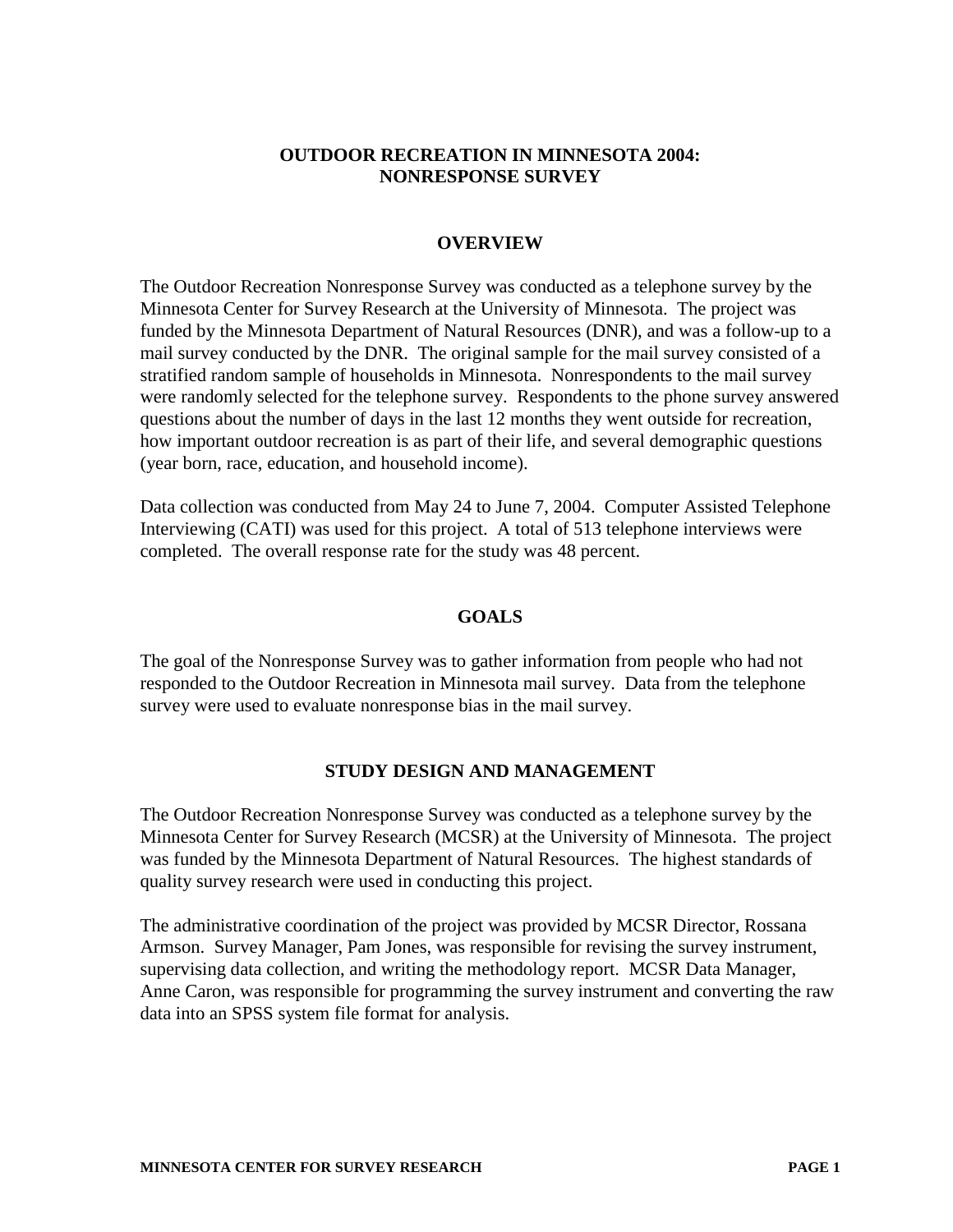#### **QUESTIONNAIRE DESIGN**

The Outdoor Recreation Nonresponse Survey was a follow-up to a mail survey conducted by the DNR. The initial draft of the telephone survey was developed by DNR staff using questions from the mail questionnaire. MCSR staff revised the survey into a format appropriate for telephone data collection. Prior to the start of data collection the telephone survey was approved by Tim Kelly of the DNR.

Respondents to the telephone survey answered questions about the number of days in the last 12 months they went outside for recreation, how important outdoor recreation is as part of their life, and several demographic questions (year born, race, education, and household income).

#### **SAMPLING DESIGN**

The original sample for the mail survey consisted of a stratified random sample of households in Minnesota. The sample was divided into five regions: northeast, northwest, central, south, and metro. The goal was to complete telephone surveys with 140 nonrespondents in the metro region and 90 nonrespondents in each of the other four regions, for a total of 500 surveys. To begin data collection, 200 nonrespondents were randomly selected for the metro region, and 150 nonrespondents were randomly chosen for each of the other four regions. As data collection proceeded, numbers that were unusable (disconnected, not home phones, wrong numbers, firm refusals, etc.) or were attempted 10 times without completion were removed from the calling queue and were replaced with another randomly selected number from the corresponding region.

#### **TELEPHONE INTERVIEWING**

Data collection was conducted from May 24 to June 7, 2004. Computer Assisted Telephone Interviewing (CATI) was the data collection technology used for this project.

#### Selection of Telephone Interviewers

Telephone interviewers were students at the University of Minnesota. They were selected for their communication skills, were trained specifically for this project, and were supervised closely in their work. All interviewers working on this project had worked on several previous telephone surveys at MCSR.

#### Training of Telephone Interviewers

Training of telephone interviewers at MCSR was conducted in three phases. In the first phase, new interviewers were required to attend an initial training session during which they received basic instructions in survey interviewing. In the second phase, interviewers attended a training session that covered survey procedures and policies for this project and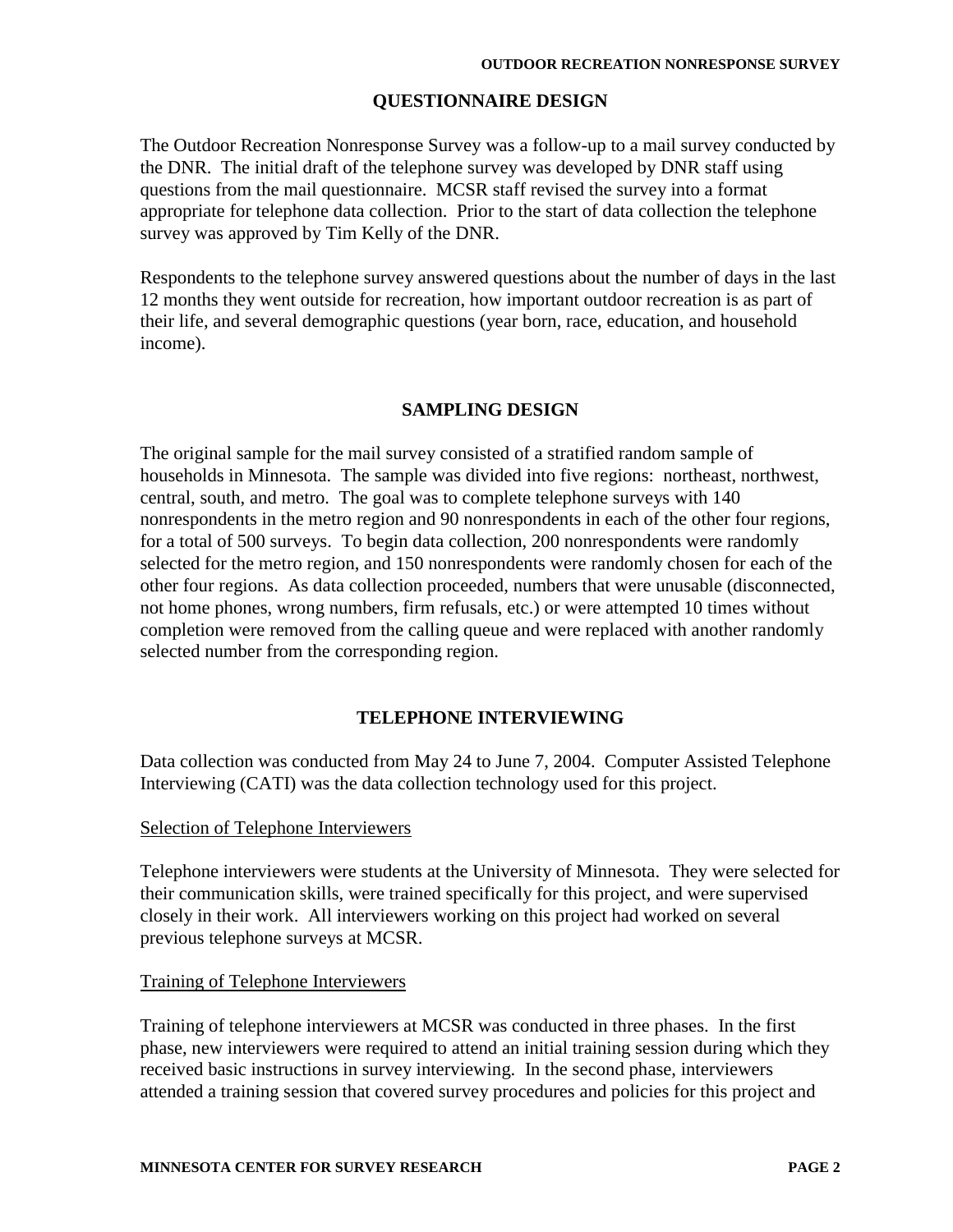review of the actual survey questionnaire. For the final phase of training, before beginning the telephone survey, each interviewer had a practice session using the survey instrument. In addition, as an employment requirement, all interviewers were required to read and sign a statement of professional ethics that contains explicit guidelines about appropriate interviewer behavior and confidentiality of respondent information. A copy of this statement is included in Appendix B.

#### Computer Assisted Telephone Interviews (CATI)

This project used the WinCati System for computer interviewing from Sawtooth Software. With minimal editing, data were available immediately after completion of data collection.

To conduct interviews using CATI, each interviewer uses a microcomputer which displays questions on the computer screen in the proper order. The interviewer wears a headset and has both hands free for entering responses into the computer via the keyboard. Responses are entered as numbers, such as "1" for yes and "2" for no.

Responses to "other-specify" questions were typed, verbatim, directly into the computer. In addition, interviewers were instructed to use a special "comment sheet" to record any incidents of repeating questions or categories, miscellaneous ad libs by respondents, and any problems they encountered during the interview. This information was attached to the contact record. Interviewers also had the option of typing this information on the computer using the CATI "note" function.

#### Supervision

Interviewers were supervised throughout the data collection process. Supervisory responsibilities included distributing new phone numbers and scheduled appointments, reviewing completed questionnaires for errors and omissions, maintaining a Master Log of completed interviews, and monitoring interviews.

#### **Monitoring**

The silent entry monitoring system utilized at MCSR enabled supervisors to listen to interviews and provide immediate feedback to interviewers regarding improvements in interviewing quality. This system allowed the monitor to hear both the interviewer and the respondent during the survey. Interviewers whose performance was not satisfactory were reevaluated on subsequent shifts. During the two weeks of interviewing, 16 percent of the interviews were monitored.

#### **Verification**

To verify that respondents were in fact interviewed, a verification system was employed by the supervisors and reviewed by the Project Manager. Every twentieth respondent was selected from the Master Log listing and was called back by a shift supervisor. A copy of the verification script is included in Appendix B. Five percent of the respondents were contacted for verification and all confirmed that they had been interviewed.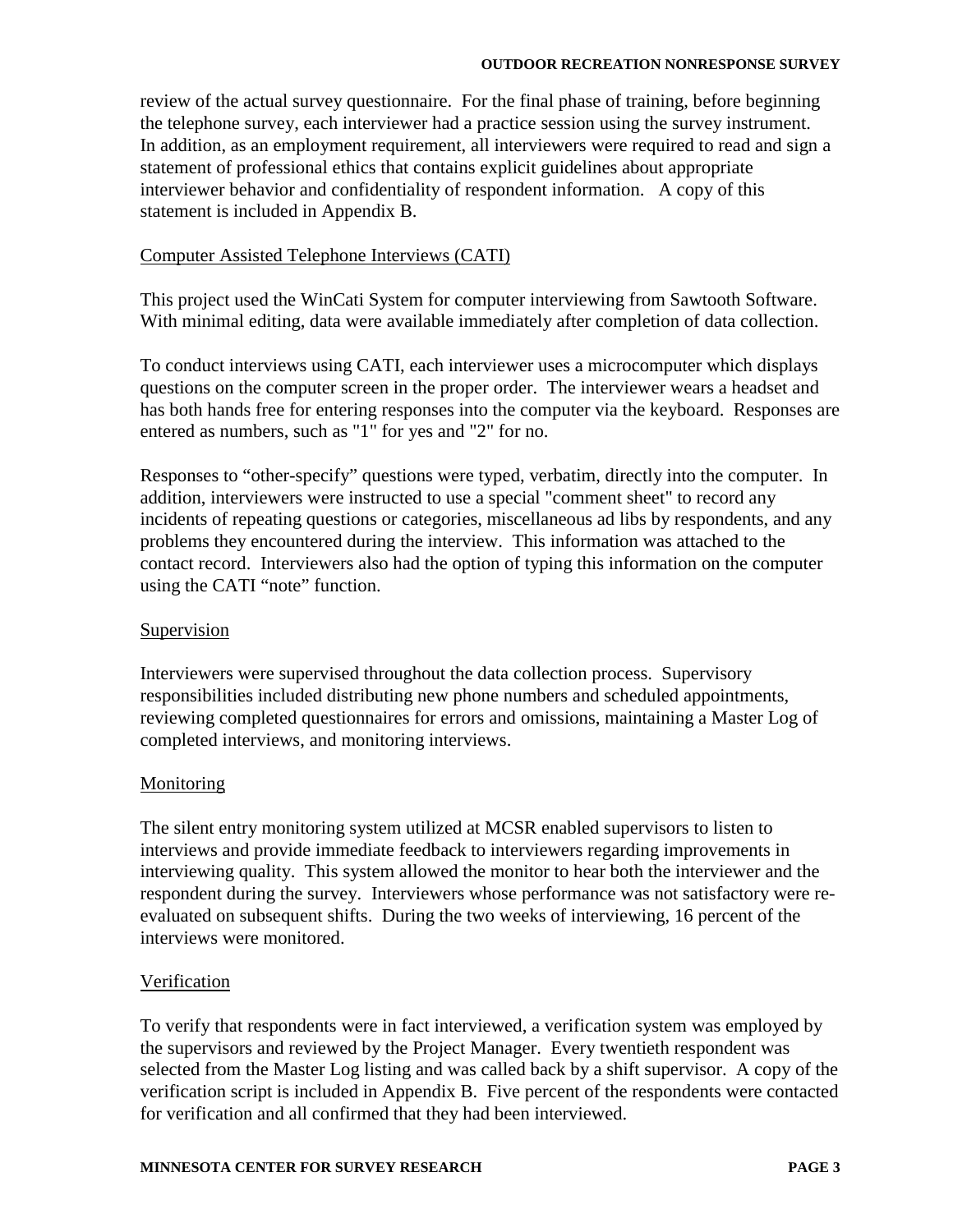#### **Operations**

Interviews were conducted by telephone from the phone bank located at MCSR. The interviewing was organized into daytime and evening shifts during weekdays and weekends. The originally selected nonrespondents for each region were called on consecutive shifts which included evening, daytime, and weekend shifts. As noted in the section pertaining to sampling, numbers that were unusable or were attempted 10 times without completion were removed from the calling queue and were replaced with another randomly selected number from the corresponding region.

Telephone numbers to be called were recorded on contact record forms and were distributed to interviewers at the beginning of each shift. The disposition of each attempt to complete an interview was recorded on these contact records. Each telephone number in the sample continued to be called until it had been attempted at least 10 times without success or until data collection ended on June 7, 2004.

The back of each contact record contained two forms: (1) a refusal form for recording relevant information about those respondents refusing to participate in the interview, and (2) a callback form for scheduling future interview appointments (see Appendix B). The refusal form included entries for the respondents' reasons for declining to participate in the study, the arguments used by the interviewer to encourage participation, and the point at which termination of the interview occurred. The appointment form required the interviewer to specify the date and time of the scheduled appointment, the name of the targeted respondent, and whether the appointment was firm, probable, or uncertain.

For each call made, interviewers recorded the date, time, and disposition of the call as well as their interviewer ID number. Copies of the contact records and explanations for all possible disposition codes are included in Appendix B.

Completed interviews were saved on the MCSR computer network. The contact record for each completed survey was then assigned a unique identification number in the Master Log. The CATI identification number, telephone number, and other pertinent information also were recorded in the Master Log. All contact records were returned to the supervisor at the end of the shift.

#### Answering Machine Messages

The sample for this study included many households with answering machines. Interviewers were instructed to leave a message stating that they were calling from the University of Minnesota, and they would be calling back, or that the respondent could call MCSR to participate in the study. The text of the answering machine message is included in Appendix B.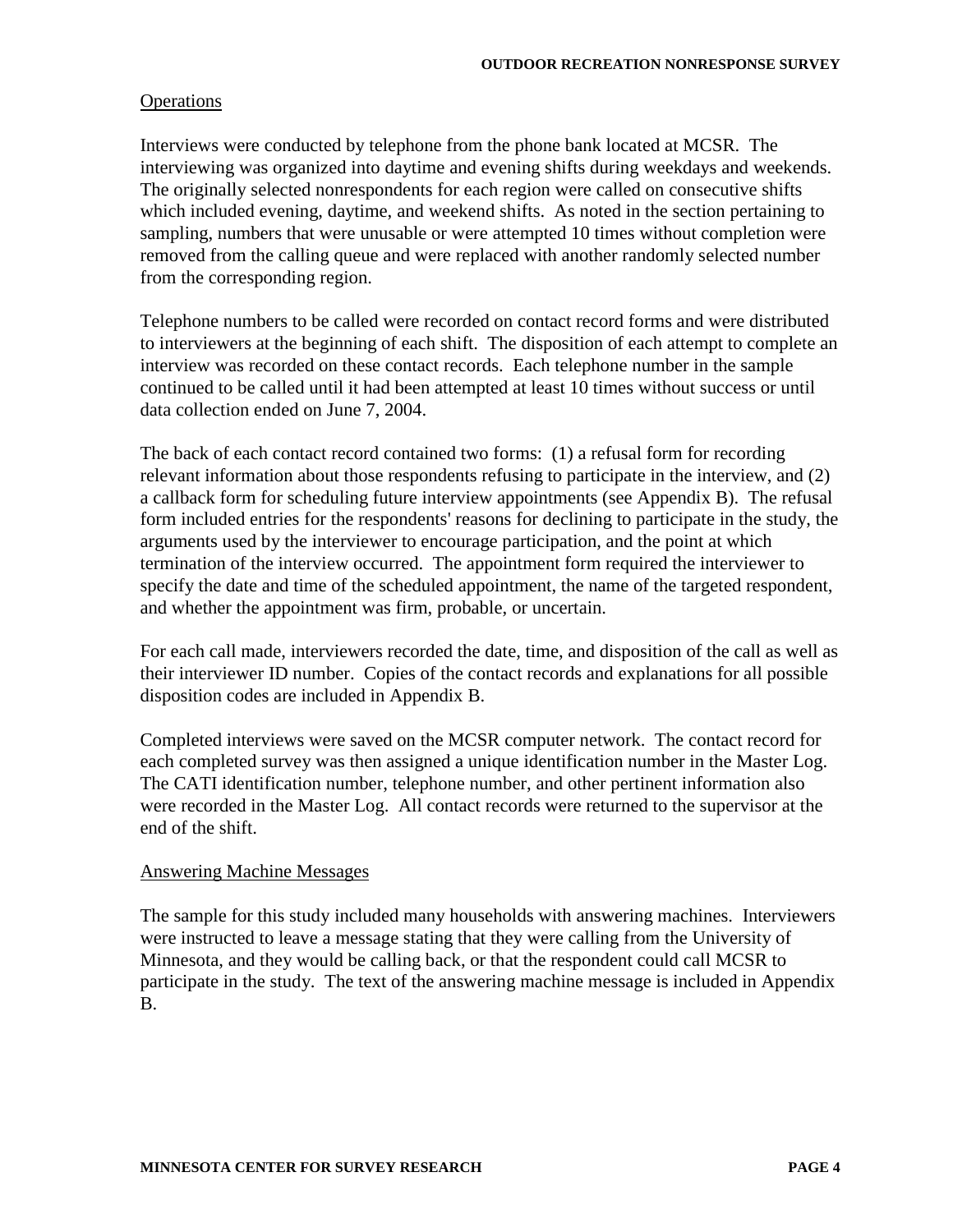#### **MANAGEMENT OF THE DATA**

#### Data Cleaning

After data were transferred from the WinCati file to an SPSS file, a systematic examination was conducted to remove data entry errors. Data cleaning involved using a computer program to evaluate each case for variables with out-of-range values. In addition, the file was examined manually to identify cases with paradoxical or inappropriate responses.

#### **COMPLETION STATUS**

A total of 513 telephone interviews were completed for this study. The status for each region and the total sample is shown in Tables 1 and 2. The overall response rate for the study was 48 percent and the cooperation rate was 56 percent, based on formulas specified by the American Association for Public Opinion Research.

For the total sample, 229 people refused to participate, 182 numbers were still active when data collection was completed, 117 households could not be reached after 10 attempted contacts, and 35 people were unable to participate due to physical or language problems. The remaining sample was categorized as follows: disconnected number (116), not a home phone number (32), respondent deceased (40), wrong number (72), mail survey returned during telephone data collection (40), number not called/needed (100), and no phone number available (255).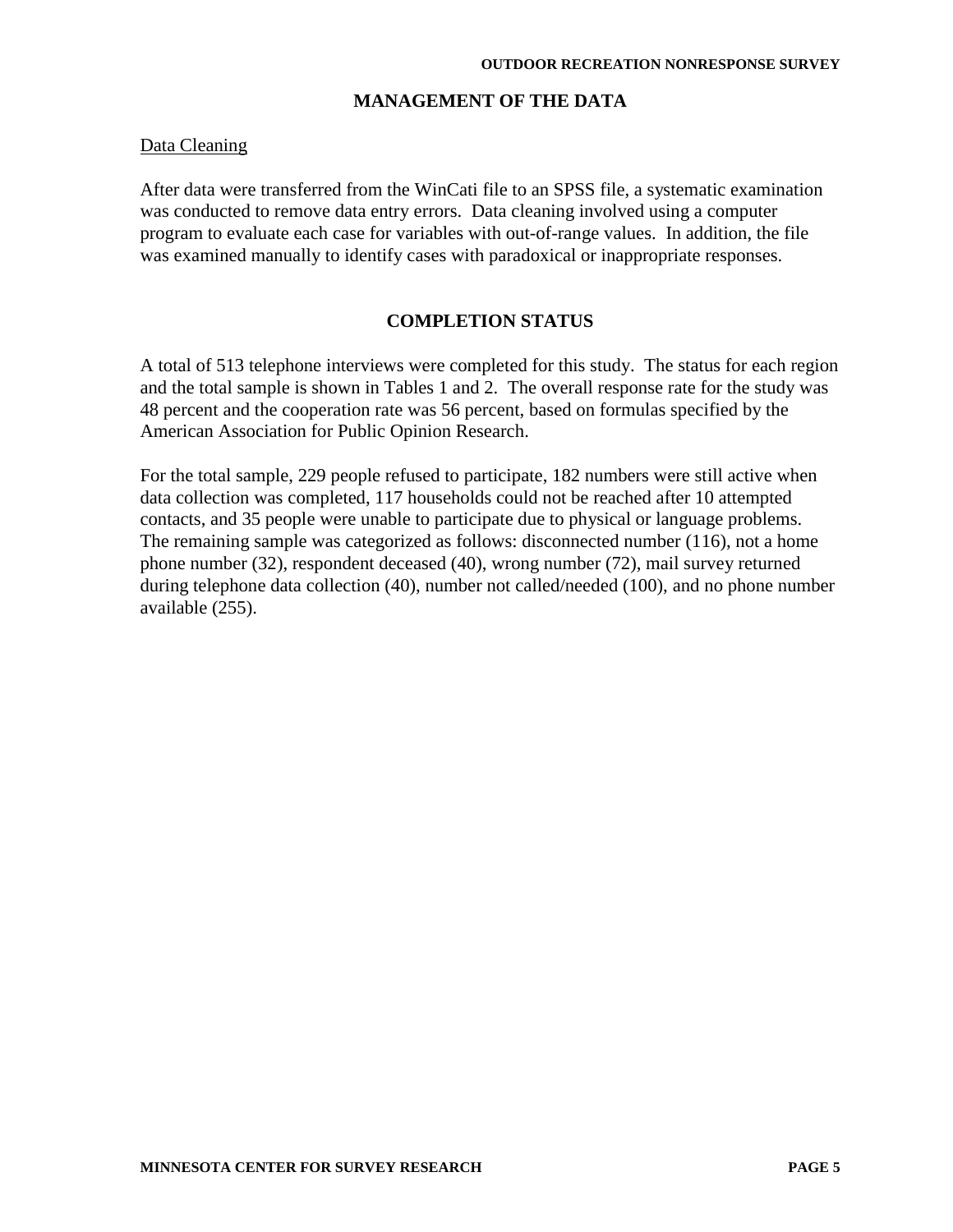#### **TABLE 1**

|                                | <b>Region 1</b>  |                | <b>Region 2</b>  |                | <b>Region 3</b> |                |
|--------------------------------|------------------|----------------|------------------|----------------|-----------------|----------------|
|                                | <b>Northwest</b> |                | <b>Northeast</b> |                | <b>South</b>    |                |
| <b>Status</b>                  | No.              | $\frac{0}{0}$  | <b>No.</b>       | $\frac{0}{0}$  | <b>No.</b>      | $\frac{0}{0}$  |
| Completed survey               | 92               | 33             | 91               | 31             | 93              | 30             |
| Refusal                        | 45               | 16             | 55               | 18             | 44              | 14             |
| Active                         | 29               | 10             | 24               | 8              | 33              | 10             |
| $10+$ attempts                 | 21               | 8              | 29               | 10             | 22              | 7              |
| Physical/language problem      | 7                | $\overline{2}$ | 3                | $\mathbf{1}$   | 5               | 2              |
| <b>Eliminated:</b>             |                  |                |                  |                |                 |                |
| Disconnected number            | 18               | 6              | 26               | 9              | 26              | 8              |
| Not home phone                 | 5                | $\overline{2}$ | 3                | $\mathbf{1}$   | 9               | 3              |
| Respondent deceased            | 10               | 4              | 6                | $\overline{2}$ | 11              | $\overline{4}$ |
| Wrong number                   | 11               | 4              | 13               | 4              | 7               | $\overline{2}$ |
| Mail survey returned           | 9                | 3              | 6                | $\overline{2}$ | $\overline{4}$  | $\mathbf{1}$   |
| Not called/needed              | 4                | 1              | $\overline{2}$   | 1              | 15              | 5              |
| No phone number                | <u>29</u>        | 10             | <u>39</u>        | <u>13</u>      | <u>44</u>       | 14             |
| <b>TOTAL</b>                   | 280              | 99             | 297              | 100            | 313             | 100            |
| <b>Cooperation Rate</b><br>55% |                  | 54%            |                  | 55%            |                 |                |
| <b>Response Rate</b>           | 47%              |                |                  | 45%            |                 | 47%            |

# **FINAL SAMPLE STATUS FOR THE OUTDOOR RECREATION NONRESPONSE SURVEY**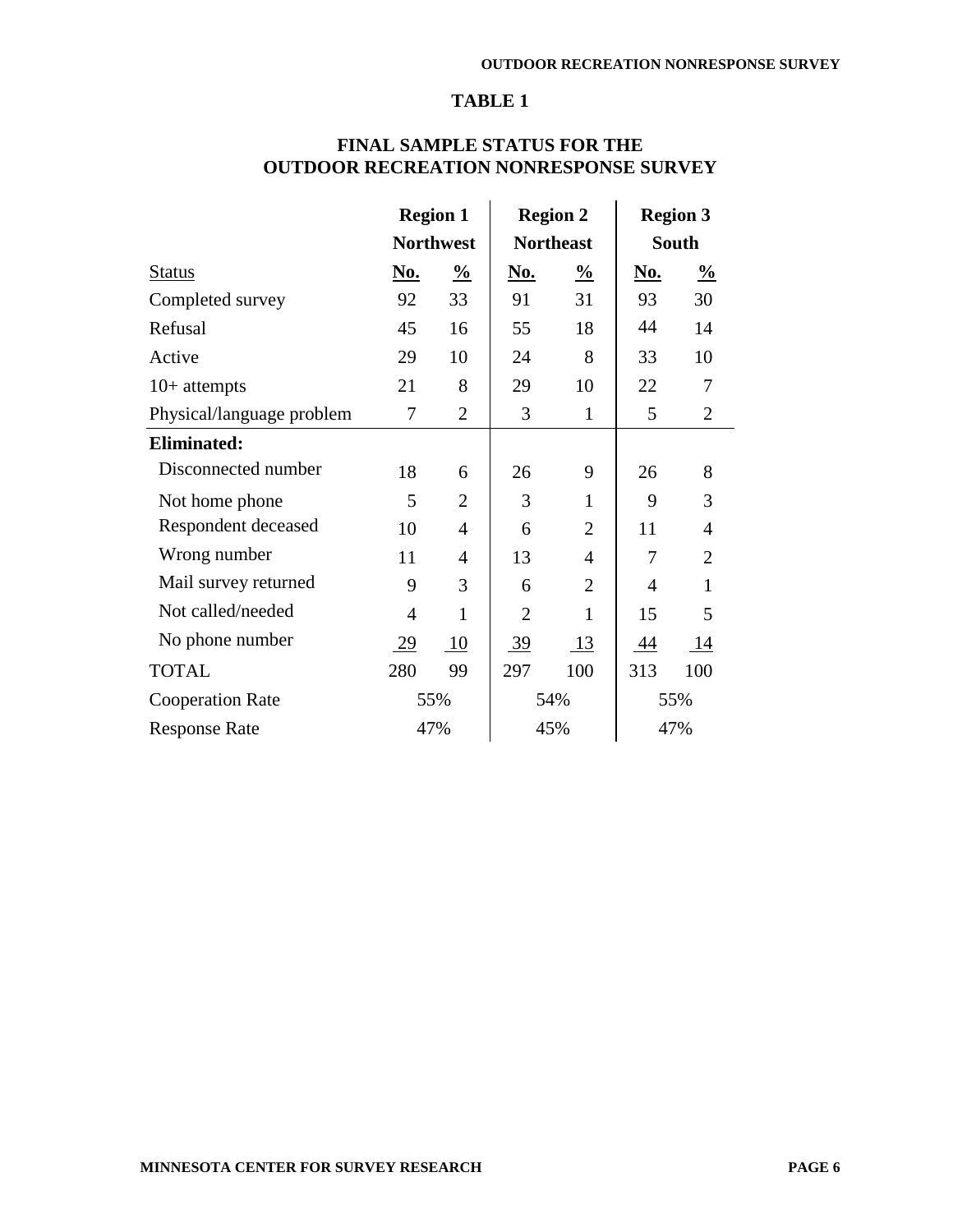#### **TABLE 2**

|                             | <b>Region 4</b> |                |            | <b>Region 5</b>  | <b>TOTAL</b> |                  |
|-----------------------------|-----------------|----------------|------------|------------------|--------------|------------------|
|                             |                 | <b>Central</b> |            | <b>Metro</b>     |              |                  |
| <b>Status</b>               | <u>No.</u>      | $\frac{0}{0}$  | <u>No.</u> | $\frac{0}{0}$    | <u>No.</u>   | $\frac{0}{0}$    |
| Completed survey            | 94              | 33             | 143        | 26               | 513          | 30               |
| Refusal                     | 36              | 12             | 49         | 9                | 229          | 13               |
| Active                      | 44              | 15             | 52         | 9                | 182          | 10               |
| $10+$ attempts              | 13              | $\overline{4}$ | 32         | 6                | 117          | 7                |
| Physical/language problem   | 8               | 3              | 12         | $\overline{2}$   | 35           | $\overline{2}$   |
| <b>Eliminated:</b>          |                 |                |            |                  |              |                  |
| Disconnected number         | 22              | 8              | 24         | $\overline{4}$   | 116          | 7                |
| Not home phone              | 5               | $\overline{2}$ | 10         | $\overline{2}$   | 32           | $\overline{2}$   |
| Respondent deceased         | 8               | 3              | 5          | 1                | 40           | $\overline{2}$   |
| Wrong number                | 10              | $\overline{4}$ | 31         | 6                | 72           | $\overline{4}$   |
| Mail survey returned        | $\overline{4}$  | $\mathbf{1}$   | 17         | 3                | 40           | $\overline{2}$   |
| Not called/needed           | 3               | $\mathbf{1}$   | 76         | 14               | 100          | 6                |
| No phone number             | 40              | 14             | 103        | $\underline{19}$ | 255          | $\underline{15}$ |
| <b>TOTAL</b>                | 287             | 100            | 554        | 101              | 1731         | 100              |
| <b>Cooperation Rate</b>     |                 | 54%            |            | 59%              |              | 56%              |
| 48%<br><b>Response Rate</b> |                 |                | 50%        |                  | 48%          |                  |

### **FINAL SAMPLE STATUS FOR THE OUTDOOR RECREATION NONRESPONSE SURVEY**

 Completed survey COOPERATION RATE 3 = ---------------------------------------

Potential Interviews\*

 Completed survey RESPONSE RATE 1 = ---------------------------------------- Total - Eliminated

\* Potential interviews are all instances where contact was made with the selected person and are represented by the sum of the first three categories in Tables 1 or 2.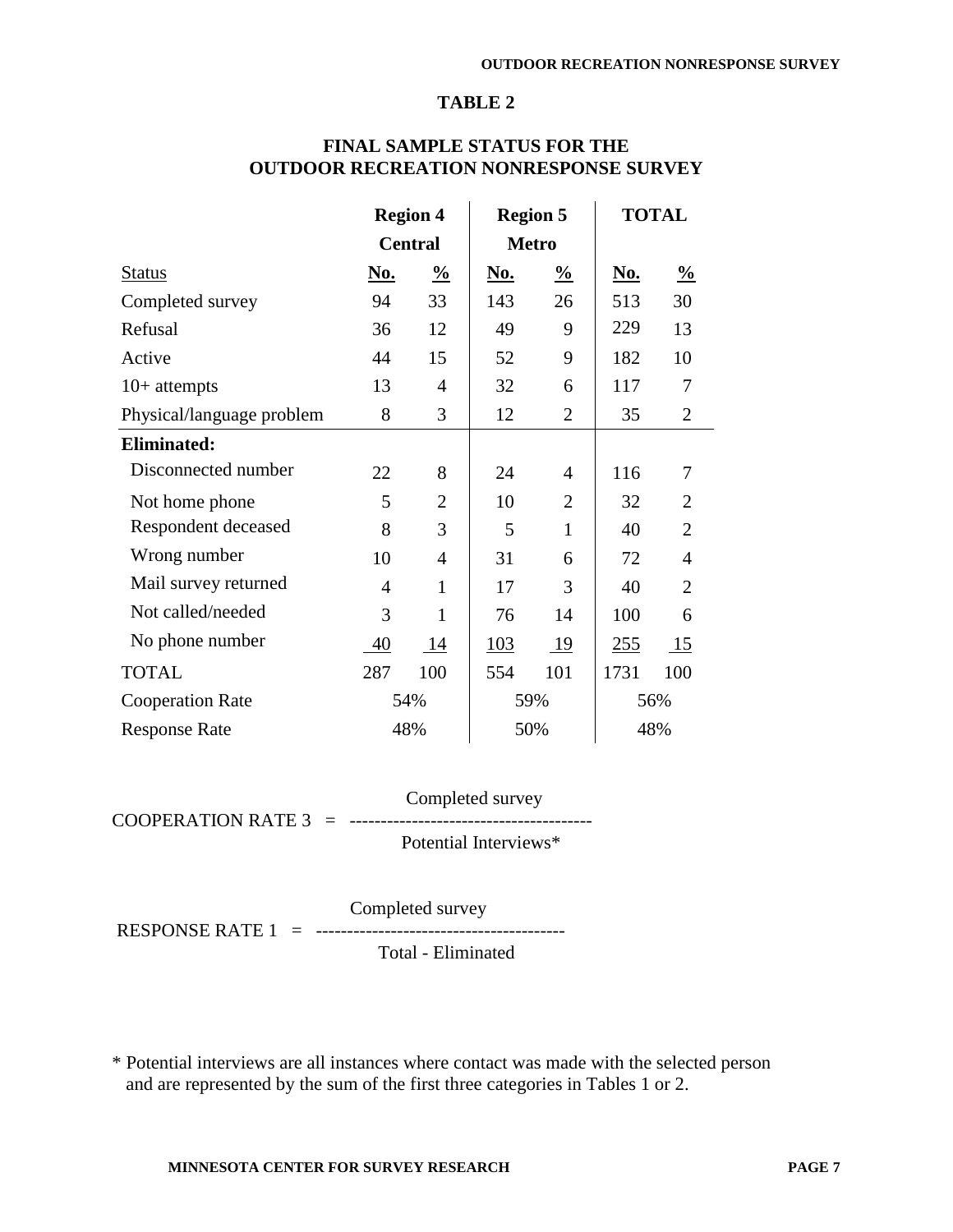#### **READING THE QUESTIONNAIRE AND RESULTS**

The Questionnaire and Results section of this report contains the unweighted response frequencies and percentages for each question in the survey. Because a stratified sample was drawn to conduct the survey, the data should be weighted proportionately by region to generalize to the state as a whole. However, the data were not weighted for this report, and the actual responses for all 513 individuals who completed the survey are shown for each question. Percentage distributions also are presented; valid percentages were computed after eliminating those who refused to answer, did not know, or were not required to answer a particular question.

The question numbers were used as variable labels in the computer data files. This information is provided as documentation for those who wish to use a computer file and the SPSS software package to conduct more detailed data analyses.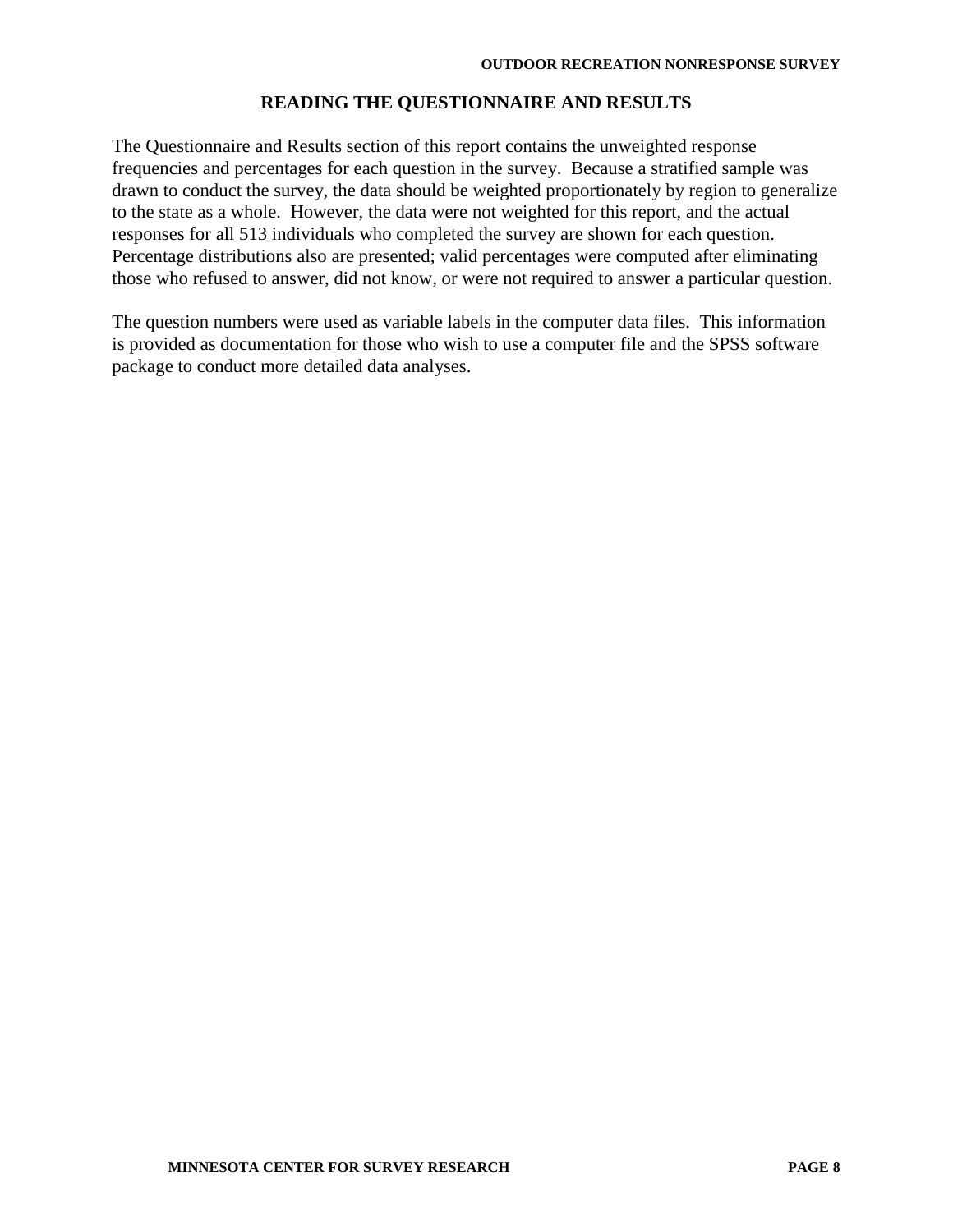# **OUTDOOR RECREATION IN MINNESOTA NONRESPONSE SURVEY – 2004**

#### **A. RECREATION QUESTIONS**

---------------------------------------------------------------------------------------------------------------------

---------------------------------------------------------------------------------------------------------------------

The first questions are about outdoor recreation.

QA1. Think back over the last 12 months. About how many days in the last 12 months did you go outside for recreation of ALL types, including walking, fishing, camping, biking, skiing, hunting, golfing, sightseeing, and so on . . . was it zero days, 1 to 5 days, 6 to 10 days, 11 to 20 days, 21 to 50 days, 51 to 100 days, or more than 100 days in the last 12 months?

| Freq | $%$ ) |    |                        |
|------|-------|----|------------------------|
| 41   | (8)   | 1. | Zero days              |
| 38   | (7)   | 2. | $1 - 5$ days           |
| 33   | (6)   | 3. | 6 - 10 days            |
| 48   | (9)   | 4. | $11 - 20$ days         |
| 96   | (19)  | 5. | 21 - 50 days           |
| 94   | (18)  | 6. | 51 to 100 days         |
| 161  | (32)  | 7. | More than 100 days     |
| 2    |       | 8. | DK (Don't Know)        |
| 0    |       | 9. | RA (Refused to Answer) |
|      |       |    |                        |

QA2. How important a part of your life is outdoor recreation . . . not important at all, slightly important, moderately important, or very important?

- 32 (6) 1. Not important at all
- 51 (10) 2. Slightly important
- 154 (30) 3. Moderately important
- 275 (54) 4. Very important
- 1 8. DK (Don't Know)
- 0 9. RA (Refused to Answer)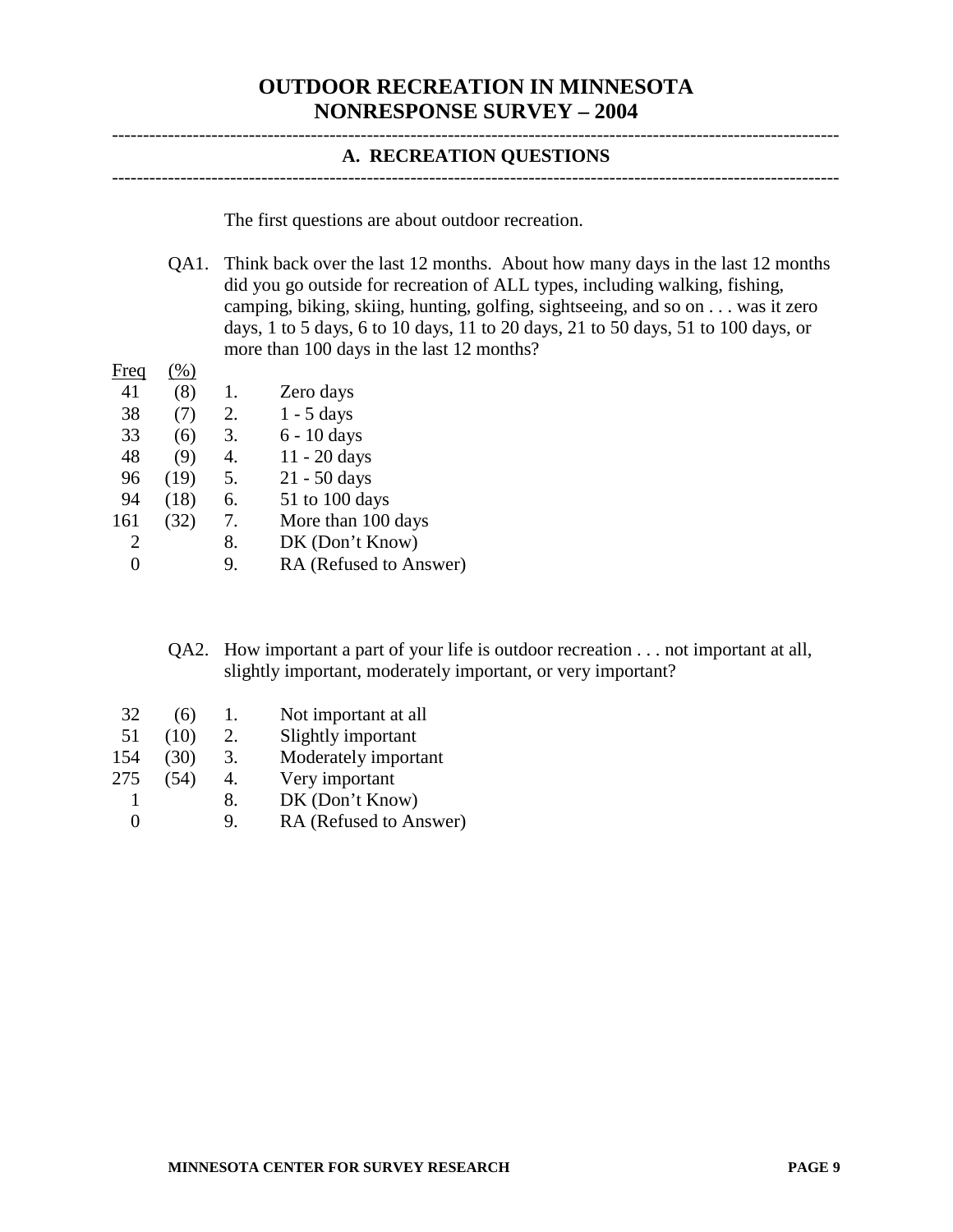|                     |                   | <b>B. DEMOGRAPHIC QUESTIONS</b><br>--------------------------------                                                                                                                                     |
|---------------------|-------------------|---------------------------------------------------------------------------------------------------------------------------------------------------------------------------------------------------------|
|                     |                   | And now I have just a few background questions.                                                                                                                                                         |
|                     |                   | QB1. What year were you born?                                                                                                                                                                           |
|                     |                   | (SEE APPENDIX A, PAGES A-2 TO A-3)                                                                                                                                                                      |
|                     |                   | 8888<br>DK                                                                                                                                                                                              |
|                     |                   | <b>RA</b><br>9999                                                                                                                                                                                       |
|                     | QB <sub>2</sub> . | Which of the following best describes your race African American or black,<br>American Indian or Alaska Native, Asian, Caucasian or white, Pacific Islander,<br>or something else? (CIRCLE ALL ANSWERS) |
| <b>Freq</b>         | $\frac{(0)}{6}$   |                                                                                                                                                                                                         |
| $\tau$              | (1)               | African American or black<br>a.                                                                                                                                                                         |
| 9                   | (2)               | American Indian or Alaska Native<br>$\mathbf b$ .                                                                                                                                                       |
| $\overline{4}$      | (1)               | Asian<br>$\mathbf{c}$ .                                                                                                                                                                                 |
| 474<br>$\mathbf{1}$ | (94)              | Caucasian or White<br>d.<br>Pacific Islander                                                                                                                                                            |
| 15                  | (0)<br>(3)        | e.<br>f.<br>Other (SPECIFY)________ (see next page for list of these)                                                                                                                                   |
| $\boldsymbol{0}$    |                   | DK                                                                                                                                                                                                      |
| $\overline{7}$      |                   | g.<br>RA<br>h.                                                                                                                                                                                          |
|                     | QB3.              | Do you consider yourself Hispanic, Latino, or Spanish?                                                                                                                                                  |
| 6                   | (1)               | Yes<br>1.                                                                                                                                                                                               |
| 498                 | (99)              | 2.<br>No                                                                                                                                                                                                |
| 2                   |                   | 8.<br>DK                                                                                                                                                                                                |
| $\overline{7}$      |                   | <b>RA</b><br>9.                                                                                                                                                                                         |
|                     | QB4.              | What is the highest level of education you have completed?<br>(READ LIST IF NEEDED)                                                                                                                     |
| 50                  | (10)              | 01.<br>Some high school                                                                                                                                                                                 |
| 145                 | (28)              | 02.<br>Graduated from high school or GED                                                                                                                                                                |
| 10                  | (2)               | Some vocational or technical school<br>03.                                                                                                                                                              |
| 35                  | (7)               | 04.<br>Graduated from vocational or technical school                                                                                                                                                    |
| 99                  | (19)              | 05.<br>Some college                                                                                                                                                                                     |
| 29                  | (6)               | 06.<br>AA college degree                                                                                                                                                                                |
| 88                  | (17)              | 07.<br>BA, BS college degree                                                                                                                                                                            |
| 8                   | (2)               | 08.<br>Some postgraduate study                                                                                                                                                                          |
| 45                  | (9)               | 09.<br>Postgraduate degree(s)                                                                                                                                                                           |
| 1                   |                   | 88.<br>DK                                                                                                                                                                                               |
| 3                   |                   | 99.<br>RA                                                                                                                                                                                               |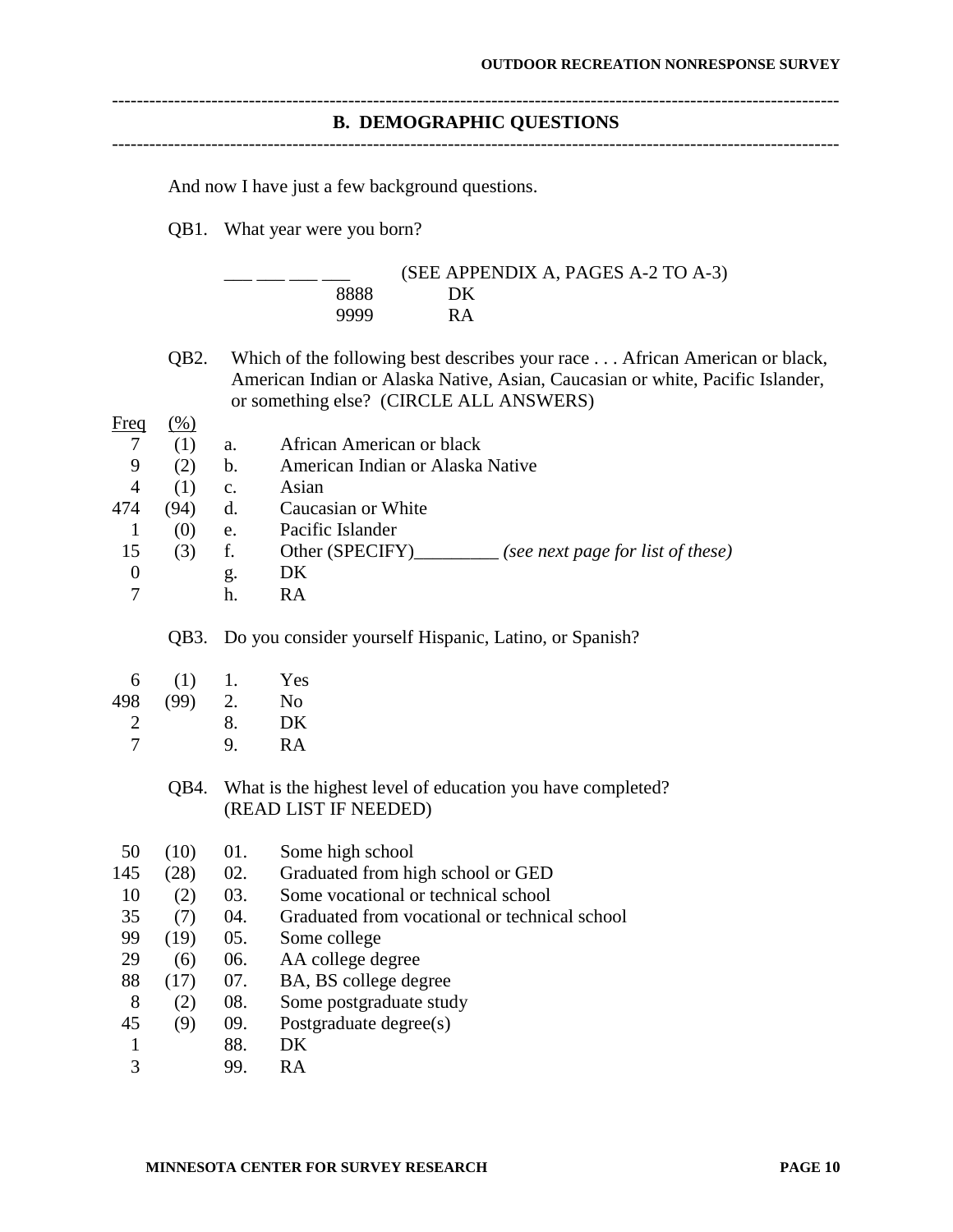#### **"Other-Specify" Responses to QB2**

| 11)# | Response                      |
|------|-------------------------------|
| 006  | I'm a mixture of all of them. |
| 035  | American                      |
| 075  | American                      |
| 203  | American                      |
| 263  | American                      |
| 272  | American                      |
| 273  | International                 |
| 305  | American                      |
| 334  | Hispanic                      |
| 348  | African                       |
| 360  | Spanish                       |
| 382  | Mexican                       |
| 432  | American                      |
| 442  | American                      |
| 449  | American                      |
|      |                               |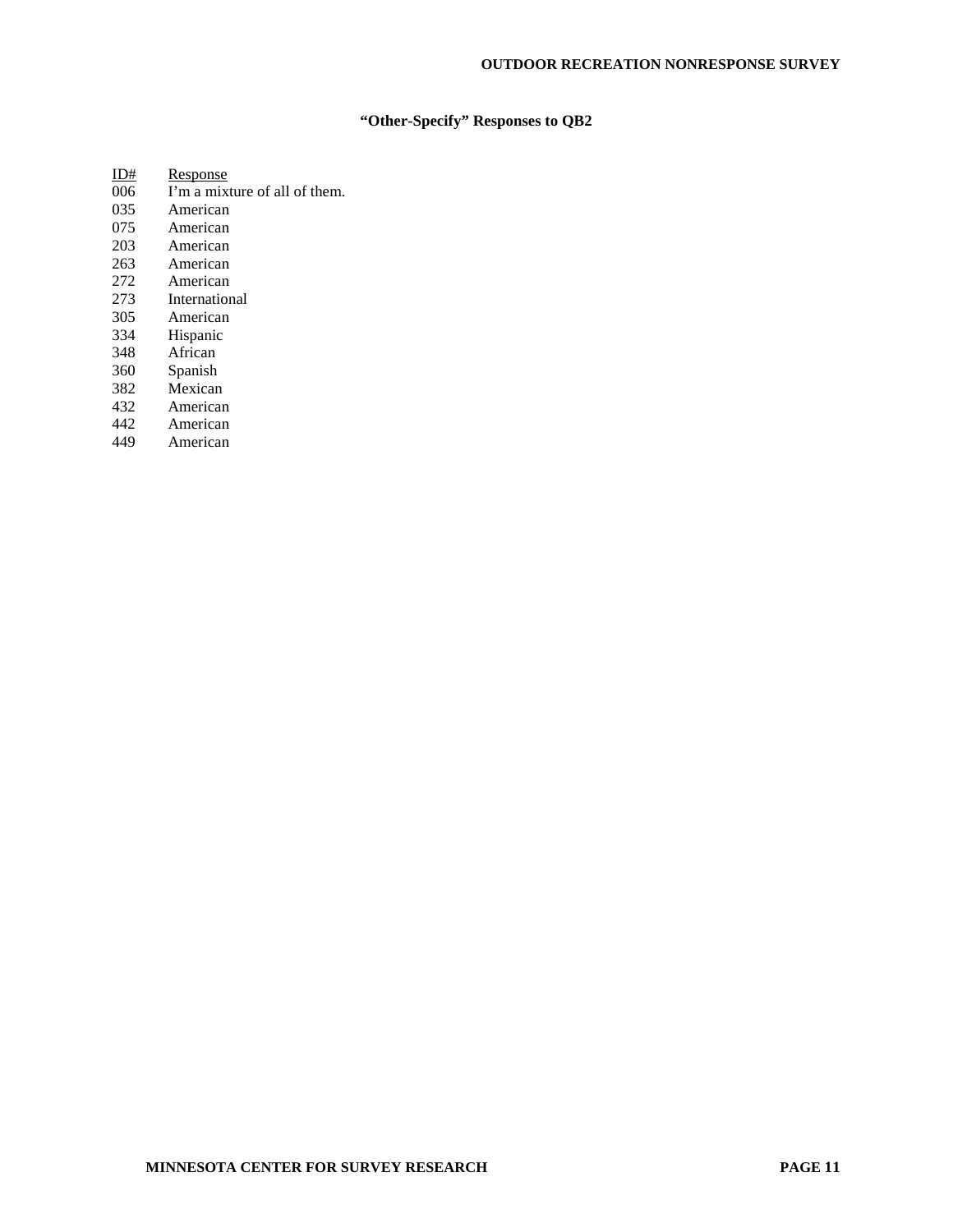QB5. What was your total household income before taxes last year . . . under \$10,000; \$10,000 to \$20,000; \$20,000 to \$30,000; \$30,000 to \$40,000; \$40,000 to \$50,000; \$50,000 to \$75,000; \$75,000 to \$100,000; or over \$100,000?

| Freq | (% ) |     |                     |
|------|------|-----|---------------------|
| 35   | (9)  | 01. | <b>Under 10,000</b> |
| 44   | (11) | 02. | 10 to 20,000        |
| 65   | (16) | 03. | 20 to 30,000        |
| 50   | (12) | 04. | 30 to 40,000        |
| 37   | (9)  | 05. | 40 to 50,000        |
| 88   | (22) | 06. | 50 to 75,000        |
| 53   | (13) | 07. | 75 to 100,000       |
| 37   | (9)  | 08. | Over 100,000        |
| 9    |      | 88. | DK                  |
| 95   |      | 99. | R A                 |
|      |      |     |                     |

#### **(ASK ONLY IF UNSURE)**

QB6. Are you male or female?

| 360               | (70) | Ι. | Male   |
|-------------------|------|----|--------|
| 153               | (30) | 2. | Female |
| $\mathbf{\Omega}$ |      | 9. | RА     |

END. Thank you for answering all these questions. I really appreciate your help.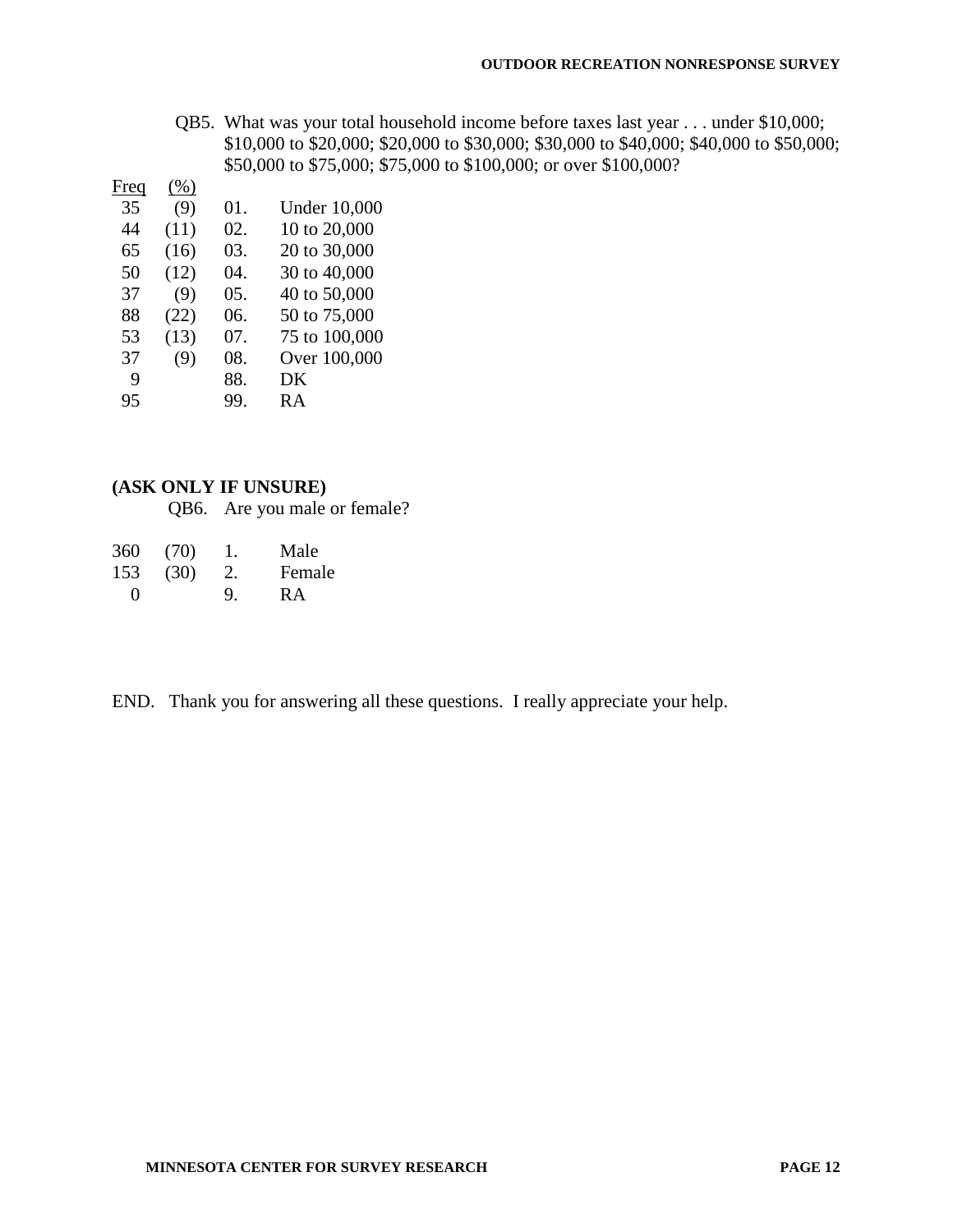# **APPENDIX A**

# **CONTINUOUS AND ADMINISTRATIVE VARIABLES**

| <b>Variable</b> | <b>Description</b> | Page |
|-----------------|--------------------|------|
| QB1             |                    |      |
| <b>CDOC</b>     |                    |      |
| <b>CIID</b>     |                    |      |
| <b>TIME</b>     |                    |      |
| <b>CRCON</b>    |                    |      |
| <b>CCONT</b>    |                    |      |
| <b>MONITOR</b>  |                    |      |
| <b>SAMPLE</b>   |                    |      |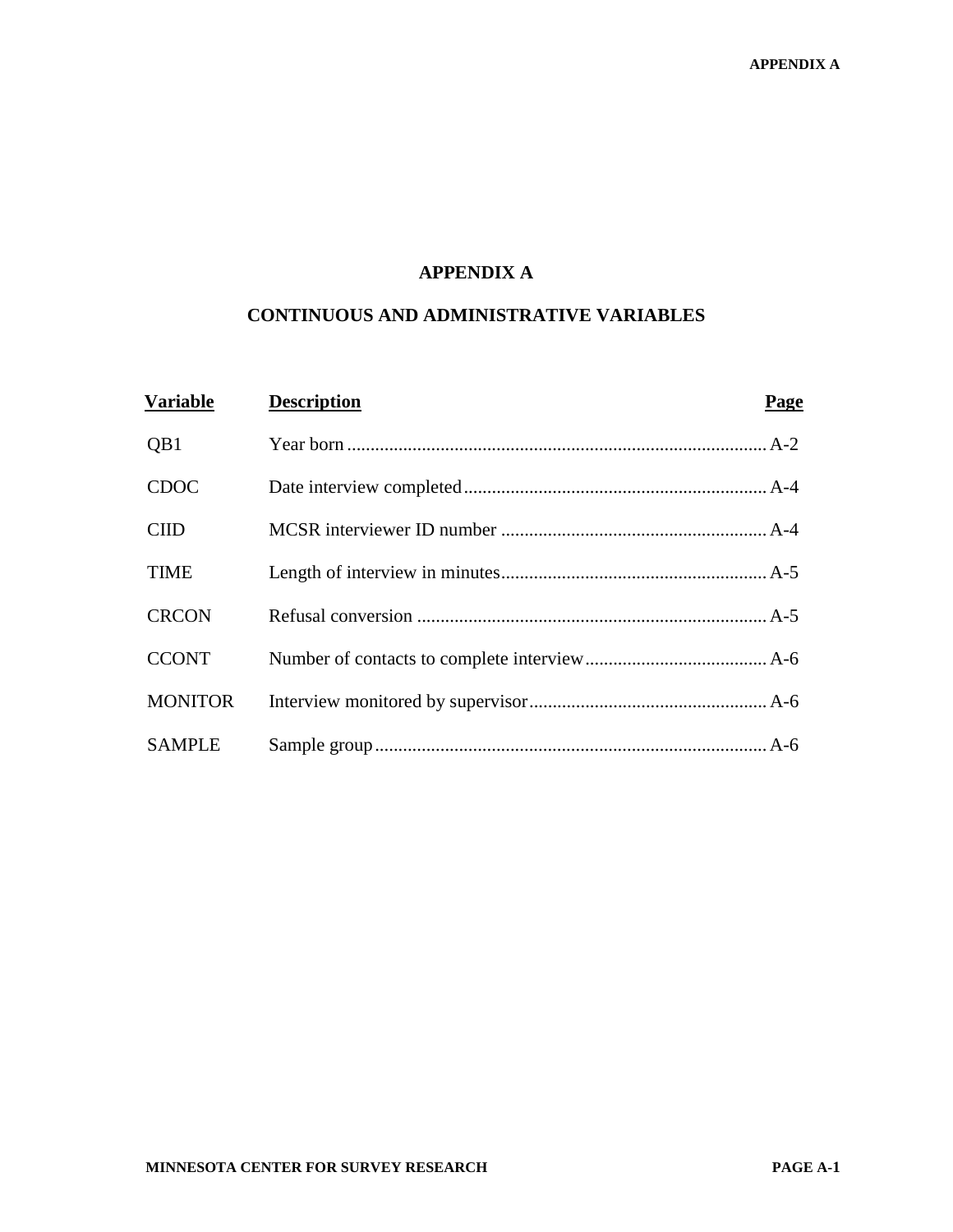# **QB1 YEAR BORN**

|       |                |                   | Valid             | Cumulative |
|-------|----------------|-------------------|-------------------|------------|
| Value | Frequency      | Percent           | Percent           | Percent    |
| 1910  | $\mathbf{1}$   | $\cdot$ .2        | $\cdot$ .2        | $\cdot$    |
| 1911  | $\overline{c}$ | $\cdot$           | .4                | .6         |
| 1913  | $\overline{c}$ | $\mathcal{A}$     | $\mathcal{A}$     | 1.0        |
| 1914  | $\mathbf{1}$   | $\cdot$           | $\cdot$           | 1.2        |
| 1915  | $\mathbf{1}$   | $\cdot$           | $\cdot$ 2         | 1.4        |
| 1916  | $\mathbf{1}$   | $\cdot$           | $\cdot$           | 1.6        |
| 1917  | $\overline{c}$ | $\cdot$           | $\mathcal{A}$     | 2.0        |
| 1918  | $\mathbf{1}$   | $\cdot$           | $\cdot$ 2         | 2.2        |
| 1919  | $\overline{c}$ | $\mathcal{A}$     | $\mathcal{A}$     | 2.6        |
| 1920  | 3              | .6                | .6                | 3.2        |
| 1921  | $\overline{4}$ | $\boldsymbol{.8}$ | $\boldsymbol{.8}$ | 4.0        |
| 1922  | $\overline{7}$ | 1.4               | 1.4               | 5.4        |
| 1923  | 5              | 1.0               | 1.0               | 6.4        |
| 1924  | $\overline{4}$ | $\boldsymbol{.8}$ | $\boldsymbol{.8}$ | 7.2        |
| 1925  | 7              | 1.4               | 1.4               | 8.6        |
| 1926  | $\overline{4}$ | $\boldsymbol{.8}$ | $\boldsymbol{.8}$ | 9.4        |
| 1927  | 6              | 1.2               | 1.2               | 10.6       |
| 1928  | 5              | 1.0               | 1.0               | 11.6       |
| 1929  | $\overline{4}$ | $\boldsymbol{.8}$ | $\boldsymbol{.8}$ | 12.4       |
| 1930  | 5              | 1.0               | $1.0\,$           | 13.3       |
| 1931  | 6              | 1.2               | 1.2               | 14.5       |
| 1932  | $\overline{c}$ | $\cdot$           | $\cdot$           | 14.9       |
| 1933  | 5              | 1.0               | 1.0               | 15.9       |
| 1934  | $\overline{7}$ | 1.4               | 1.4               | 17.3       |
| 1935  | 5              | 1.0               | 1.0               | 18.3       |
| 1936  | $\overline{4}$ | $\boldsymbol{.8}$ | $\boldsymbol{.8}$ | 19.1       |
| 1937  | 4              | .8                | $\boldsymbol{.8}$ | 19.9       |
| 1938  | $\overline{7}$ | 1.4               | 1.4               | 21.3       |
| 1939  | $\overline{7}$ | 1.4               | 1.4               | 22.7       |
| 1940  | 8              | 1.6               | 1.6               | 24.3       |
| 1941  | $\mathfrak{Z}$ | .6                | .6                | 24.9       |
| 1942  | 6              | 1.2               | 1.2               | 26.1       |
| 1943  | 11             | 2.1               | 2.2               | 28.3       |
| 1944  | 10             | 1.9               | 2.0               | 30.3       |
| 1945  | 5              | 1.0               | 1.0               | 31.3       |
| 1946  | 8              | 1.6               | 1.6               | 32.9       |
| 1947  | 13             | 2.5               | 2.6               | 35.5       |
| 1948  | 12             | 2.3               | 2.4               | 37.8       |
| 1949  | 13             | 2.5               | 2.6               | 40.4       |
| 1950  | 12             | 2.3               | 2.4               | 42.8       |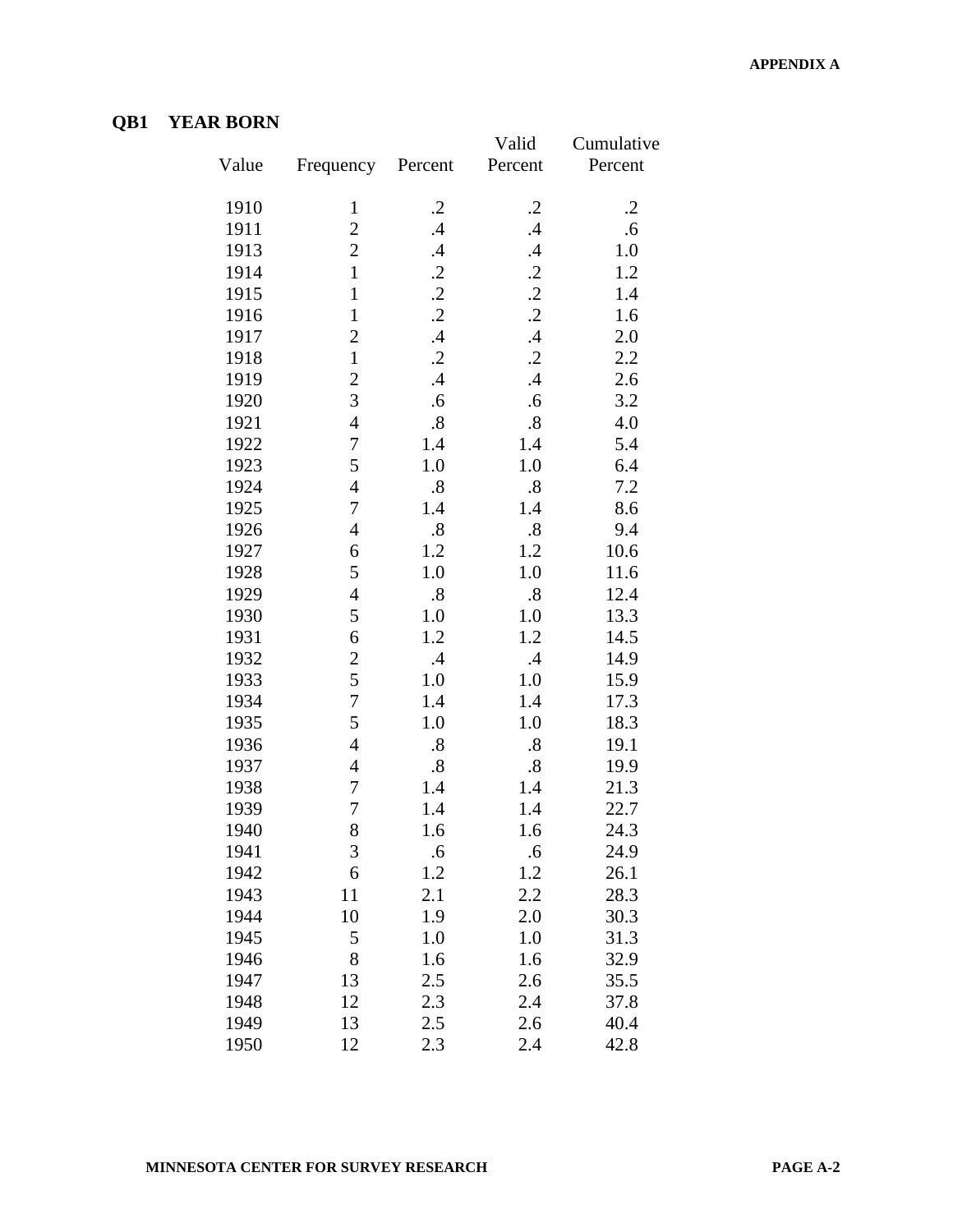# **QB1 YEAR BORN** (Continued)

|                    |                |                   | Valid             | Cumulative |
|--------------------|----------------|-------------------|-------------------|------------|
| Value              | Frequency      | Percent           | Percent           | Percent    |
| 1951               | 11             | 2.1               | 2.2               | 45.0       |
| 1952               | 6              | 1.2               | 1.2               | 46.2       |
| 1953               | 6              | 1.2               | 1.2               | 47.4       |
| 1954               | 10             | 1.9               | 2.0               | 49.4       |
| 1955               | 9              | 1.8               | 1.8               | 51.2       |
| 1956               | 9              | 1.8               | 1.8               | 53.0       |
| 1957               | 17             | 3.3               | 3.4               | 56.4       |
| 1958               | 11             | 2.1               | 2.2               | 58.6       |
| 1959               | 14             | 2.7               | 2.8               | 61.4       |
| 1960               | 14             | 2.7               | 2.8               | 64.1       |
| 1961               | 12             | 2.3               | 2.4               | 66.5       |
| 1962               | 17             | 3.3               | 3.4               | 69.9       |
| 1963               | 11             | 2.1               | 2.2               | 72.1       |
| 1964               | 13             | 2.5               | 2.6               | 74.7       |
| 1965               | 8              | 1.6               | 1.6               | 76.3       |
| 1966               | 9              | 1.8               | 1.8               | 78.1       |
| 1967               | 9              | 1.8               | 1.8               | 79.9       |
| 1968               | $\overline{7}$ | 1.4               | 1.4               | 81.3       |
| 1969               | 9              | 1.8               | 1.8               | 83.1       |
| 1970               | 5              | 1.0               | 1.0               | 84.1       |
| 1971               | 8              | 1.6               | 1.6               | 85.7       |
| 1972               | 12             | 2.3               | 2.4               | 88.0       |
| 1973               | 6              | 1.2               | 1.2               | 89.2       |
| 1974               | 6              | 1.2               | 1.2               | 90.4       |
| 1975               | 6              | 1.2               | 1.2               | 91.6       |
| 1976               | 10             | 1.9               | 2.0               | 93.6       |
| 1977               | 5              | 1.0               | 1.0               | 94.6       |
| 1978               | $\overline{4}$ | $\boldsymbol{.8}$ | $\boldsymbol{.8}$ | 95.4       |
| 1979               | 6              | 1.2               | 1.2               | 96.6       |
| 1980               | 5              | 1.0               | 1.0               | 97.6       |
| 1981               | 3              | .6                | .6                | 98.2       |
| 1982               | $\tau$         | 1.4               | 1.4               | 99.6       |
| 1983               | $\overline{2}$ | $\cdot$           | $\mathcal{A}$     | 100.0      |
| <b>Total Valid</b> | 502            | 97.9              | 100.0             |            |
| 9999 RA            | 11             | 2.1               |                   |            |
| Total              | 513            | 100.0             |                   |            |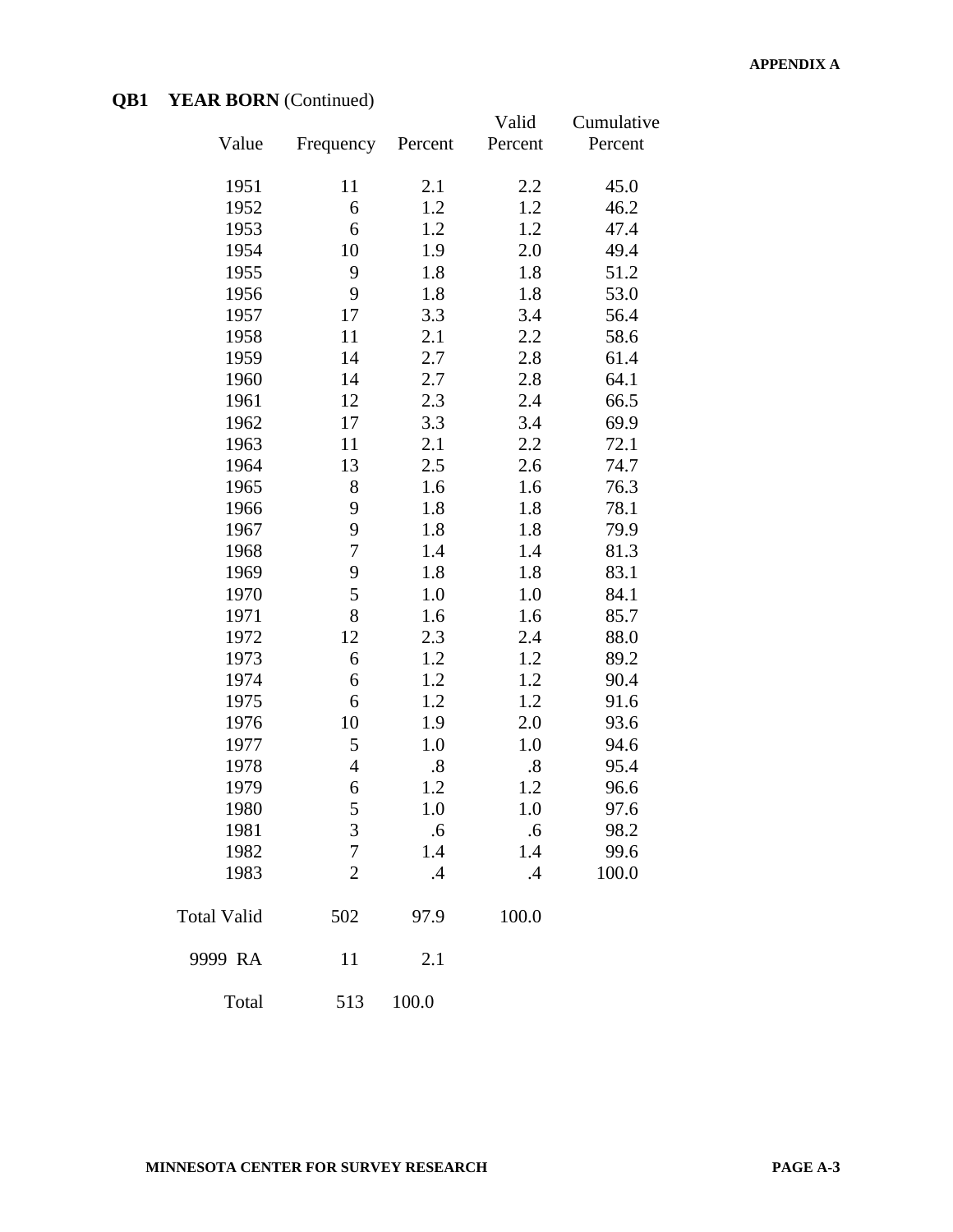|       |           |         | Valid   | Cumulative |
|-------|-----------|---------|---------|------------|
| Value | Frequency | Percent | Percent | Percent    |
|       |           |         |         |            |
| 524   | 54        | 10.5    | 10.5    | 10.5       |
| 525   | 54        | 10.5    | 10.5    | 21.1       |
| 526   | 21        | 4.1     | 4.1     | 25.1       |
| 527   | 44        | 8.6     | 8.6     | 33.7       |
| 529   | 52        | 10.1    | 10.1    | 43.9       |
| 530   | 74        | 14.4    | 14.4    | 58.3       |
| 601   | 64        | 12.5    | 12.5    | 70.8       |
| 602   | 42        | 8.2     | 8.2     | 78.9       |
| 603   | 46        | 9.0     | 9.0     | 87.9       |
| 605   | 40        | 7.8     | 7.8     | 95.7       |
| 606   | 17        | 3.3     | 3.3     | 99.0       |
| 607   | 5         | 1.0     | 1.0     | 100.0      |
|       |           |         |         |            |
| Total | 513       | 100.0   | 100.0   |            |
|       |           |         |         |            |

# **CDOC DATE INTERVIEW COMPLETED**

# **CIID MCSR INTERVIEWER ID NUMBER**

| Value | Frequency      | Percent                    | Valid<br>Percent | Cumulative<br>Percent |
|-------|----------------|----------------------------|------------------|-----------------------|
|       | $\overline{4}$ | 18.3<br>94                 | 18.3             | 18.3                  |
|       | 12             | 4.5<br>23                  | 4.5              | 22.8                  |
|       | 13             | 35<br>6.8                  | 6.8              | 29.6                  |
|       | 17             | 3<br>.6                    | .6               | 30.2                  |
|       | 21             | 22<br>4.3                  | 4.3              | 34.5                  |
|       | 22             | 42<br>8.2                  | 8.2              | 42.7                  |
|       | 25             | 76<br>14.8                 | 14.8             | 57.5                  |
|       | 30             | 6<br>1.2                   | 1.2              | 58.7                  |
|       | 33             | 7.2<br>37                  | 7.2              | 65.9                  |
|       | 38             | 6<br>1.2                   | 1.2              | 67.1                  |
|       | 41             | $\mathbf{1}$<br>$\cdot$ .2 | $\cdot$ .2       | 67.3                  |
|       | 48             | 62<br>12.1                 | 12.1             | 79.3                  |
|       | 51             | 30<br>5.8                  | 5.8              | 85.2                  |
|       | 53             | 76<br>14.8                 | 14.8             | 100.0                 |
| Total |                | 513<br>100.0               | 100.0            |                       |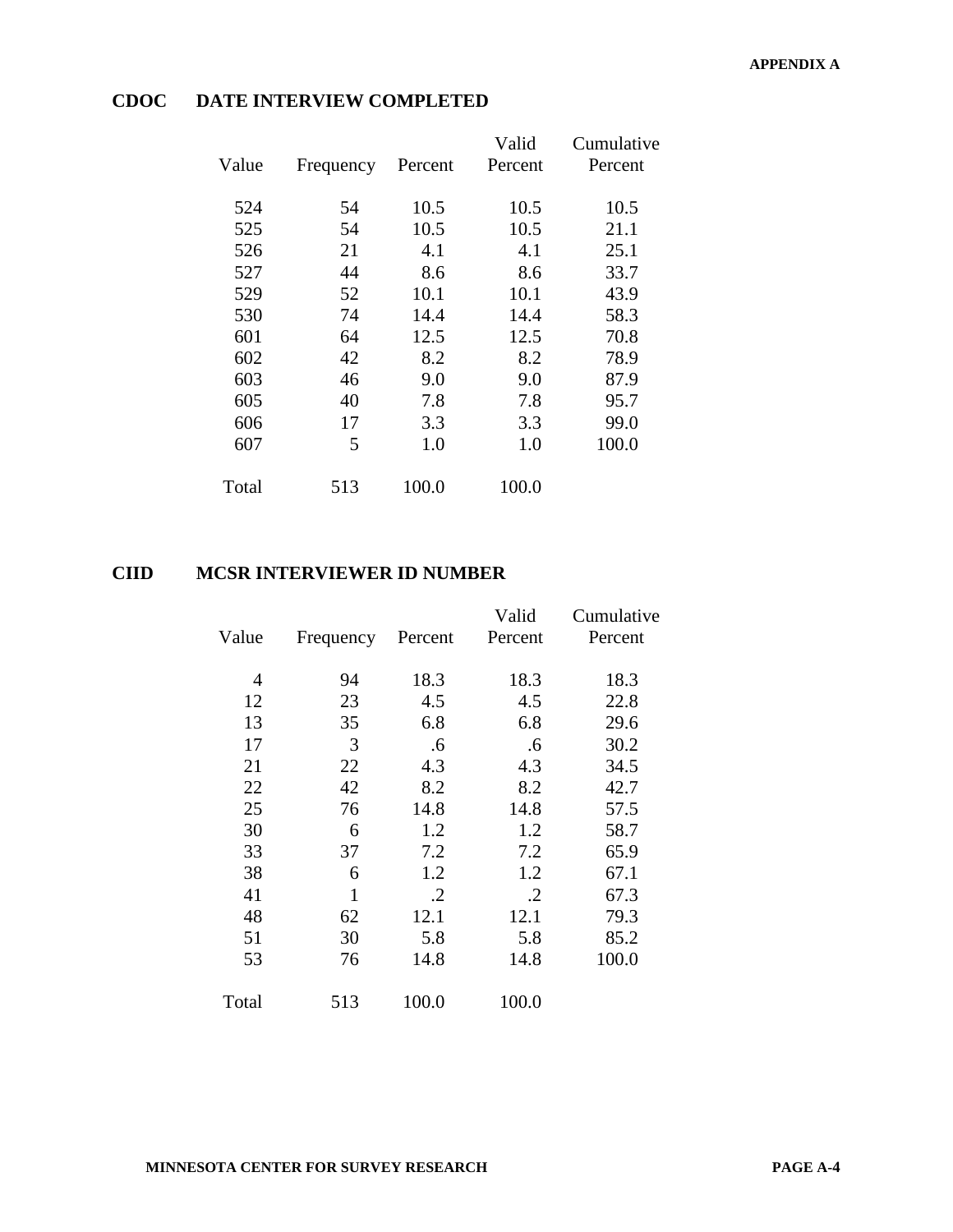| Value          | Frequency | Percent    | Valid<br>Percent | Cumulative<br>Percent |
|----------------|-----------|------------|------------------|-----------------------|
|                | 50        | 9.7        | 9.7              | 9.7                   |
| $\overline{2}$ | 249       | 48.5       | 48.5             | 58.3                  |
| 3              | 117       | 22.8       | 22.8             | 81.1                  |
| 4              | 61        | 11.9       | 11.9             | 93.0                  |
| 5              | 25        | 4.9        | 4.9              | 97.9                  |
| 6              | 9         | 1.8        | 1.8              | 99.6                  |
| 8              | 1         | $\cdot$    | .2               | 99.8                  |
| 9              | 1         | $\cdot$ .2 | $\cdot$          | 100.0                 |
| Total          | 513       | 100.0      | 100.0            |                       |

## **TIME LENGTH OF INTERVIEW IN MINUTES**

# **CRCON REFUSAL CONVERSION**

| Value         | Frequency Percent Percent |             | Valid       | Cumulative<br>Percent |
|---------------|---------------------------|-------------|-------------|-----------------------|
| 1 Yes<br>2 No | 6<br>507                  | 1.2<br>98.8 | 1.2<br>98.8 | 1.2<br>100.0          |
| Total         | 513                       | 100.0       | 100.0       |                       |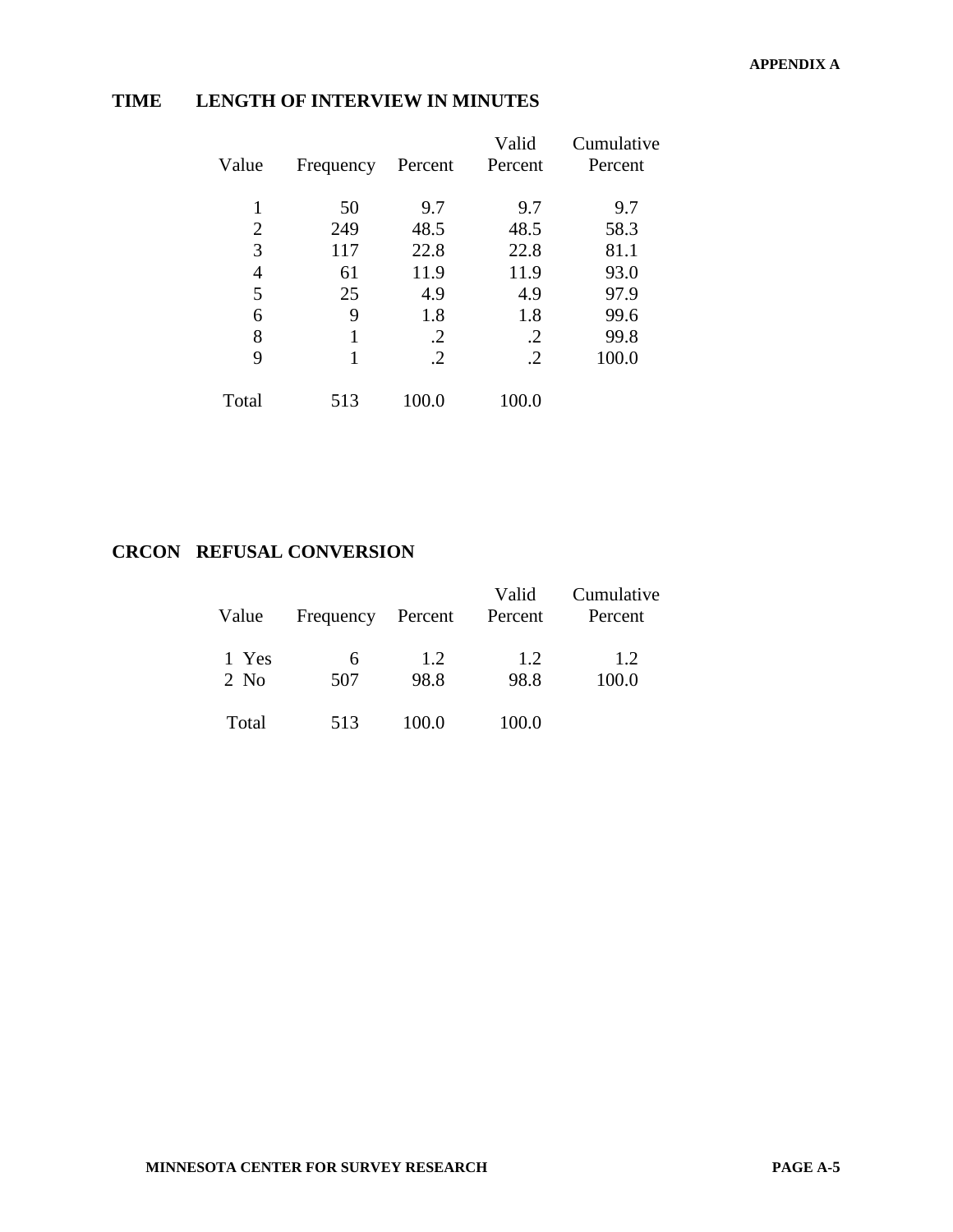# **CCONT NUMBER OF CONTACTS TO COMPLETE INTERVIEW**

| Value          | Frequency    | Percent    | Valid<br>Percent | Cumulative<br>Percent |
|----------------|--------------|------------|------------------|-----------------------|
| 1              | 227          | 44.2       | 44.2             | 44.2                  |
| $\overline{2}$ | 96           | 18.7       | 18.7             | 63.0                  |
| 3              | 66           | 12.9       | 12.9             | 75.8                  |
| 4              | 38           | 7.4        | 7.4              | 83.2                  |
| 5              | 25           | 4.9        | 4.9              | 88.1                  |
| 6              | 26           | 5.1        | 5.1              | 93.2                  |
| $\overline{7}$ | 20           | 3.9        | 3.9              | 97.1                  |
| 8              | 6            | 1.2        | 1.2              | 98.2                  |
| 9              | 5            | 1.0        | 1.0              | 99.2                  |
| 10             | 3            | .6         | .6               | 99.8                  |
| 11             | $\mathbf{1}$ | $\cdot$ .2 | $\cdot$ .2       | 100.0                 |
| Total          | 513          | 100.0      | 100.0            |                       |

# **MONITOR INTERVIEW MONITORED BY SUPERVISOR**

| Value         | Frequency Percent Percent |              | Valid        | Cumulative<br>Percent |
|---------------|---------------------------|--------------|--------------|-----------------------|
| 1 Yes<br>2 No | 82<br>431                 | 16.0<br>84.0 | 16.0<br>84.0 | 16.0<br>100.0         |
| Total         | 513                       | 100.0        | 100.0        |                       |

#### **SAMPLE SAMPLE GROUP**

| Value      | Frequency | Percent | Valid<br>Percent | Cumulative<br>Percent |
|------------|-----------|---------|------------------|-----------------------|
| 1 Region 1 | 92        | 17.9    | 17.9             | 17.9                  |
| 2 Region 2 | 91        | 17.7    | 17.7             | 35.7                  |
| 3 Region 3 | 93        | 18.1    | 18.1             | 53.8                  |
| 4 Region 4 | 94        | 18.3    | 18.3             | 72.1                  |
| 5 Region 5 | 143       | 27.9    | 27.9             | 100.0                 |
| Total      | 513       | 100.0   | .00.0            |                       |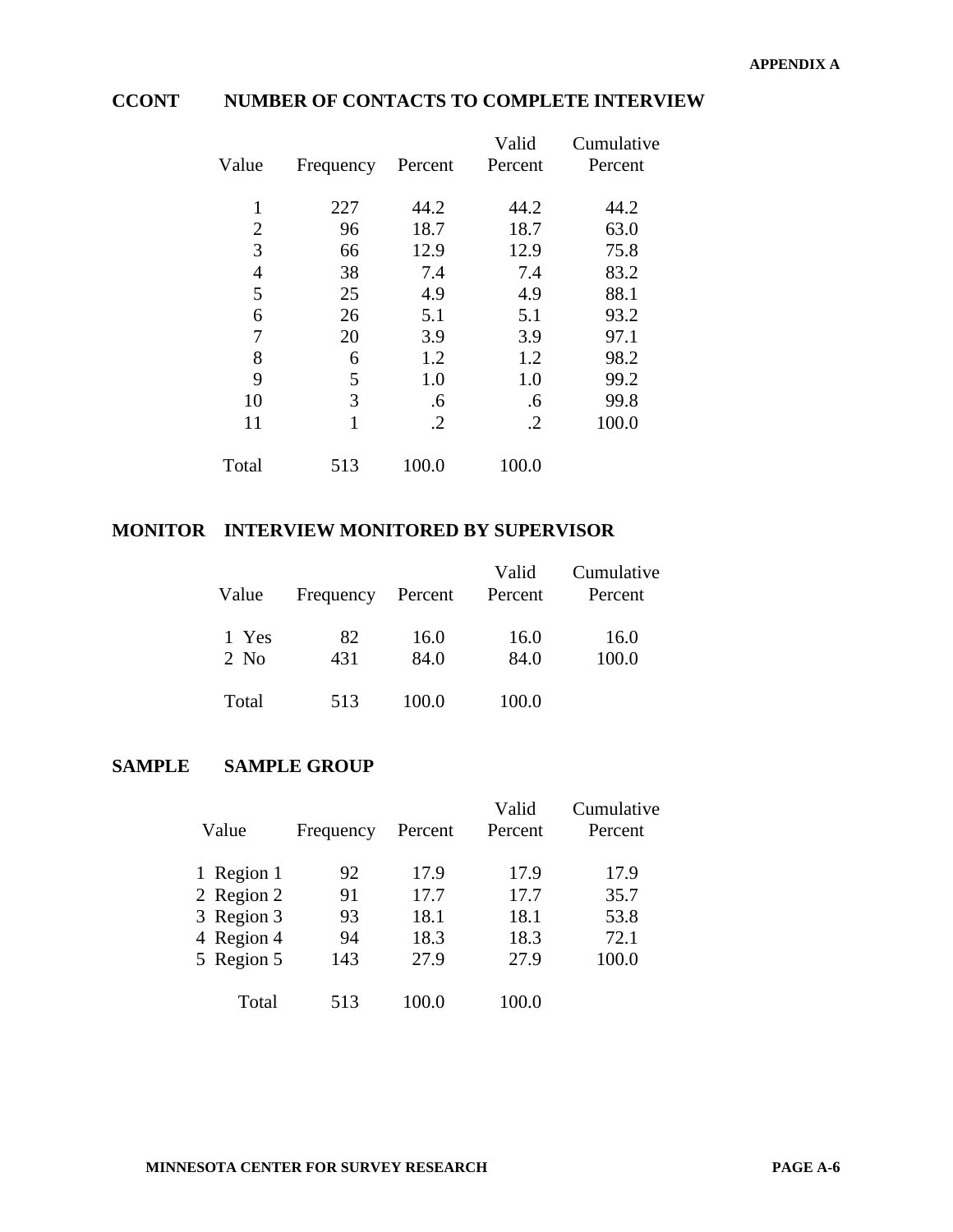#### **APPENDIX B**

#### **ADMINISTRATIVE FORMS**

Appendix B contains brief explanations for the contact record disposition categories and copies of the administrative forms used in the Outdoor Recreation Nonresponse Survey. There were two primary administrative forms: (1) the introduction, and (2) the contact record with callback/refusal forms on the back. Contact records were used to record the actual date and time of each attempted contact with a household, the interviewer ID, and the final outcome (disposition) of each attempted contact.

| Form | Page |
|------|------|
|      |      |
|      |      |
|      |      |
|      |      |
|      |      |
|      |      |
|      |      |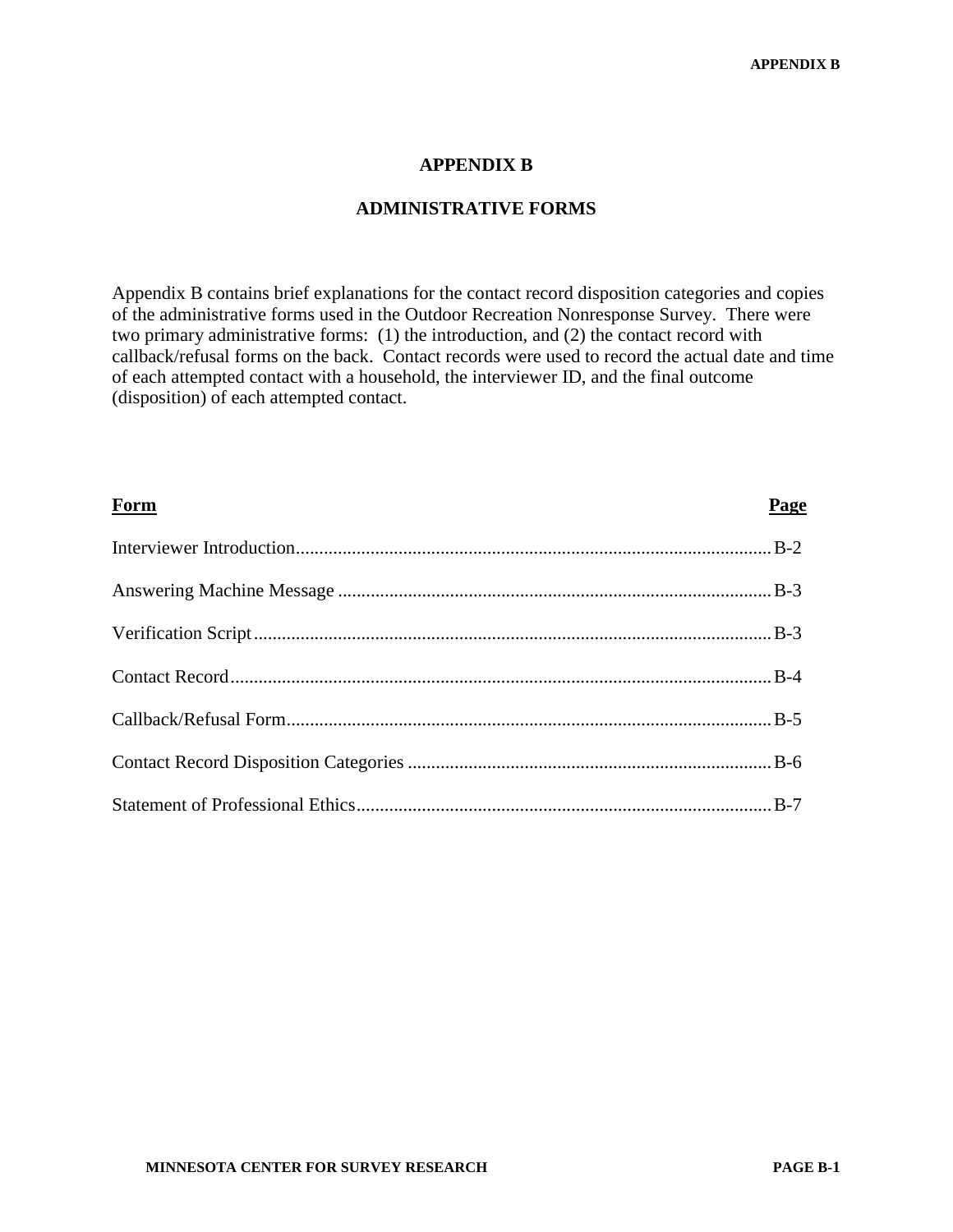# **OUTDOOR RECREATION IN MINNESOTA NONRESPONSE SURVEY – 2004**

# **INTRODUCTION**

- A. Hello, may I please speak with NAME ON LABEL ?
- B. (WHEN CORRECT PERSON IS ON THE PHONE) Hello, my name is \_\_\_\_\_\_\_\_\_\_\_\_\_\_\_\_\_. I'm a student calling from the University of Minnesota.
- C. We're doing a study about outdoor recreation activities, and I'd like to ask you just a few questions. This is a very short survey and will take less than five minutes.
- D. Your answers will be put with a lot of other people's, so you can't be identified in any way. If there are questions you don't care to answer, we'll skip over them. Okay, let's begin.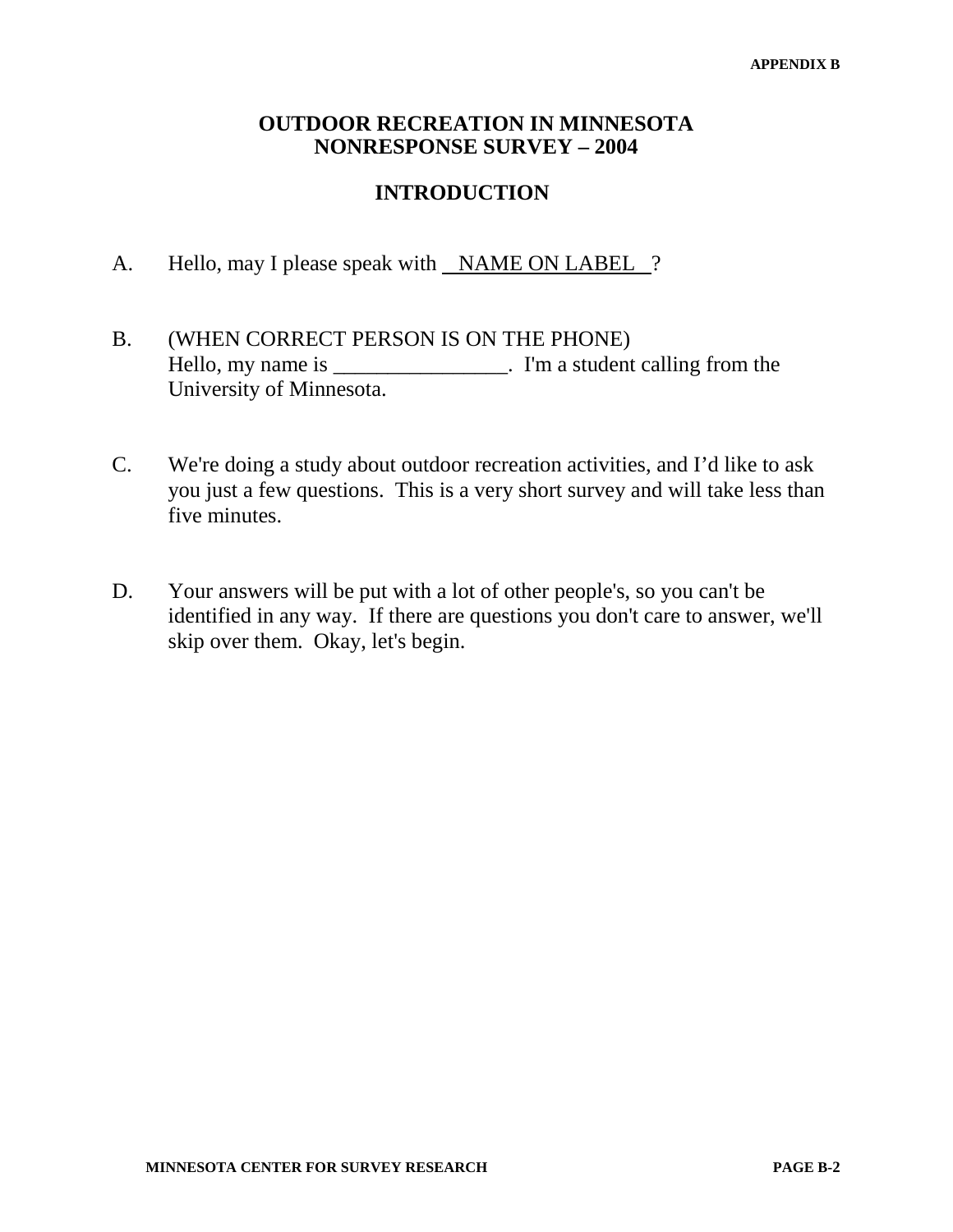# **ANSWERING MACHINE MESSAGE**

Hello, I'm calling for (NAME ON LABEL). This is <u>equalling</u> from the University of Minnesota. We're doing a study about outdoor recreation activities. You were selected to participate in our study, and we'll be calling you back another day. Or, to make sure your opinion is counted, you may call us collect at 612-627-4300. Thank you.

# **VERIFICATION SCRIPT**

- A. Hello, my name is \_\_\_\_\_\_\_\_\_\_\_\_\_\_\_\_\_\_\_\_\_. I'm a student calling from the University of Minnesota.
- B. A few (days/weeks) ago we called and interviewed someone in your household. I'm calling to verify that a member of your household was interviewed on (DATE) by a member of our staff. Could I please speak with that person?

**IF KNOWN/NEEDED:** The person we interviewed is a (MALE/FEMALE) born in (YEAR).

# **WHEN CORRECT PERSON IS ON THE PHONE:**

C. I'm just calling to verify that you were interviewed on (DATE) by one of our interviewers. The survey was about outdoor recreation.

Do you recall this interview?

D. **WHEN VERIFIED:** Thank you very much!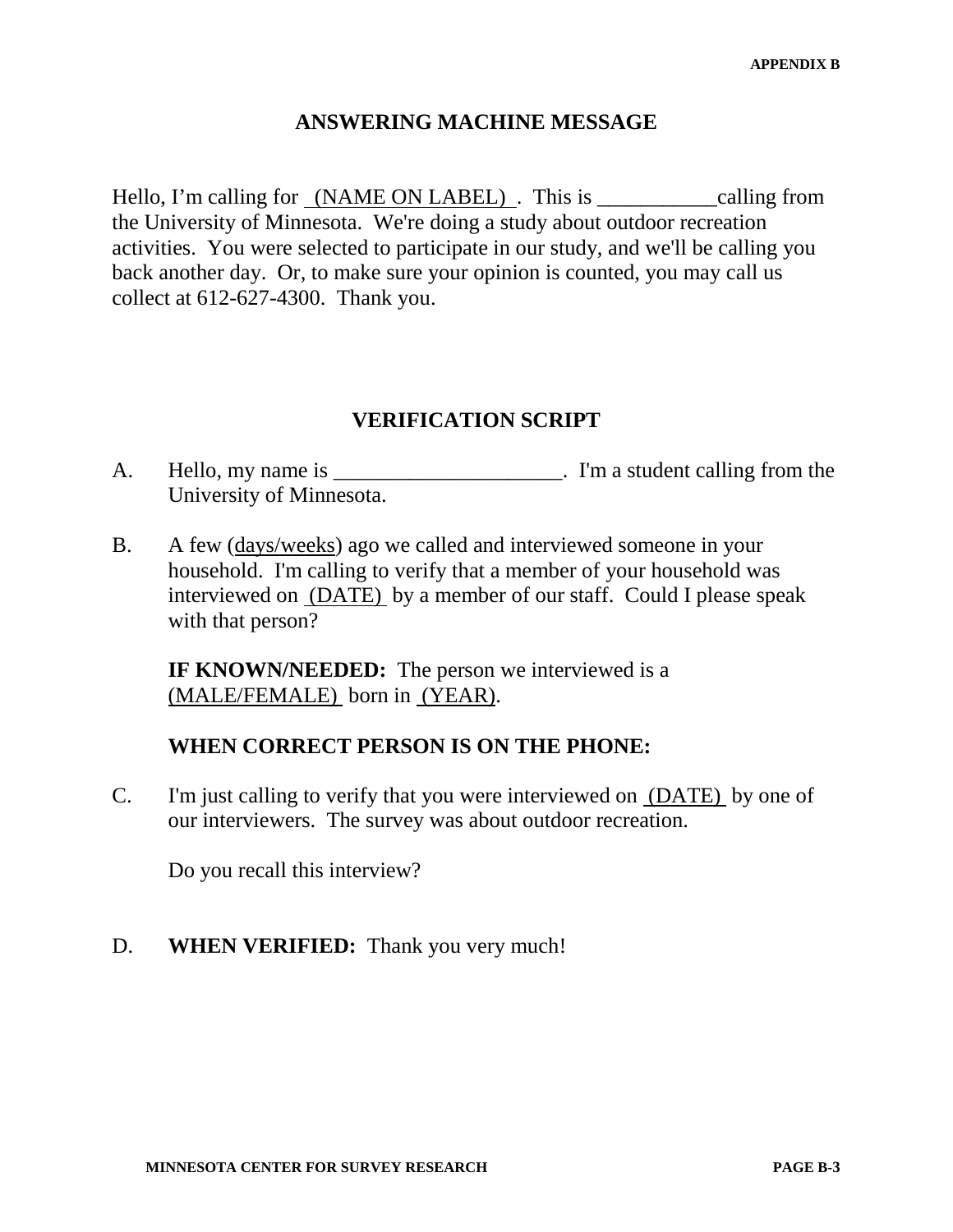Callback time:

#### **CONTACT RECORD (CATI SURVEY) DNR NONRESPONSE SURVEY - 2004**

|                | $[ID#$ ___ __ __ __ __ ]                                                                                                                                                                                    |                                                                                                                                                                                            |                                  |
|----------------|-------------------------------------------------------------------------------------------------------------------------------------------------------------------------------------------------------------|--------------------------------------------------------------------------------------------------------------------------------------------------------------------------------------------|----------------------------------|
| DATE:<br>TIME: |                                                                                                                                                                                                             |                                                                                                                                                                                            | (CODER USE ONLY)<br>$\mathbb{D}$ |
|                | Completed<br>Partial<br># disc/not working<br>Not home phone<br>Lang. problem<br>1st Refusal<br>2nd Refusal<br>Callback<br>Other<br>Ans Machine - LEFT MSG<br>Ans Machine - No msg left<br>No Answer / Busy | Completed<br>Partial<br># disc/not working<br>Not home phone<br>1st Refusal<br>2nd Refusal<br>Callback<br>Other<br>Ans Machine - LEFT MSG<br>Ans Machine - No msg left<br>No Answer / Busy |                                  |
|                |                                                                                                                                                                                                             |                                                                                                                                                                                            |                                  |
|                |                                                                                                                                                                                                             |                                                                                                                                                                                            |                                  |
| DATE:          |                                                                                                                                                                                                             |                                                                                                                                                                                            |                                  |
| TIME:          | Completed<br>Partial<br># disc/not working<br>Not home phone<br>1st Refusal<br>2nd Refusal<br>Callback<br>Other<br>Ans machine - LEFT MSG<br>Ans machine - No msg left<br>No Answer / Busy                  | Completed<br>Partial<br># disc/not working<br>Not home phone<br>1st Refusal<br>2nd Refusal<br>Callback<br>Other<br>Ans Machine - LEFT MSG<br>Ans Machine - No msg left<br>No Answer / Busy |                                  |
|                |                                                                                                                                                                                                             |                                                                                                                                                                                            |                                  |
|                |                                                                                                                                                                                                             | the control of the control of the control of the control of the control of                                                                                                                 |                                  |
|                |                                                                                                                                                                                                             |                                                                                                                                                                                            | TIME START                       |
|                |                                                                                                                                                                                                             |                                                                                                                                                                                            |                                  |
|                |                                                                                                                                                                                                             | INTERVIEW IN MIN_______________                                                                                                                                                            |                                  |
|                | EDITED: Y N BY:                                                                                                                                                                                             | INTERVIEWER ID#_______________                                                                                                                                                             |                                  |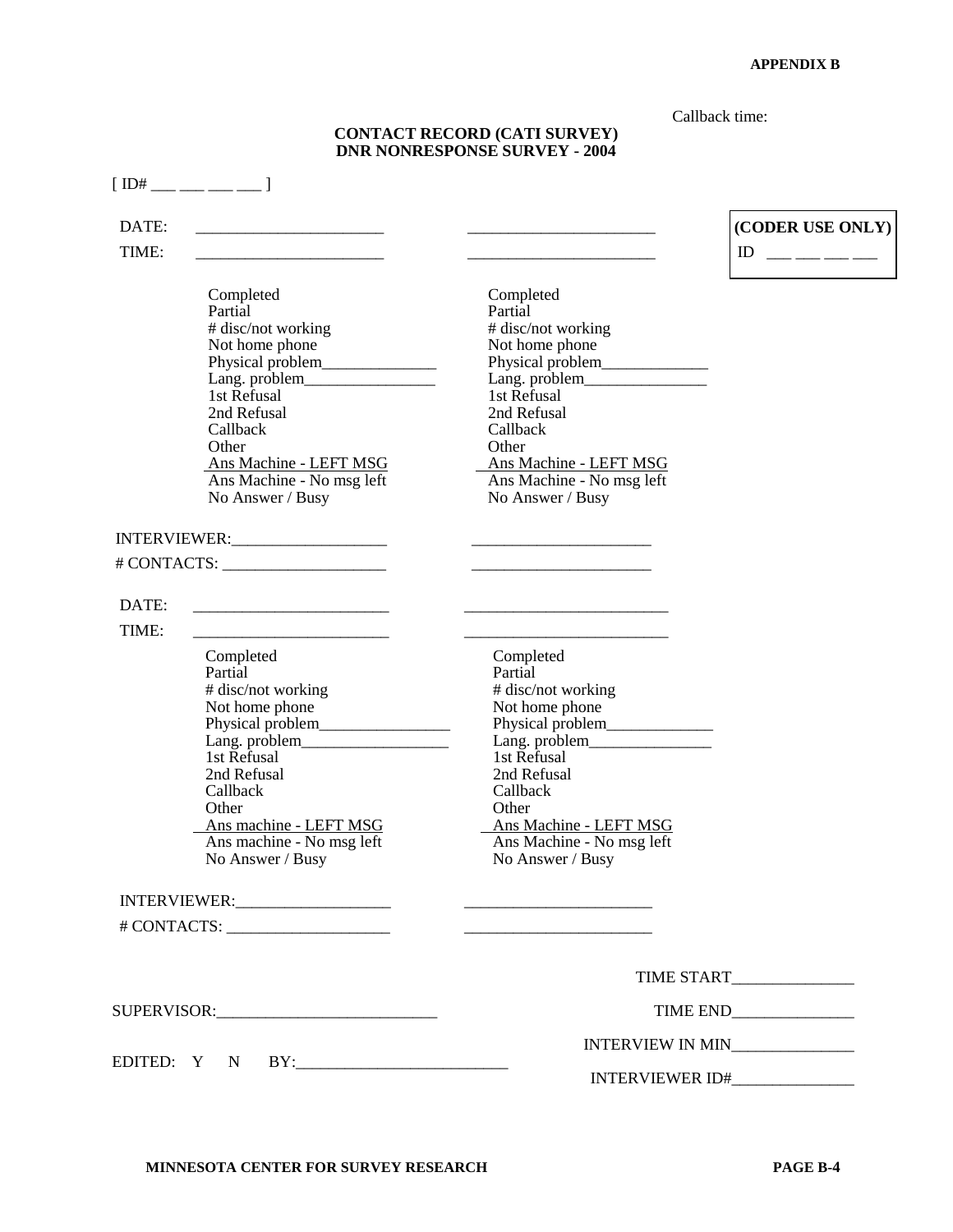#### **APPENDIX B**

#### **DNR NONRESPONSE SURVEY - 2004**

|                                      |               | <b>CALLBACK FORM</b> |              |                               |
|--------------------------------------|---------------|----------------------|--------------|-------------------------------|
|                                      | Date          | Date $\sqrt{ }$      | Date         | Date                          |
| Speak with resp in person?           | Yes / No /DK  | Yes / No / DK        | Yes / No /DK | Yes / No / DK                 |
| Respondent is:<br>Respondent's name: | F/M/DK        | F/M/DK               | F/M/DK       | F/M/DK                        |
| Who arranged callback?               | Resp / Else   | Resp / Else          | Resp / Else  | Resp / Else                   |
| Callback Time:<br>Date:              |               |                      |              |                               |
| Was appointment:                     | Firm/Prob/?   | Firm/Prob/?          | Firm/Prob/?  | Firm/Prob/?                   |
| Was resp open/cooperative?           | Yes / No / DK | Yes / No / DK        |              | $Yes / No / DK$ Yes / No / DK |
| Comments/Information:                |               |                      |              |                               |

|                                     | <b>REFUSAL FORM</b>                                                                                   |
|-------------------------------------|-------------------------------------------------------------------------------------------------------|
|                                     | Respondent is: Female / Male / DK Was respondent person who refused? Yes / No / DK                    |
|                                     | <b>Person answering phone was:</b> Female / Male / DK Were they busy or inconvenienced? Yes / No / DK |
|                                     | When was interview terminated? (Circle one.) INTRO A INTRO B INTRO C INTRO D INTRO E                  |
|                                     |                                                                                                       |
|                                     | QUESTION #: Other (SPECIFY)                                                                           |
|                                     | What reasons were given for refusal? (Circle all that apply.) What arguments did you use?             |
| <b>REASON</b>                       | <b>ARGUMENTS USED</b>                                                                                 |
| a. NONE (person hung up)            |                                                                                                       |
| b. Not interested                   |                                                                                                       |
| c. Too busy                         |                                                                                                       |
| d. Too old                          |                                                                                                       |
| e. Has unlisted phone number        |                                                                                                       |
| f. Bad health; sick                 |                                                                                                       |
| g. Doesn't like surveys             |                                                                                                       |
| h. Doesn't like phone surveys       |                                                                                                       |
| i. Doesn't think it's confidential  |                                                                                                       |
| j. Doesn't know about the topic     |                                                                                                       |
| k. Doesn't think topic is important |                                                                                                       |
|                                     |                                                                                                       |
|                                     |                                                                                                       |
|                                     |                                                                                                       |
|                                     |                                                                                                       |
|                                     |                                                                                                       |
|                                     |                                                                                                       |
|                                     |                                                                                                       |
|                                     |                                                                                                       |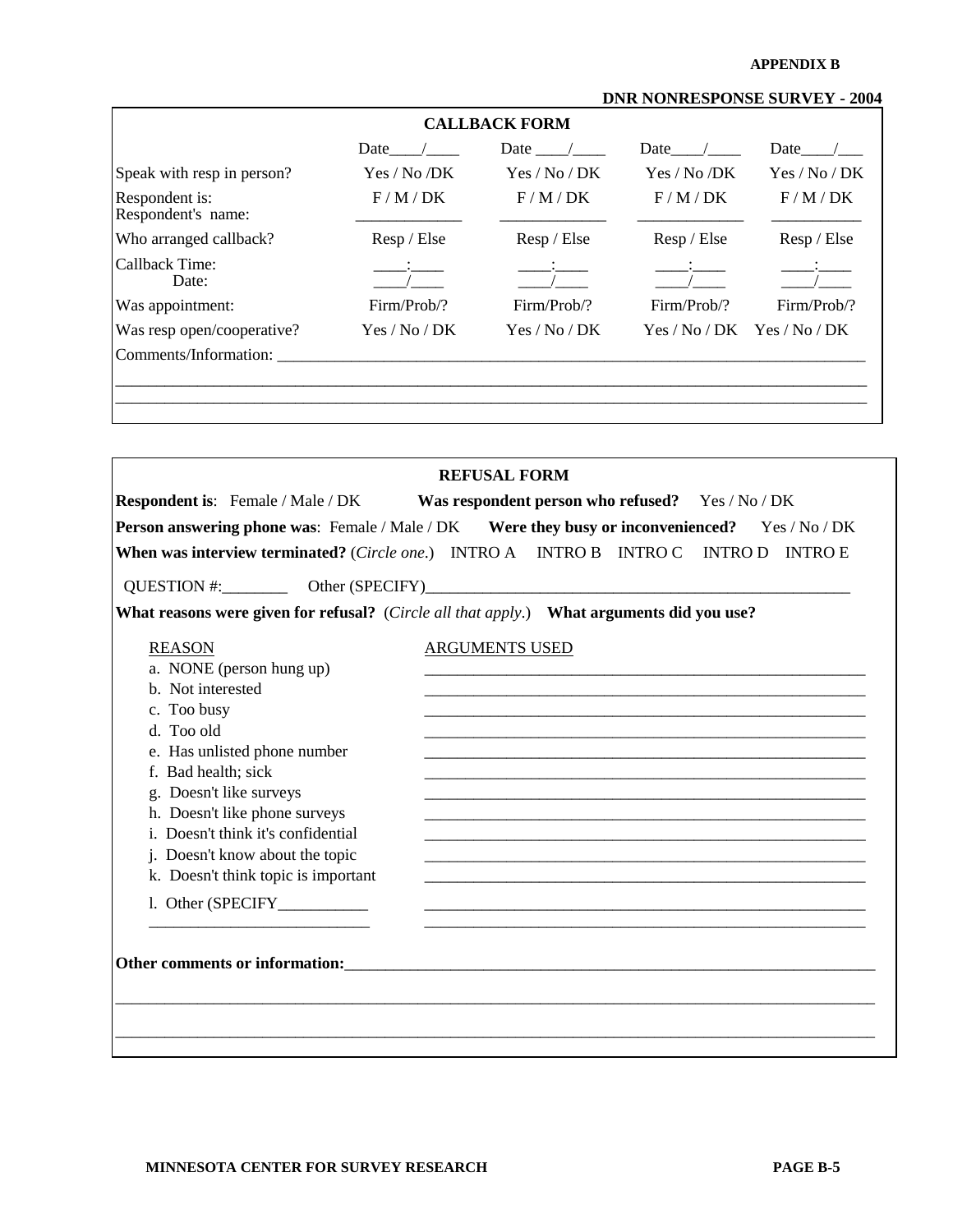## **CONTACT RECORD DISPOSITION CATEGORIES**

There were 11 possible disposition categories for each contact that was made. A brief explanation for each of these disposition categories is presented below.

| Disposition                          | Explanation                                                                                                                                                                                                                                                                                                   |  |
|--------------------------------------|---------------------------------------------------------------------------------------------------------------------------------------------------------------------------------------------------------------------------------------------------------------------------------------------------------------|--|
| Completed                            | All questions in the interview schedule were asked.                                                                                                                                                                                                                                                           |  |
| Partial                              | The interview began, but was not completed. In such a case,<br>interviewers were instructed to schedule an appointment to<br>finish, and fill out the callback form on the back of the contact<br>record. If a respondent declined to complete the interview, the<br>refusal form was completed.              |  |
| Disconnected/not working             | The number was not in operation.                                                                                                                                                                                                                                                                              |  |
| Not home phone                       | The number was not a residential telephone.                                                                                                                                                                                                                                                                   |  |
| Physical problem                     | Respondent was reached, but could not complete the<br>interview, for example, because of illness or hearing<br>impairment.                                                                                                                                                                                    |  |
| Language problem                     | Respondent did not speak English well enough to complete the<br>survey in English.                                                                                                                                                                                                                            |  |
| <b>Refusal and Second</b><br>Refusal | The respondent declined to participate, even following<br>appropriate prompts by the interviewer. Interviewers were<br>instructed to complete the refusal form.                                                                                                                                               |  |
| Callback                             | A callback was scheduled. The appointment form was filled<br>out.                                                                                                                                                                                                                                             |  |
| Other                                | Reserved for contingencies not covered by the other<br>dispositions, for example, respondent will call back to MCSR.                                                                                                                                                                                          |  |
| <b>Answering Machine</b>             | The first time a respondent's answering machine was<br>reached, the interviewer left a message stating the nature of the<br>survey and that she or he would receive another call from<br>MCSR. The message also suggested that the respondent call<br>MCSR to ensure inclusion of her or his opinion.         |  |
| No Answer/Busy                       | All attempts during a shift resulted in the phone ringing six<br>times without being answered; or every attempt to contact the<br>person during the shift resulted in a busy signal. If the<br>respondent could not be contacted on a minimum of ten separate<br>shifts, the telephone number was eliminated. |  |